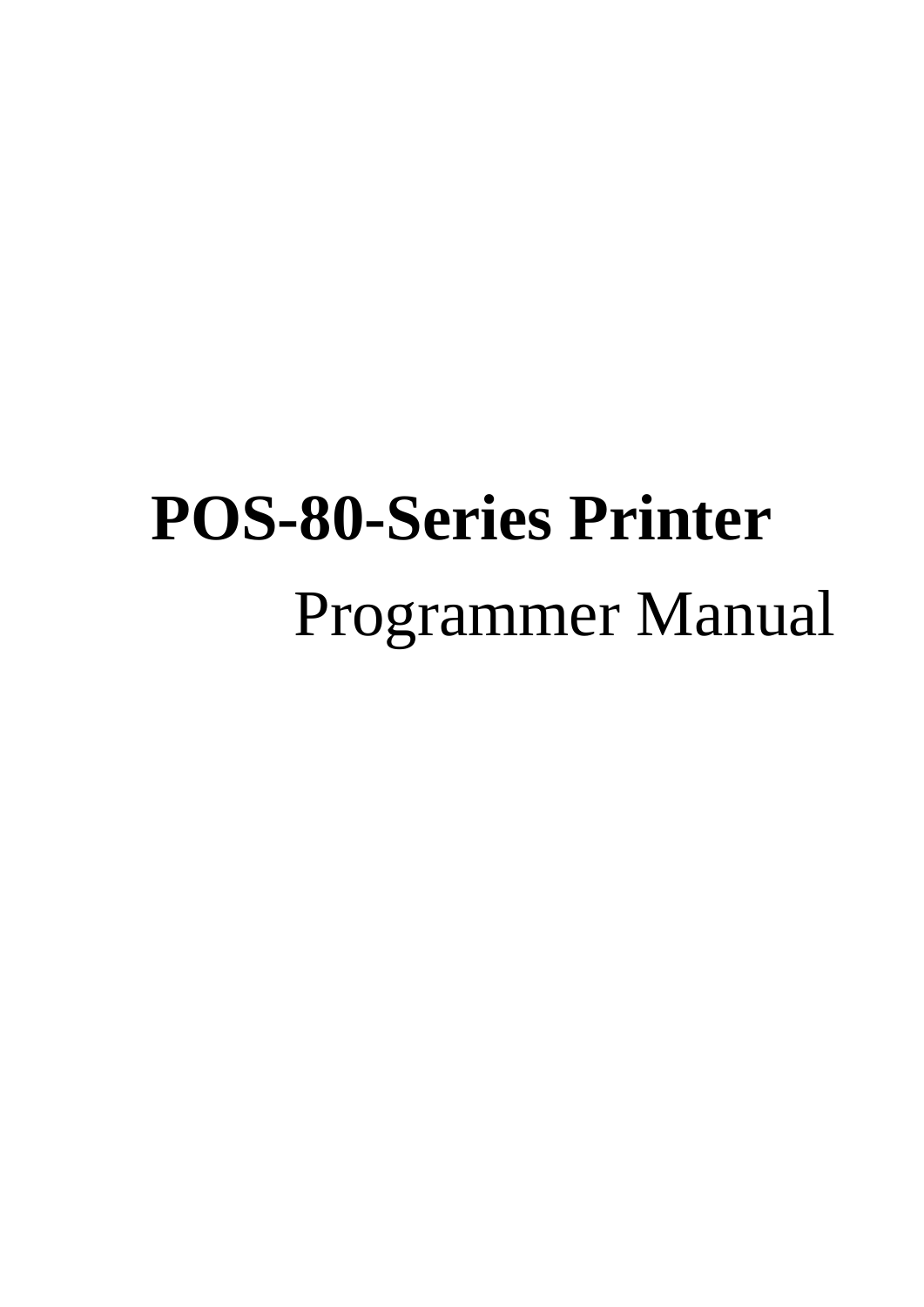| [Name]                                         | Horizontal tab   |                                                                                         |  |  |  |
|------------------------------------------------|------------------|-----------------------------------------------------------------------------------------|--|--|--|
| [Format]                                       | <b>ASCII</b>     | HT                                                                                      |  |  |  |
|                                                | Hex              | 09                                                                                      |  |  |  |
|                                                | Decimal          | 9                                                                                       |  |  |  |
| [Description]                                  |                  | Moves the print position to the next horizontal tab position.                           |  |  |  |
| [Details]                                      |                  | • This command is ignored unless the next horizontal tab position has been set.         |  |  |  |
|                                                |                  | • If the next horizontal tab position exceeds the printing area, the printer sets the   |  |  |  |
|                                                |                  | printing position to [Printing area width $+1$ ].                                       |  |  |  |
| • Horizontal tab positions are set with ESC D. |                  |                                                                                         |  |  |  |
|                                                |                  | • If this command is received when the printing position is at [printing area]          |  |  |  |
|                                                |                  | width + 1], the printer executes print buffer-full printing of the current line and     |  |  |  |
|                                                |                  | horizontal tab processing from the beginning of the next line.                          |  |  |  |
|                                                |                  | • The default setting of the horizontal tab position for the paper roll is font $A(12)$ |  |  |  |
|                                                |                  | $\times$ 24) every 8th character (9th, 17th, 25th,  column).                            |  |  |  |
| [Reference]                                    | ESC <sub>D</sub> |                                                                                         |  |  |  |
|                                                |                  |                                                                                         |  |  |  |
|                                                |                  |                                                                                         |  |  |  |

### LF

HT

| [Reference]   | $\text{ESC } 2$ , $\text{ESC } 3$                                                |                     |  |  |  |  |
|---------------|----------------------------------------------------------------------------------|---------------------|--|--|--|--|
| [Note]        | This command sets the print position to the beginning of the line.               |                     |  |  |  |  |
| spacing.      |                                                                                  |                     |  |  |  |  |
| [Description] | Prints the data in the print buffer and feeds one line based on the current line |                     |  |  |  |  |
|               | Decimal                                                                          | 10                  |  |  |  |  |
|               | <b>Hex</b>                                                                       | 0A                  |  |  |  |  |
| [Format]      | <b>ASCII</b>                                                                     | LF                  |  |  |  |  |
| [Name]        |                                                                                  | Print and line feed |  |  |  |  |

### CR

[Name] Print and carriage return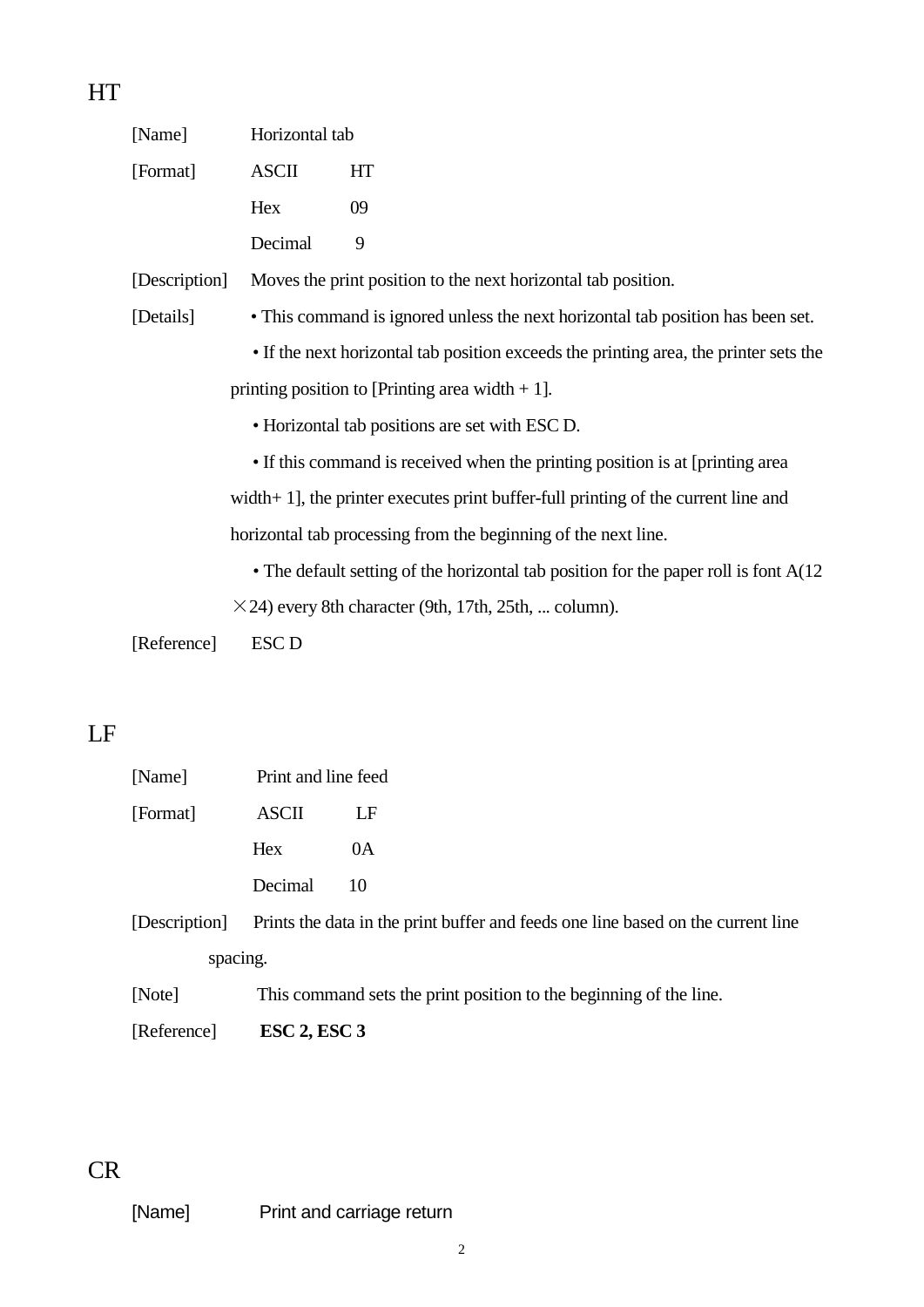| [Format]      | <b>ASCII</b>                                                         | CR                                                                    |  |  |
|---------------|----------------------------------------------------------------------|-----------------------------------------------------------------------|--|--|
|               | Hex                                                                  | 0D                                                                    |  |  |
|               | Decimal                                                              | 13                                                                    |  |  |
| [Description] | When automatic line feed is enabled, this command functions the same |                                                                       |  |  |
|               |                                                                      | as LF, when automatic line feed is disabled, this command is ignored. |  |  |
| [Details]     |                                                                      | • Sets the print starting position to the beginning of the line.      |  |  |
|               | • The automatic line feed is ignored with a serial interface model.  |                                                                       |  |  |
|               |                                                                      | • This command is set according to the DIP switch 1-1 setting with a  |  |  |
|               | parallel interface model.                                            |                                                                       |  |  |

[Reference] **LF**

### DLE EOT n

| [Name]   | Real-time status transmission |      |     |   |  |  |  |
|----------|-------------------------------|------|-----|---|--|--|--|
| [Format] | <b>ASCII</b>                  | DLE. | EOT | n |  |  |  |
|          | Hex                           | 10   | 04  | n |  |  |  |
|          | Decimal                       | 16   | 4   | n |  |  |  |
| [Range]  | 1≤n≤4                         |      |     |   |  |  |  |

[Description] Transmits the selected printer status specified by n in real-time,

according to the following parameters:

- n = 1: Transmit printer status
- $n = 2$ : Transmit off-line status
- $n = 3$ : Transmit error status
- $n = 4$ : Transmit paper roll sensor status

[Details] The status is transmitted whenever the data sequence of <10>H<04>H<

n> (1≤n≤4) is received.

Example:In ESC m nL nH d1...dk, d1=<10>H, d2=<04>H, d3=<01>H This command should not be used within the data sequence of another command that consists of 2 or more bytes.

Example:If you attempt to transmit ESC 3 n to the printer, but DTR (DSR for the host computer) goes to MARK before n is transmitted and then DLE EOT 3 interrupts before n is received, the code <10>H for DLE EOT 3 is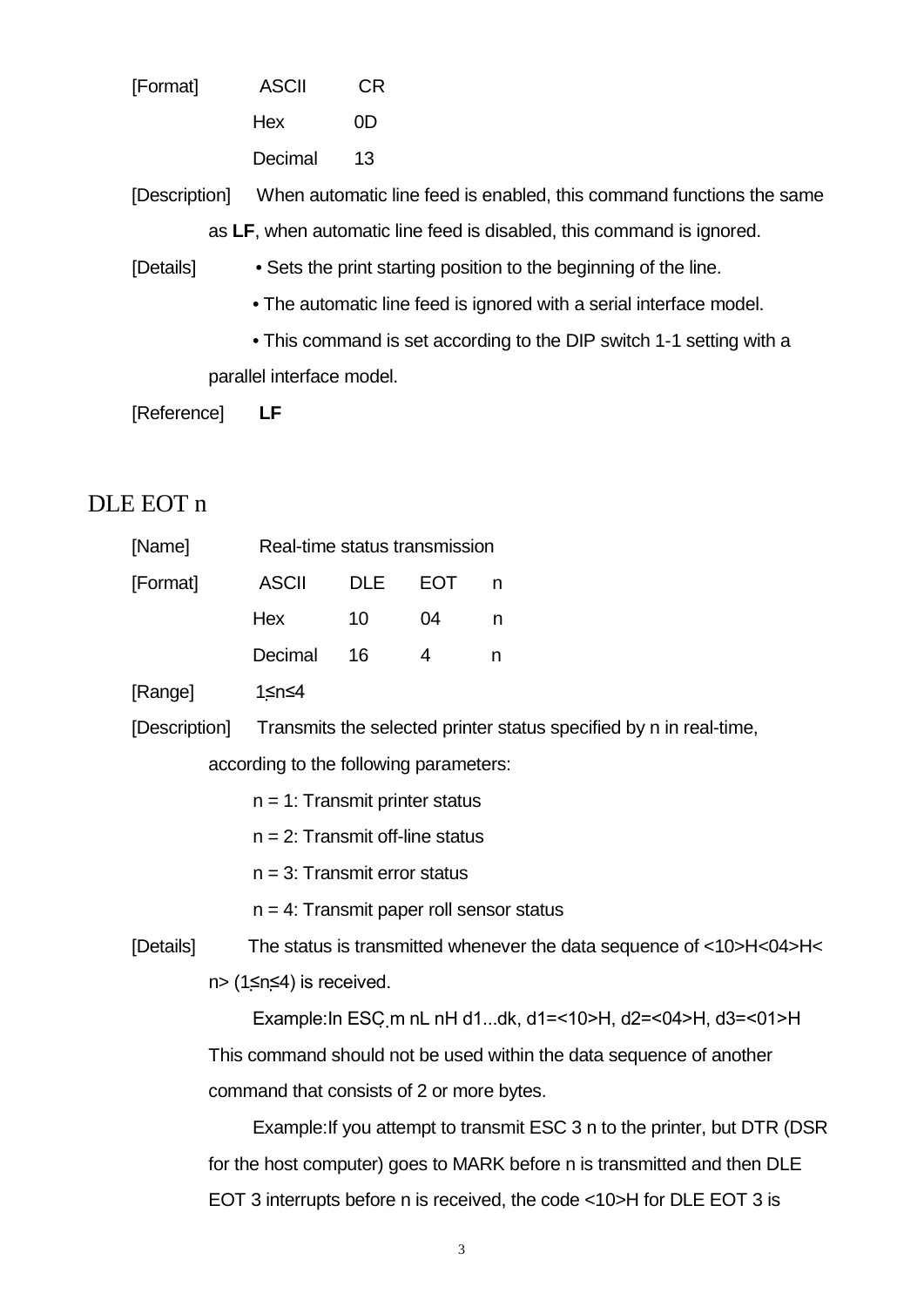processed as the code for ESC 3 <10>H.

Even though the printer is not selected using  $\text{ESC} =$  (select peripheral device), this command is effective.

□ The printer transmits the current status. Each status is represented by onebyte data.

> The printer transmits the status without confirming whether the host computer can receive data.

The printer executes this command upon receiving it.

This command is executed even when the printer is off-line, the receive buffer is full, or there is an error status with a serial interface model.

With a parallel interface model, this command can not be executed when the printer is busy. This command is executed even when the printer is off-line or there is an error status when DIP switch 2-1 is on with a parallel interface model.

When Auto Status Back (ASB) is enabled using the GS a command, the status transmitted by the DLE EOT command and the ASB status must be differentiated.

| Bit            | OFF/ON | <b>HEX</b>     | Decimal Function |                                                  |  |  |
|----------------|--------|----------------|------------------|--------------------------------------------------|--|--|
| $\Omega$       | 0FF    | 0 <sub>0</sub> | $\Omega$         | Not used. Fixed to Off.                          |  |  |
|                | ON     | 02             | $\overline{2}$   | Not used Fixed to On.                            |  |  |
| $\overline{2}$ | 0FF    | 0 <sub>0</sub> | $\theta$         | Drawer open/close signal is LOW(connector pin3). |  |  |
|                | 0N     | 04             | $\overline{4}$   | Drawer open/close signal is LOW(connector pin3). |  |  |
| 3              |        |                |                  | Undefined.                                       |  |  |
| 4              | ON     | 10             | 16               | Not used. Fixed to On.                           |  |  |
| 5.6            |        |                |                  | Undefined.                                       |  |  |
| 7              | 0FF    | 00             | $\theta$         | Not used. Fixed to Off.                          |  |  |

 $n = 1$ : Printer status

 $n = 2$ : Off-line status

| Off/On | Hex | Decimal Function |                        |
|--------|-----|------------------|------------------------|
|        | ОC  |                  | Not used Fixed to Off. |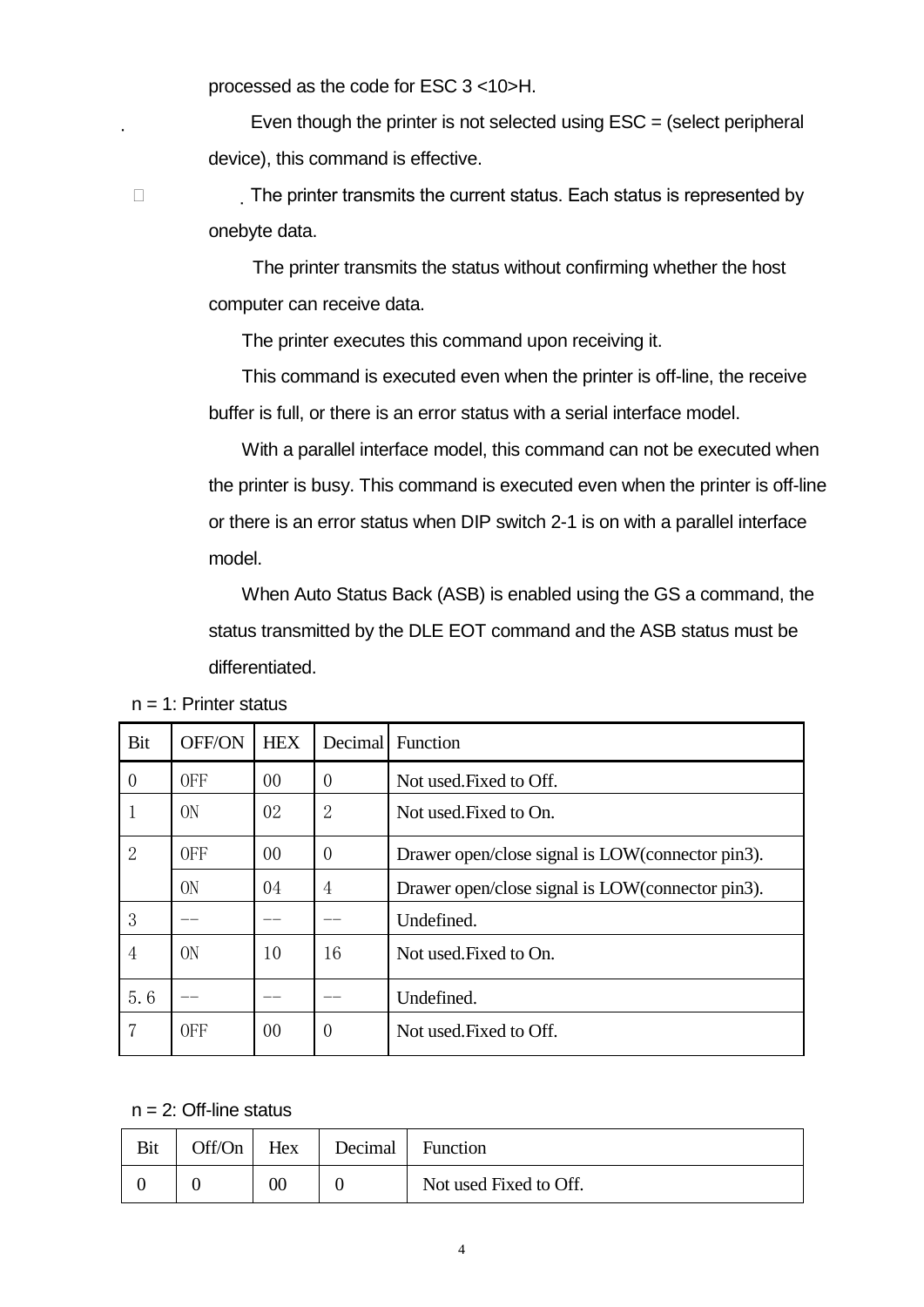| 1                     | 1            | 02     | $\overline{2}$ | Not used Fixed to On.                            |  |
|-----------------------|--------------|--------|----------------|--------------------------------------------------|--|
| $\mathcal{D}_{\cdot}$ | $\Omega$     | $00\,$ | $\Omega$       | Cover is closed.                                 |  |
|                       | 1            | 04     | 4              | Cover is open.                                   |  |
| 3                     | $\Omega$     | $00\,$ | $\overline{0}$ | Paper is not being fed by using the FEED button. |  |
|                       | 1            | 08     | 8              | Paper is begin feed by the FEED button.          |  |
| 4                     | 1            | 10     | 16             | Not used Fixed to On.                            |  |
| 5                     | $\Omega$     | $00\,$ | 0              | No paper-end stop.                               |  |
|                       | 1            | 20     | 32             | Printing is being stopped.                       |  |
| 6                     | $\Omega$     | $00\,$ | $\Omega$       | No error.                                        |  |
|                       | $\mathbf{1}$ | 40     | 64             | Error occurs.                                    |  |
|                       | 0            | 00     | 0              | Not used Fixed to Off.                           |  |

### n = 3: Error status

| Bit            | Off/On       | Hex            | Decimal  | Function                       |  |
|----------------|--------------|----------------|----------|--------------------------------|--|
| $\Omega$       | $\theta$     | $00\,$         | $\theta$ | Not used Fixed to Off.         |  |
| 1              | 1            | 02             | 2        | Not used Fixed to On.          |  |
| $\overline{2}$ |              | $\overline{a}$ |          | Undefined.                     |  |
| 3              | $\theta$     | 00             | $\Omega$ | No auto-cutter error.          |  |
|                | 1            | 08             | 8        | Auto-cutter error occurs.      |  |
| $\overline{4}$ | 1            | 10             | 16       | Not used Fixed to On.          |  |
| 5              | $\theta$     | $00\,$         | $\theta$ | No unrecoverable error.        |  |
|                | 1            | 20             | 32       | Unrecoverable error occurs.    |  |
| 6              | $\theta$     | $00\,$         | $\Omega$ | No auto-recoverable error.     |  |
|                | $\mathbf{1}$ | 40             | 64       | Auto recoverable error occurs. |  |
|                | 0            | $00\,$         | 0        | Not used Fixed to Off.         |  |

### $n = 4$ : Continuous paper sensor status

| Bit | Off/On | <b>Hex</b> | Decimal | <b>Function</b>                             |
|-----|--------|------------|---------|---------------------------------------------|
|     |        | 00         |         | Not used Fixed to Off.                      |
|     |        | 02         |         | Not used Fixed to On.                       |
| 2,3 |        | 00         |         | Paper roll near-end sensor, paper adequate. |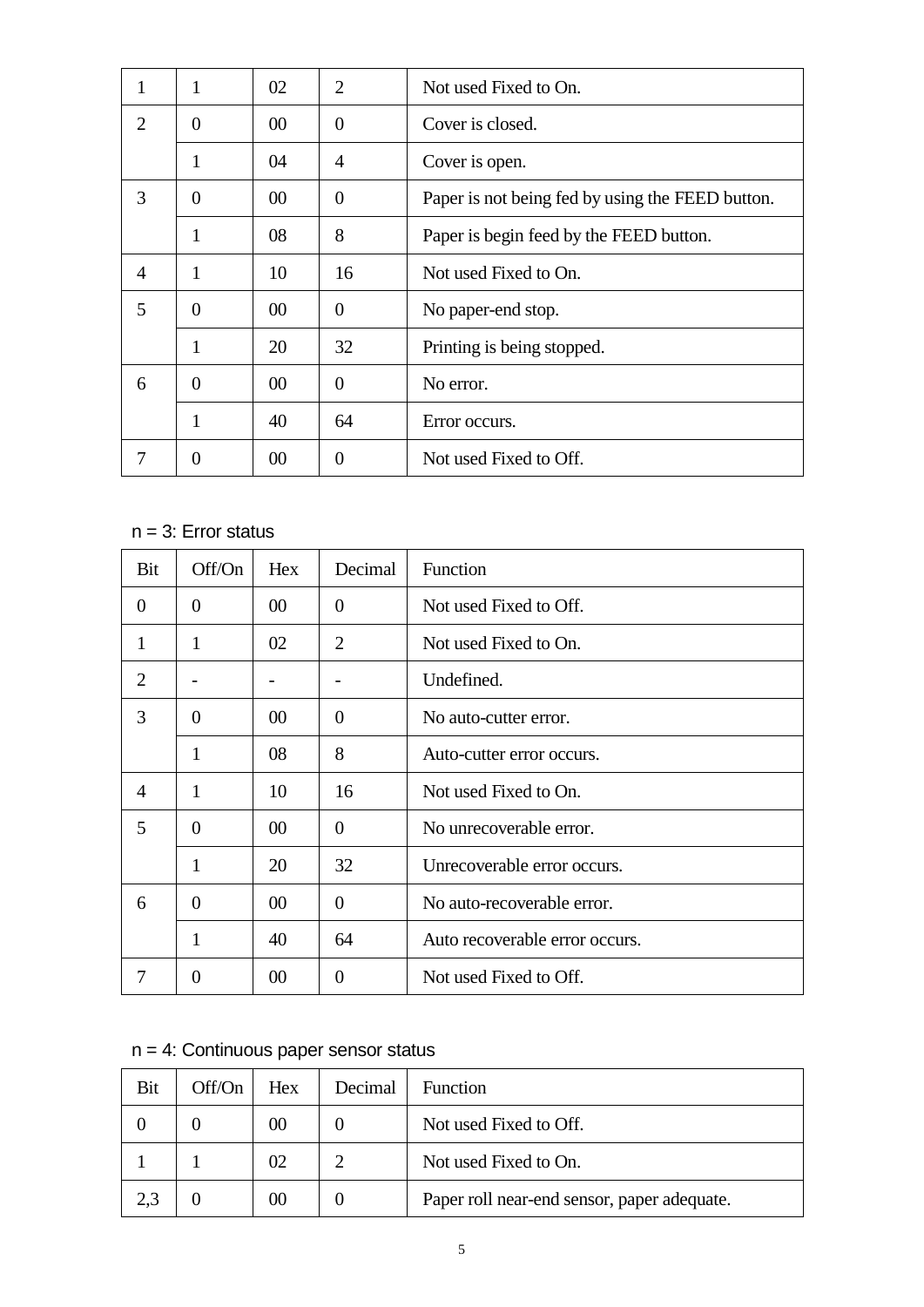|     |   | 0 <sup>C</sup> | 12       | Paper near-end is detected by the paper roll  |  |  |  |
|-----|---|----------------|----------|-----------------------------------------------|--|--|--|
|     |   |                |          | near-end sensor.                              |  |  |  |
|     |   | 10             | 16       | Not used Fixed to On.                         |  |  |  |
| 5,6 | 0 | 00             | $\theta$ | Paper roll sensor Paper present.              |  |  |  |
|     |   | 60             | 96       | Paper roll end detected by paper roll sensor. |  |  |  |
|     | 0 | 00             |          | Not used Fixed to Off.                        |  |  |  |

[Reference] **DLE ENQ, GS a, GS r**

#### DLE DC4 n m t

|                          | [Name] Generate pulse at real-time |  |             |     |   |   |  |  |
|--------------------------|------------------------------------|--|-------------|-----|---|---|--|--|
| [Format] ASCII DLE DC4 n |                                    |  |             |     | m |   |  |  |
|                          | Hex                                |  | 10 14 n m t |     |   |   |  |  |
|                          | Decimal 16                         |  | 20          | n n | m | t |  |  |
|                          |                                    |  |             |     |   |   |  |  |

 $[Ranqel \qquad n = 1, m = 0, 1, 1 \le t \le 8]$ 

[Description] Outputs the pulse specified by t to connector pin m as follows:

| Connector pin                    |
|----------------------------------|
| Drawer kick-out connector pin 2. |
| Drawer kick-out connector pin 5. |

The pulse ON time is  $\lceil t \times 100 \text{ ms} \rceil$  and the OFF time is  $\lceil t \times 100 \text{ ms} \rceil$ .

[Details] • When the printer is in an error status when this command is processed, this command is ignored.

• When the pulse is output to the connector pin specified while **ESC p** or

**DEL DC4** is executed while this command is processed, this command is ignored.

• The printer executes this command upon receiving it.

• With a serial interface model, this command is executed even when the printer is off-line, the receive buffer is full, or there is an error status.

• With a parallel interface model, this command cannot be executed when the printer is busy. This command is executed even when the printer is off-line or there is an error status when DIP switch 2-1 is on.

• If print data includes the same character strings as this command, the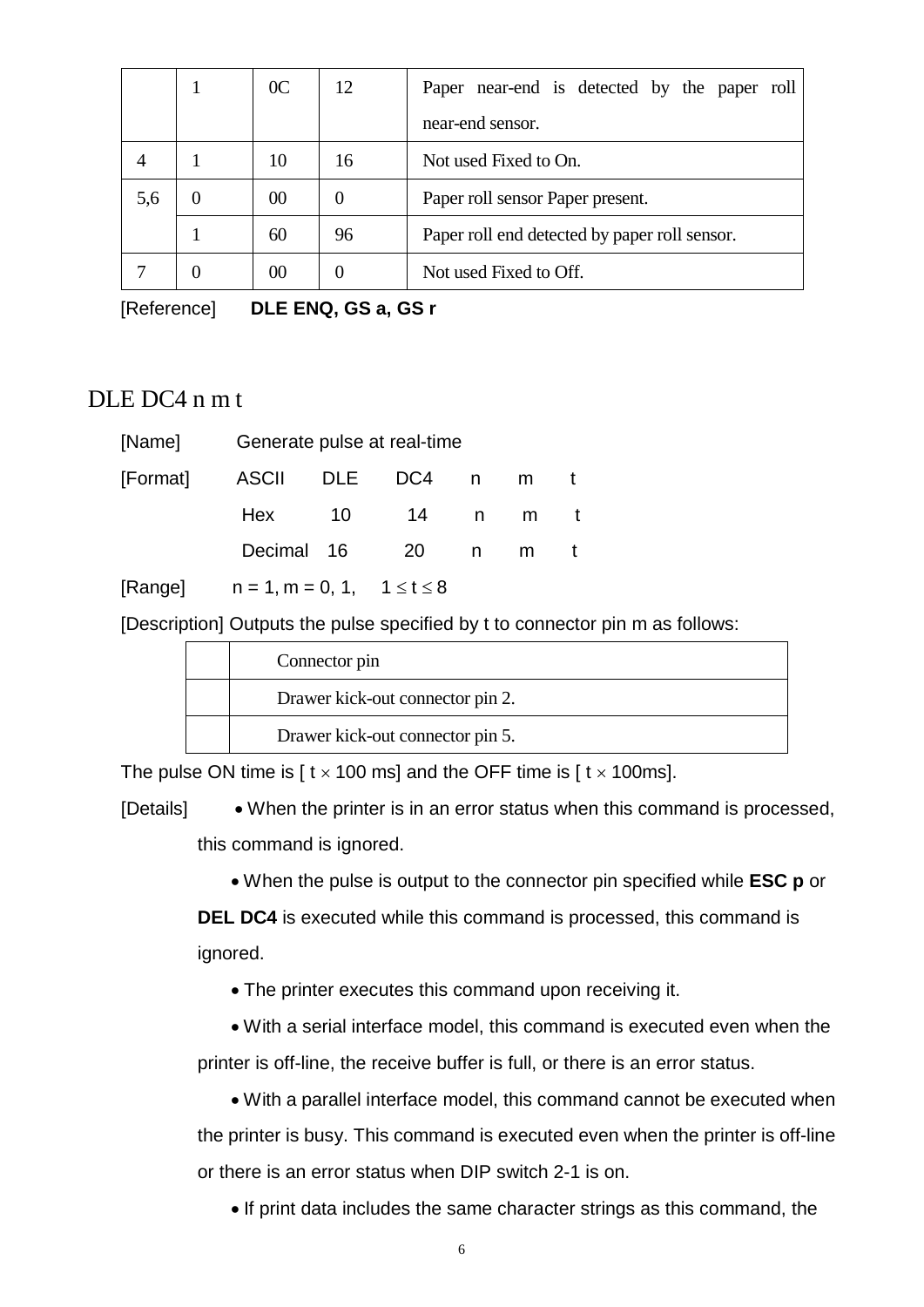printer performs the same operation specified by this command. The user must consider this.

• This command should not be used within the data sequence of another command that consists of 2 or more bytes.

• This command is effective even when the printer is disabled with **ESC =**  (Select peripheral device).

[Reference] **ESC p**

#### ESC SP n

| [Name]   |              | Set right-side character spacing |           |   |  |  |  |  |
|----------|--------------|----------------------------------|-----------|---|--|--|--|--|
| [Format] | <b>ASCII</b> | <b>ESC</b>                       | <b>SP</b> | n |  |  |  |  |
|          | Hex          | 1B                               | 20        | n |  |  |  |  |
|          | Decimal      | 27                               | 32        |   |  |  |  |  |
|          |              |                                  |           |   |  |  |  |  |

 $[Range]$   $0 \le n \le 255$ 

[Description] Sets the character spacing for the right side of the character to [ n horizontal or vertical motion units].

[Details] • The right-side character spacing for double-width mode is twice the normal value. When characters are enlarged, the right-side character spacing is n times normal value.

• This command does not affect the setting of kanji characters.

• This command sets values independently in each mode (standard and page modes).

• The horizontal and vertical motion unit are specified by **GS P**. Changing the horizontal or vertical motion unit does not affect the current right-side spacing.

• The **GS P** command can change the horizontal (and vertical) motion unit. However, the value cannot be less than the minimum horizontal movement amount, and it must be in even units of the minimum horizontal movement amount.

• In standard mode, the horizontal motion unit is used.

• In page mode, the horizontal or vertical motion unit differs in page mode,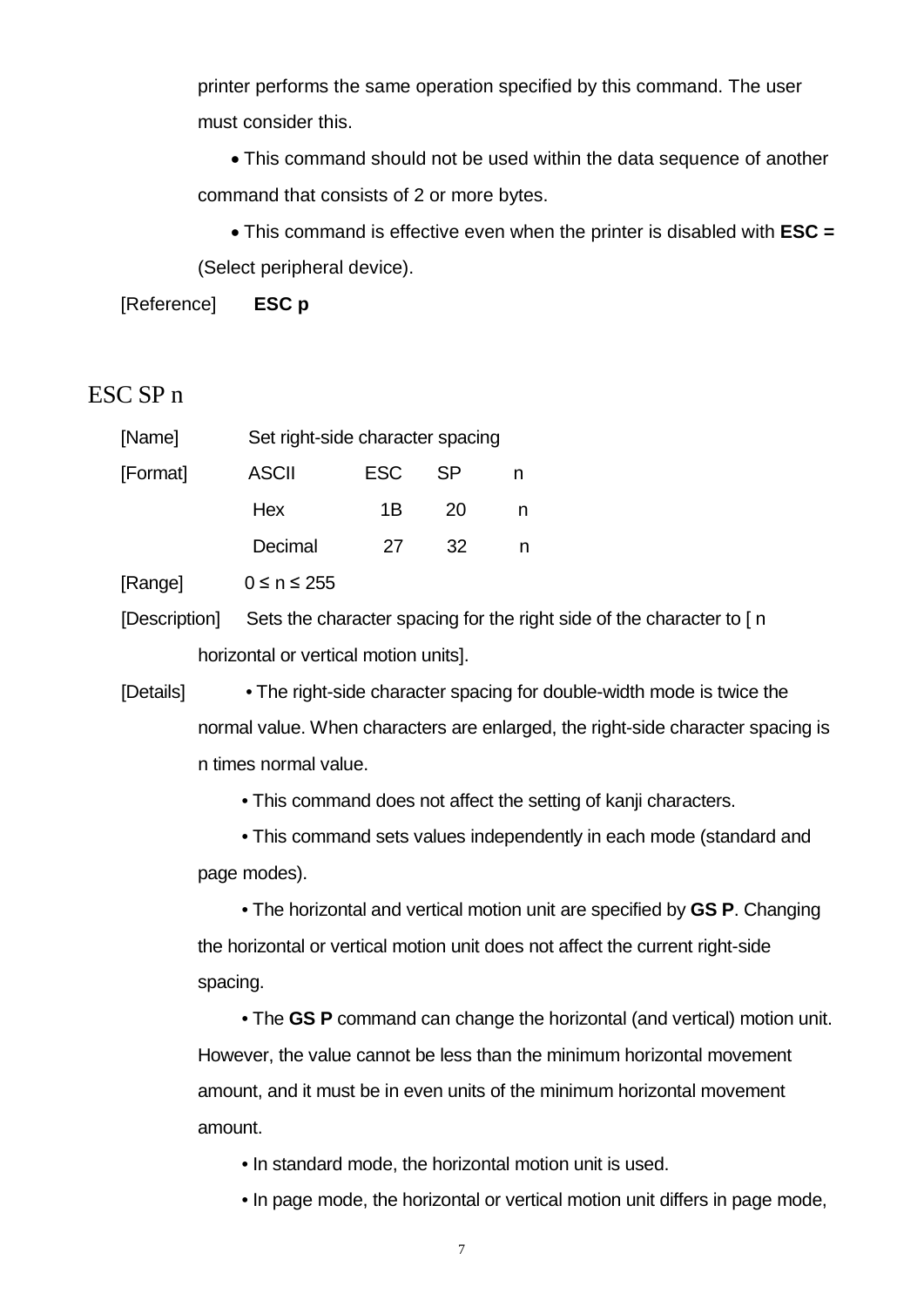depending on starting position of the printable area as follows:1 When the starting position is set to the upper left or lower right of the printable area using **ESC T**, the horizontal motion unit (x) is used.2 When the starting position is set to the upper right or lower left of the printable area using **ESC T**, the vertical motion unit ( y) is used.

• The maximum right-side spacing is 255/180 inches. Any setting exceeding the maximum is converted to the maximum automatically.

 $[Default]$   $n = 0$ 

[Reference] **GS P**

### ESC ! n

| [Name]   |              | Select print mode(s) |     |  |  |  |  |
|----------|--------------|----------------------|-----|--|--|--|--|
| [Format] | <b>ASCII</b> | ESC                  |     |  |  |  |  |
|          | Hex          | 1B                   | -21 |  |  |  |  |
|          | Decimal      | -27                  | 33  |  |  |  |  |

[Range] 0≤n≤255

| [Description] | Selects print mode(s) using n as follows: |  |
|---------------|-------------------------------------------|--|
|---------------|-------------------------------------------|--|

| <b>Bit</b>     | Off/On    | <b>Hex</b> | <b>Decimal</b> | <b>Function</b>                     |
|----------------|-----------|------------|----------------|-------------------------------------|
| 0              | Off       | 00         | 0              | Character font A $(12 \times 24)$ . |
|                | On        | 01         | 1              | Character font B $(9 \times 17)$ .  |
| 1              |           |            |                | Undefined.                          |
| $\overline{2}$ |           |            |                | Undefined.                          |
| 3              | Off       | 00         | 0              | Emphasized mode not selected.       |
|                | On        | 08         | 8              | Emphasized mode selected.           |
| 4              | Off       | 00         | 0              | Double-height mode not selected.    |
|                | <b>On</b> | 10         | 16             | Double-height mode selected.        |
| 5              | Off       | 00         | 0              | Double-width mode not selected.     |
|                | On        | 20         | 32             | Double-width mode selected.         |
| 6              |           |            |                | Undefined.                          |
| 7              | Off       | 00         | 0              | Underline mode not selected.        |
|                | On        | 80         | 128            | Underline mode selected.            |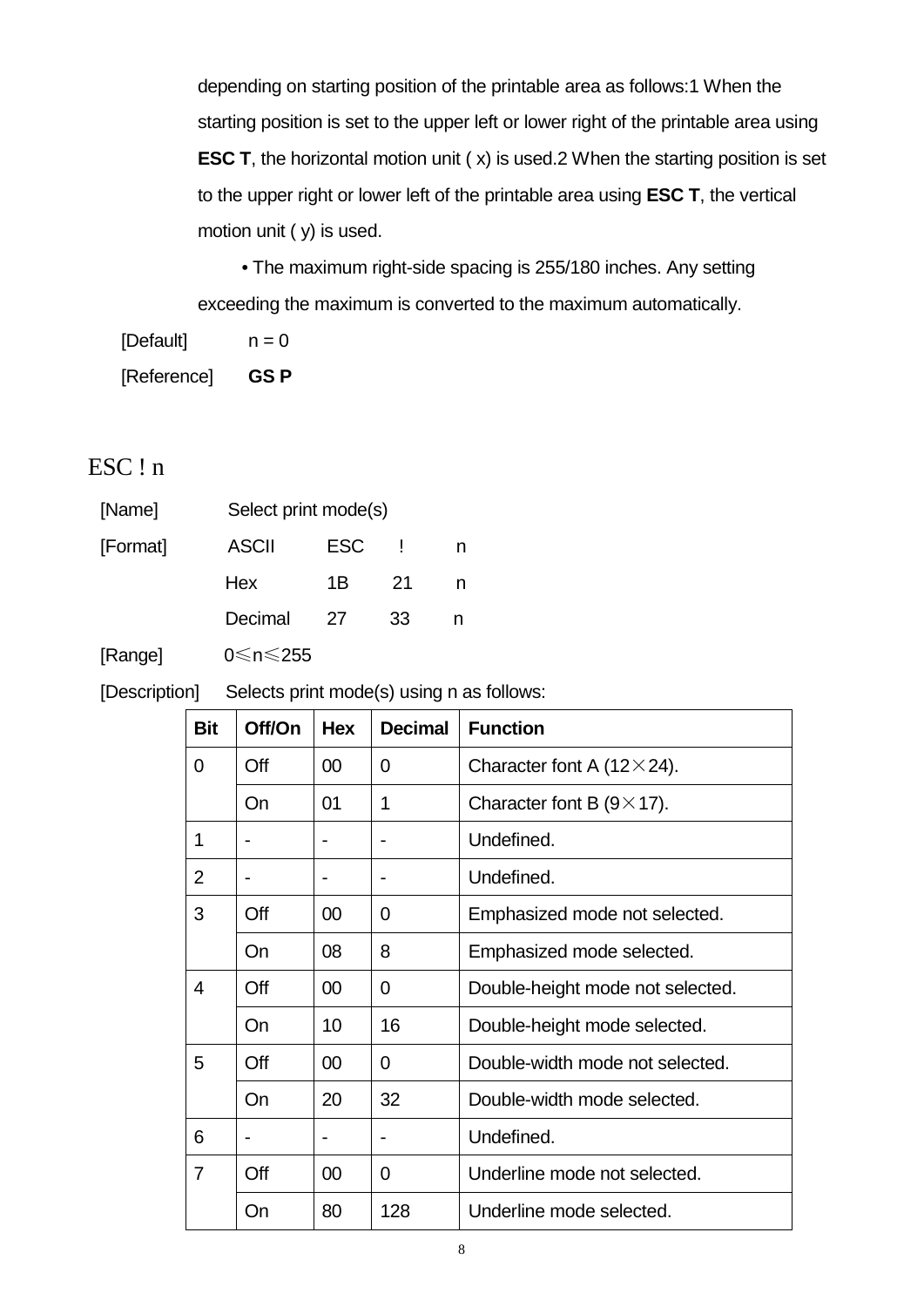[Details] • When both double-height and double-width modes are selected,

quadruple size characters are printed.

• The printer can underline all characters, but can not underline the space set by **HT** or 90° clockwise rotated characters.

• The thickness of the underline is that selected by **ESC** , regardless of the character size.

• When some characters in a line are double or more height, all the characters on the line are aligned at the baseline.

• **ESC E** can also turn on or off emphasized mode. However, the setting of the last received command is effective.

• **ESC —**can also turn on or off underline mode. However, the setting of the last received command is effective.

• **GS !** can also select character size. However, the setting of the last received command is effective.

• Emphasized mode is effective for alphanumeric and Kanji. All print modes except emphasized mode is effective only for alphanumeric.

 $[Default]$   $n = 0$ 

[Reference] **ESC -**, **ESC E**, **GS !**

### ESC \$ nL nH

| [Name]        | Set absolute print position                                                         |            |    |    |       |  |  |  |
|---------------|-------------------------------------------------------------------------------------|------------|----|----|-------|--|--|--|
| [Format]      | <b>ASCII</b>                                                                        | <b>ESC</b> | \$ |    | nL nH |  |  |  |
|               | Hex                                                                                 | 1B         | 24 | nL | nH    |  |  |  |
|               | Decimal                                                                             | 27         | 36 | nL | nH    |  |  |  |
| [Range]       | $0 \leq nL \leq 255$                                                                |            |    |    |       |  |  |  |
|               | $0 \leq nH \leq 255$                                                                |            |    |    |       |  |  |  |
| [Description] | Sets the distance from the beginning of the line to the position at which           |            |    |    |       |  |  |  |
|               | subsequent characters are to be printed.                                            |            |    |    |       |  |  |  |
|               | • The distance from the beginning of the line to the print position is $[(nL + nH)$ |            |    |    |       |  |  |  |

 $\times$  256) $\times$  (vertical or horizontal motion unit)] inches.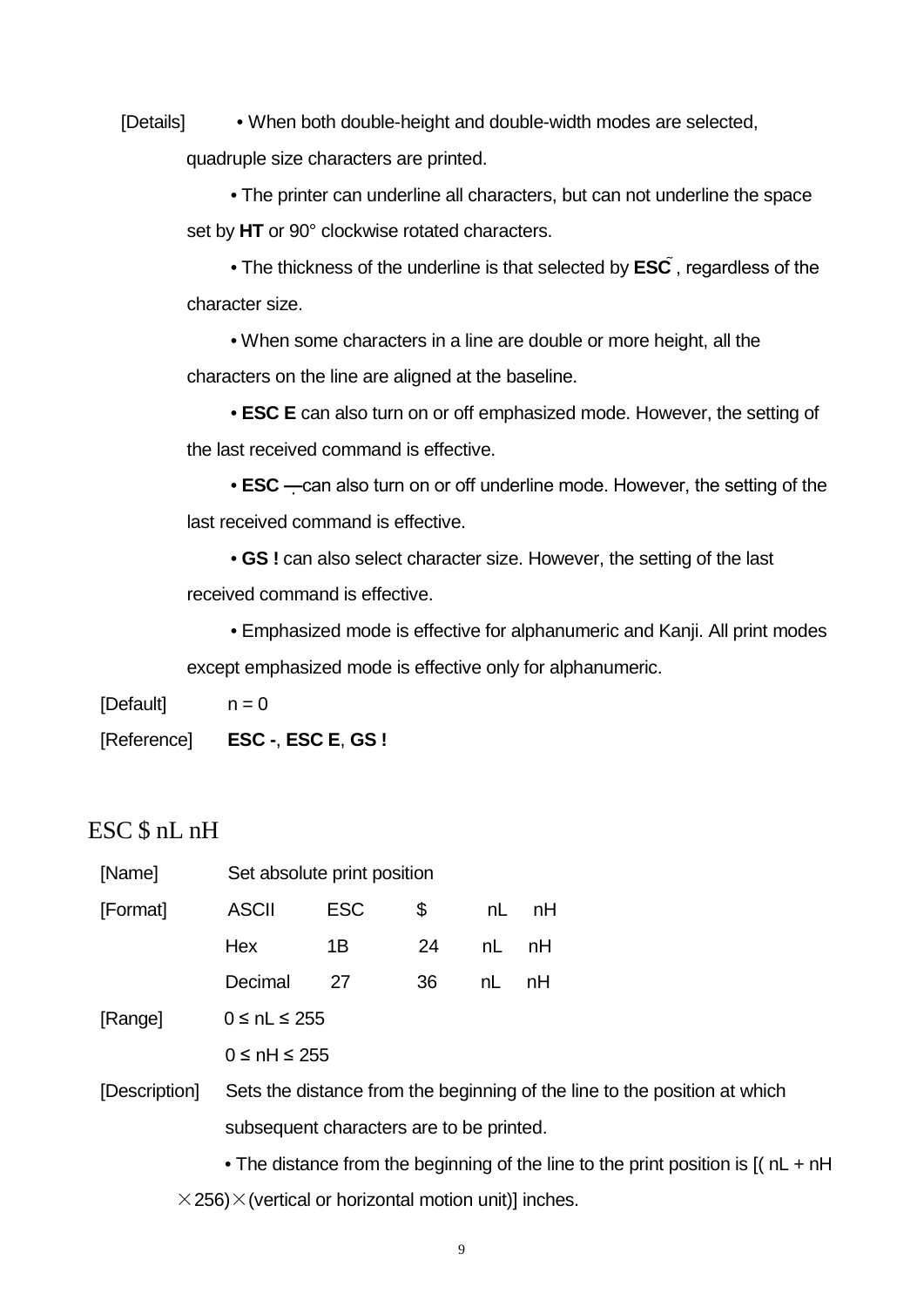#### [Details] • Settings outside the specified printable area are ignored.

• The horizontal and vertical motion unit are specified by **GS P**.

• The GS P command can change the horizontal (and vertical) motion unit, However, the value cannot be less than the minimum horizontal movement amount, and it must be in even units of the minimum horizontal movement amount.

• In standard mode, the horizontal motion unit ( x) is used.

• In page mode, horizontal or vertical motion unit differs depending on the starting position of the printable area as follows:1 When the starting position is set to the upper left or lower right of the printable area using **ESC T**, the horizontal motion unit ( x) is used.2 When the starting position is set to the upper right or lower left of the printable area using **ESC T**, the vertical motion unit ( y) is used.

[Reference] **ESC \**, **GS \$**, **GS \**, **GS P**

#### ESC % n

| [Reference]   | <b>ESC &amp;, ESC ?</b>                                               |            |    |                                                                           |  |  |  |
|---------------|-----------------------------------------------------------------------|------------|----|---------------------------------------------------------------------------|--|--|--|
| [Default]     | $n = 0$                                                               |            |    |                                                                           |  |  |  |
|               |                                                                       |            |    | • n is available only for the least significant bit.                      |  |  |  |
|               | set is automatically selected.                                        |            |    |                                                                           |  |  |  |
| [Details]     |                                                                       |            |    | • When the user-defined character set is canceled, the internal character |  |  |  |
|               |                                                                       |            |    | • When the LSB of n is 1, the user-defined character set is selected.     |  |  |  |
|               | . When the LSB of n is 0, the user-defined character set is canceled. |            |    |                                                                           |  |  |  |
| [Description] |                                                                       |            |    | Selects or cancels the user-defined character set.                        |  |  |  |
| [Range]       | $0 \leq nL \leq 255$                                                  |            |    |                                                                           |  |  |  |
|               | Decimal                                                               | 27         | 37 | n                                                                         |  |  |  |
|               | Hex                                                                   | 1B         | 25 | n                                                                         |  |  |  |
| [Format]      | <b>ASCII</b>                                                          | <b>ESC</b> | %  | n                                                                         |  |  |  |
| [Name]        | Select/cancel user-defined character set                              |            |    |                                                                           |  |  |  |

ESC & y c1 c2 [x1 d1...d(y $\times$ x1)]...[xk d1...d(y $\times$ xk)]

[Name] Define user-defined characters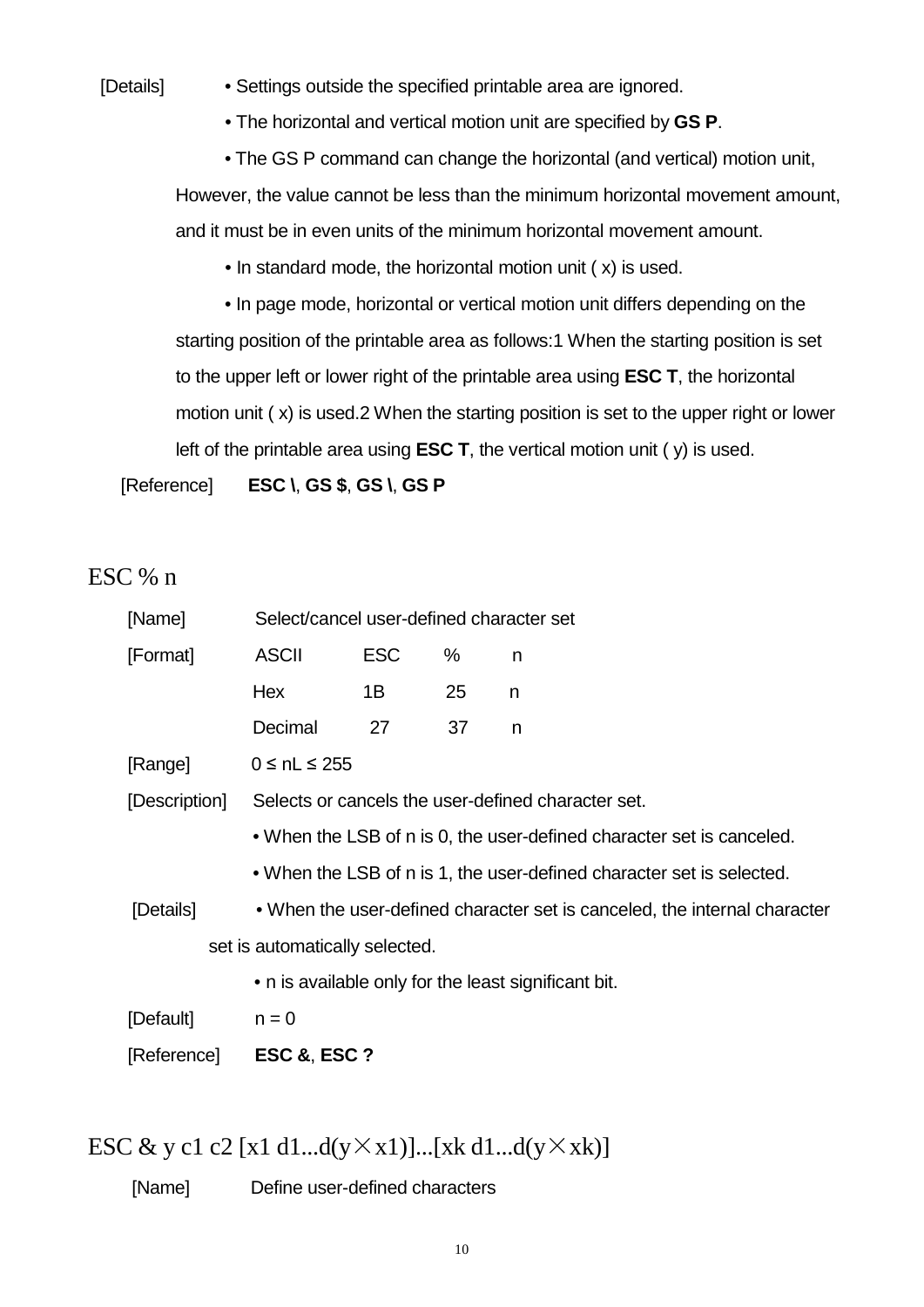| [Format] | ASCII ESC & y c1 c2 [x1 d1d(y $\times$ x1)][xk d1d(y $\times$ xk)]                |
|----------|-----------------------------------------------------------------------------------|
|          | 1B 26 y c1 c2 [x1 d1d(y $\times$ x1)][xk d1d(y $\times$ xk)]<br>Hex               |
|          | Decimal 27 38 y c1 c2 [x1 d1d(y $\times$ x1)][xk d1d(y $\times$ xk)]              |
| [Range]  | $0 \le x \le 12$ Font A (12 $\times$ 24)<br>$32 \le c1 \le c2 \le 126$<br>$y = 3$ |
|          | $0 \le x \le 9$ Font B (9 $\times$ 17)<br>$0 \le d1$ $d(y \times xk) \le 255$     |
|          |                                                                                   |

[Description] Defines user-defined characters.

• y specifies the number of bytes in the vertical direction.

• c1 specifies the beginning character code for the definition, and c2 specifies the final code.

• x specifies the number of dots in the horizontal direction.

[Details] • The allowable character code range is from ASCII code <20>H to <7E>H (95 characters).

> • It is possible to define multiple characters for consecutive character codes. If only one character is desired, use  $c1 = c2$ .

• d is the dot data for the characters. The dot pattern is in the horizontal direction from the left side. Any remaining dots on the right side are blank.

• The data to define a user-defined character is  $(y \times x)$  bytes.

• Set a corresponding bit to 1 to print a dot or 0 to not print a dot.

• This command can define different user-defined character patterns by each fonts. To select a font, use **ESC !**

• A user-defined character and a downloaded bit image cannot be defined simultaneously. When this command is executed, the downloaded bit image is cleared.

• The user-defined character definition is cleared when:

- ① **ESC @** is executed.
- ② **ESC ?** is executed.
- ③ **FS q** is executed.
- ④ **GS \***is executed.

 $\Box$  The printer is reset or the power is turned off.

• When the user-defined characters are defined in font B (9  $\times$  17), only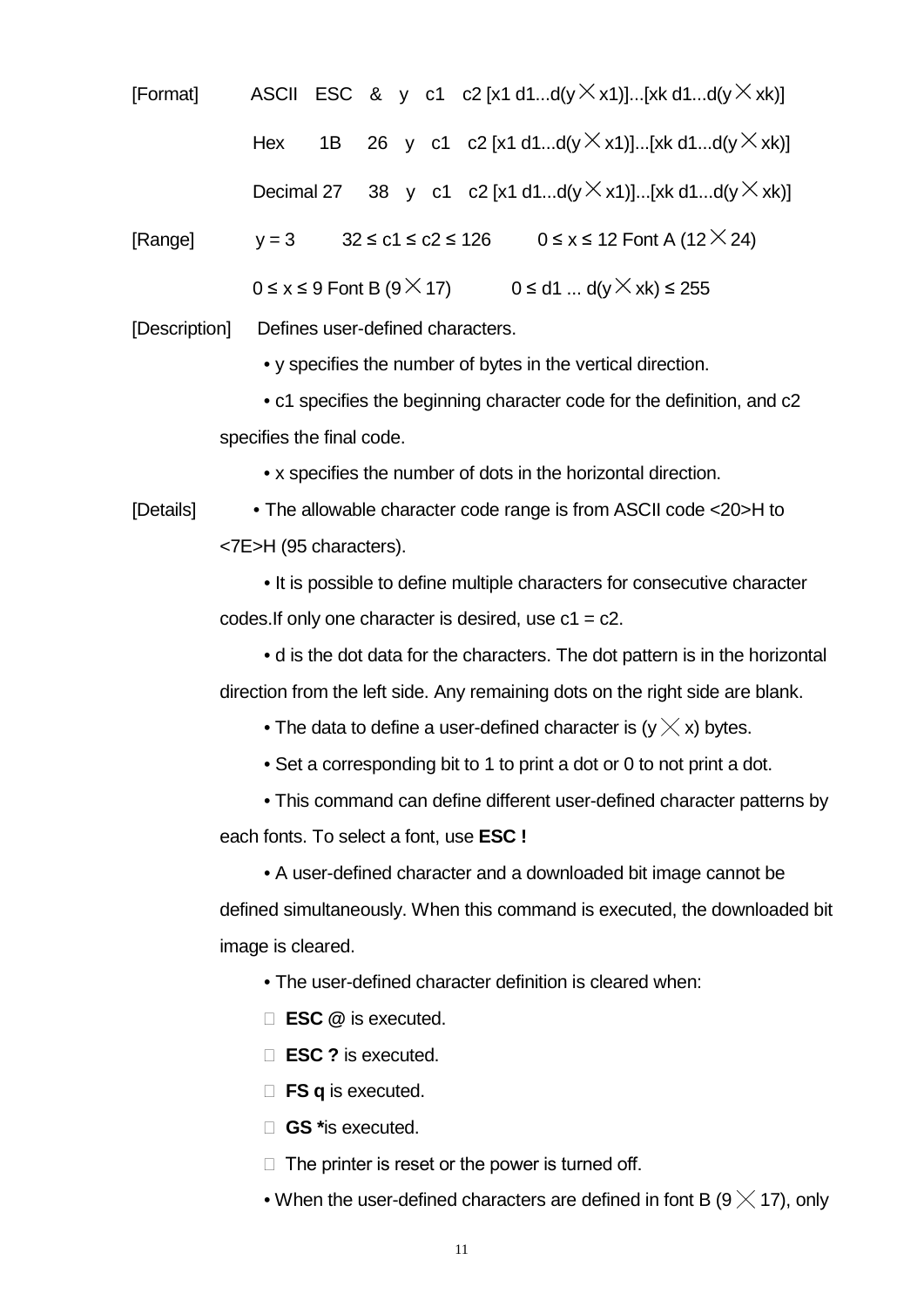the most significant bit of the 3rd byte of data in vertical direction is effective.

- [Default] The internal character set
- [Reference] **ESC %**, **ESC ?**
- [Example] When font A  $(12 \times 24)$  is selected.

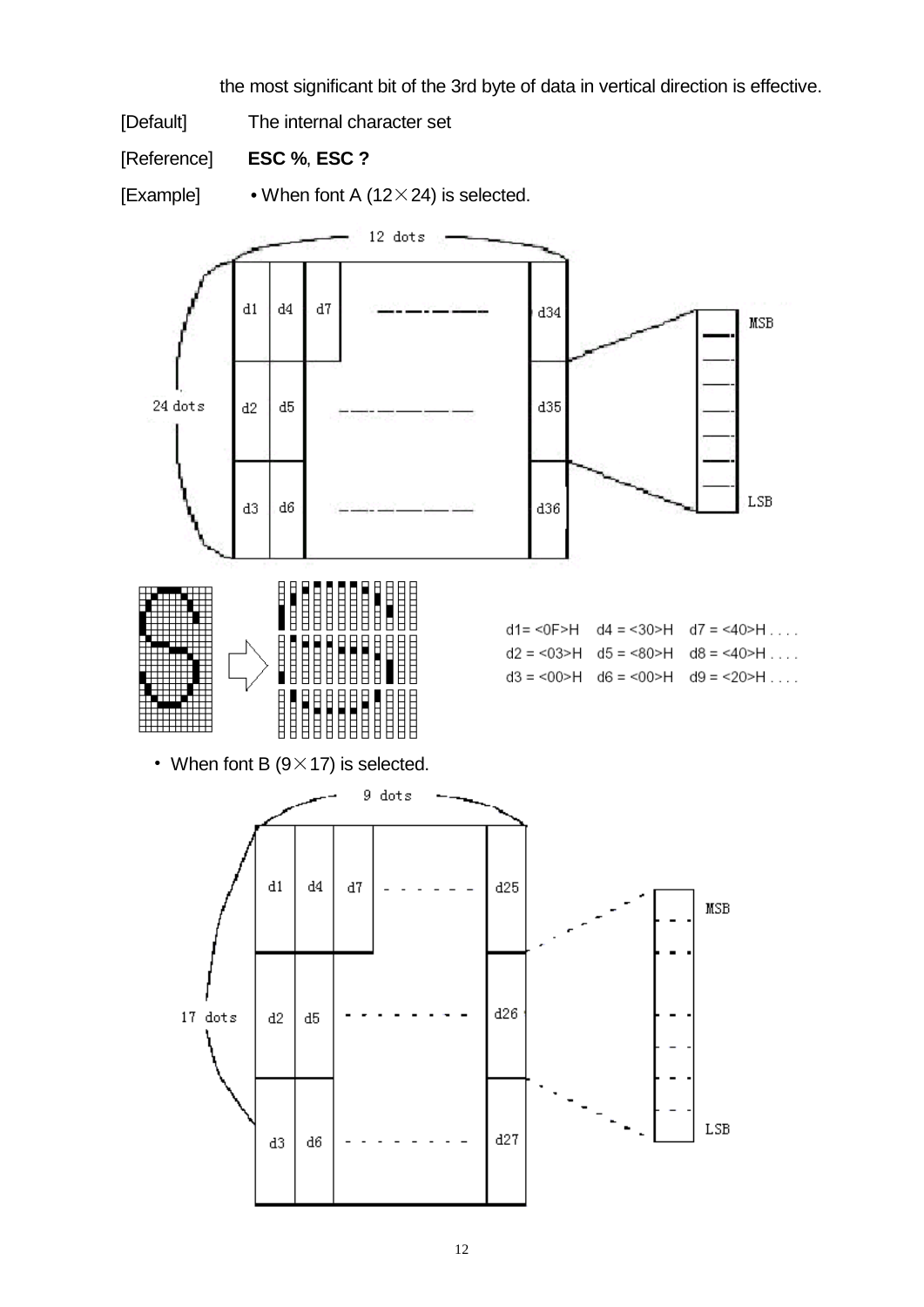

### $\text{ESC} * \text{m nL nH d1... dk}$

| [Name]        | Select bit-image mode                                                   |      |  |  |  |  |                    |                                                                          |  |
|---------------|-------------------------------------------------------------------------|------|--|--|--|--|--------------------|--------------------------------------------------------------------------|--|
| [Format]      | <b>ASCII</b>                                                            |      |  |  |  |  | ESC * m nL nH d1dk |                                                                          |  |
|               | Hex                                                                     | 1B - |  |  |  |  | 2A m nL nH d1dk    |                                                                          |  |
|               | Decimal                                                                 |      |  |  |  |  | 27 42 m nL nH d1dk |                                                                          |  |
| [Range]       |                                                                         |      |  |  |  |  |                    | $m = 0, 1, 32, 33$ $0 \le nL \le 255$ $0 \le nH \le 3$ $0 \le d \le 255$ |  |
| [Description] | Selects a bit-image mode using m for the number of dots specified by nL |      |  |  |  |  |                    |                                                                          |  |

and nH, as follows:

| m        | <b>Mode</b>           | <b>Vertical Direction</b> |                    | <b>Horizontal Direction</b> |                                 |  |
|----------|-----------------------|---------------------------|--------------------|-----------------------------|---------------------------------|--|
|          |                       | <b>Number of Dots</b>     | <b>Dot Density</b> | <b>Dot Density</b>          | Number of Data(K)               |  |
| $\Omega$ | 8-dot single-density  | 8                         | 67 DPI             | 100 DPI                     | $nL+nH \times 256$              |  |
|          | 8-dot double-density  | 8                         | 67 DP              | 200 DPI                     | $nL+nH \times 256$              |  |
| 32       | 24-dot single-density | 24                        | 200DPI             | 100 DPI                     | (nL+nH $\times$ 256) $\times$ 3 |  |
| 33       | 24-dot double-density | 24                        | 200 DPI            | 200DPI                      | (nL+nH $\times$ 256) $\times$ 3 |  |

[Details] • If the values of m is out of the specified range, nL and data following are processed as normal data.

> • The nL and nH indicate the number of dots of the bit image in the horizontal direction. The number of dots is calculated by  $nL+nH \times 256$ .

• If the bit-image data input exceeds the number of dots to be printed on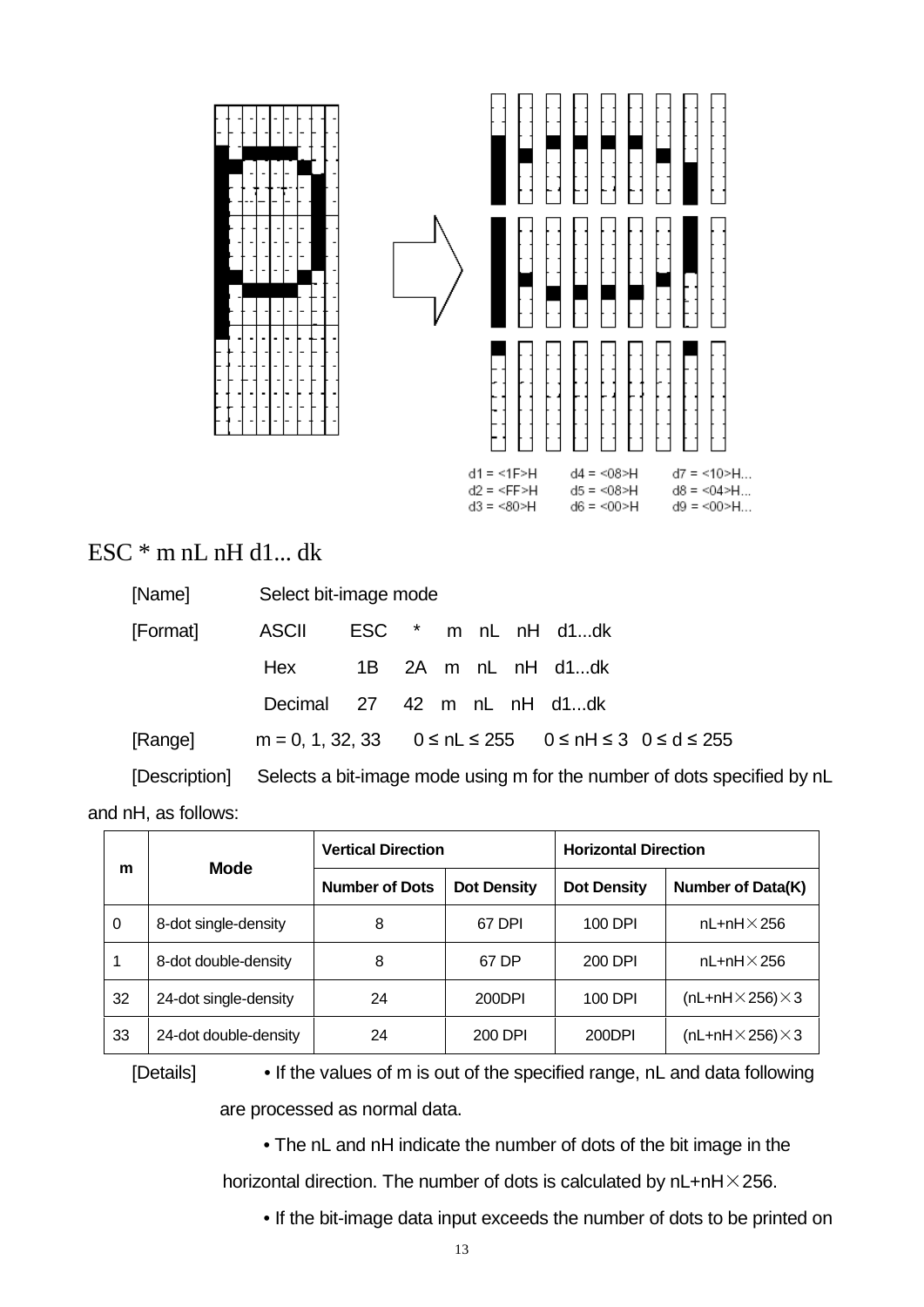a line, the excess data is ignored.

• d indicates the bit-image data. Set a corresponding bit to 1 to print a dot or to 0 to not print a dot.

• If the width of the printing area set by **GS L** and **GS W** less than the width required by the data sent with the **ESC \*** command, the following will be performed on the line in question (but the printing cannot exceed the maximum printable area):

 $\Box$  The width of the printing area is extended to the right to accommodate the amount of data.

 $\Box$  If step  $\Box$  does not provide sufficient width for the data, the left margin is reduced to accommodate the data.

• After printing a bit image, the printer returns to normal data processing mode.

• This command is not affected by print modes (emphasized,

double-strike, underline, character size or white/black reverse printing), except upside-down printing mode.

• The relationship between the image data and the dots to be printed is as follows:



• When 8-dot bit image is selected:

• When 24-dot bit image is selected: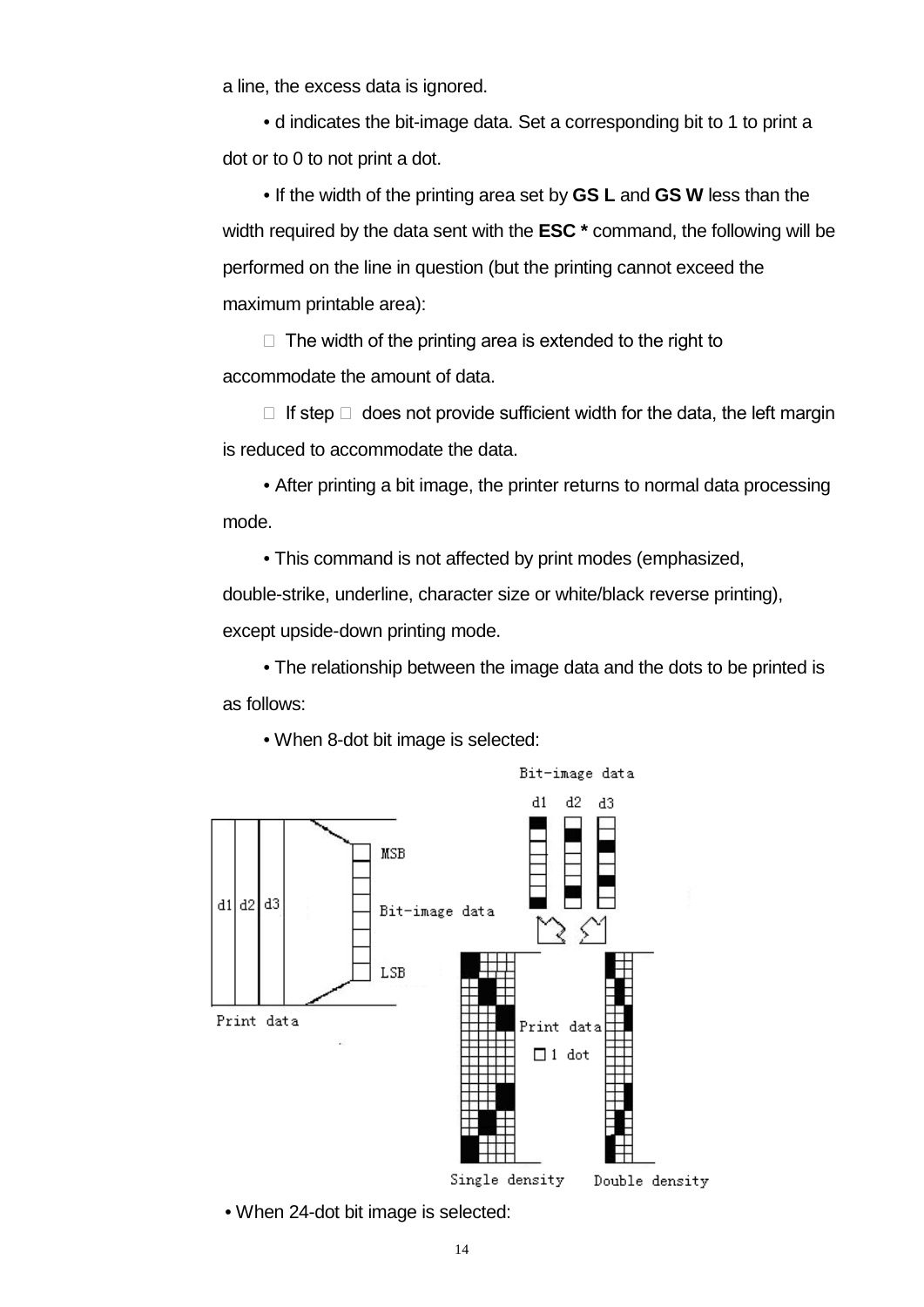

### $\text{ESC}-n$

| [Name]        |              | Turn underline mode on/off          |    |                                                                            |                     |
|---------------|--------------|-------------------------------------|----|----------------------------------------------------------------------------|---------------------|
| [Format]      | <b>ASCII</b> | <b>ESC</b>                          |    | n                                                                          |                     |
|               | Hex          | 1B                                  | 2D | n                                                                          |                     |
|               | Decimal      | 27                                  | 45 | n                                                                          |                     |
| [Range]       |              | $0 \le n \le 2$ , $48 \le n \le 50$ |    |                                                                            |                     |
| [Description] |              |                                     |    | Turns underline mode on or off, based on the following values of n:        |                     |
|               | n            | <b>Function</b>                     |    |                                                                            |                     |
|               | 0, 48        | Turns off underline mode            |    |                                                                            |                     |
|               | 1,49         |                                     |    | Turns on underline mode (1-dot thick)                                      |                     |
|               | 2, 50        |                                     |    | Turns on underline mode (2-dots thick)                                     |                     |
| [Details]     |              |                                     |    | • The printer can underline all characters (including right-side character |                     |
|               |              |                                     |    | spacing), but cannot underline the space set by HT.                        |                     |
|               |              | • The printer cannot underline 90   |    |                                                                            | $\Box$ clockwise rc |

white/black inverted characters.

• When underline mode id turned off by setting the value of n to 0 or 48,

the following data is not underlined, and the underline thickness set before the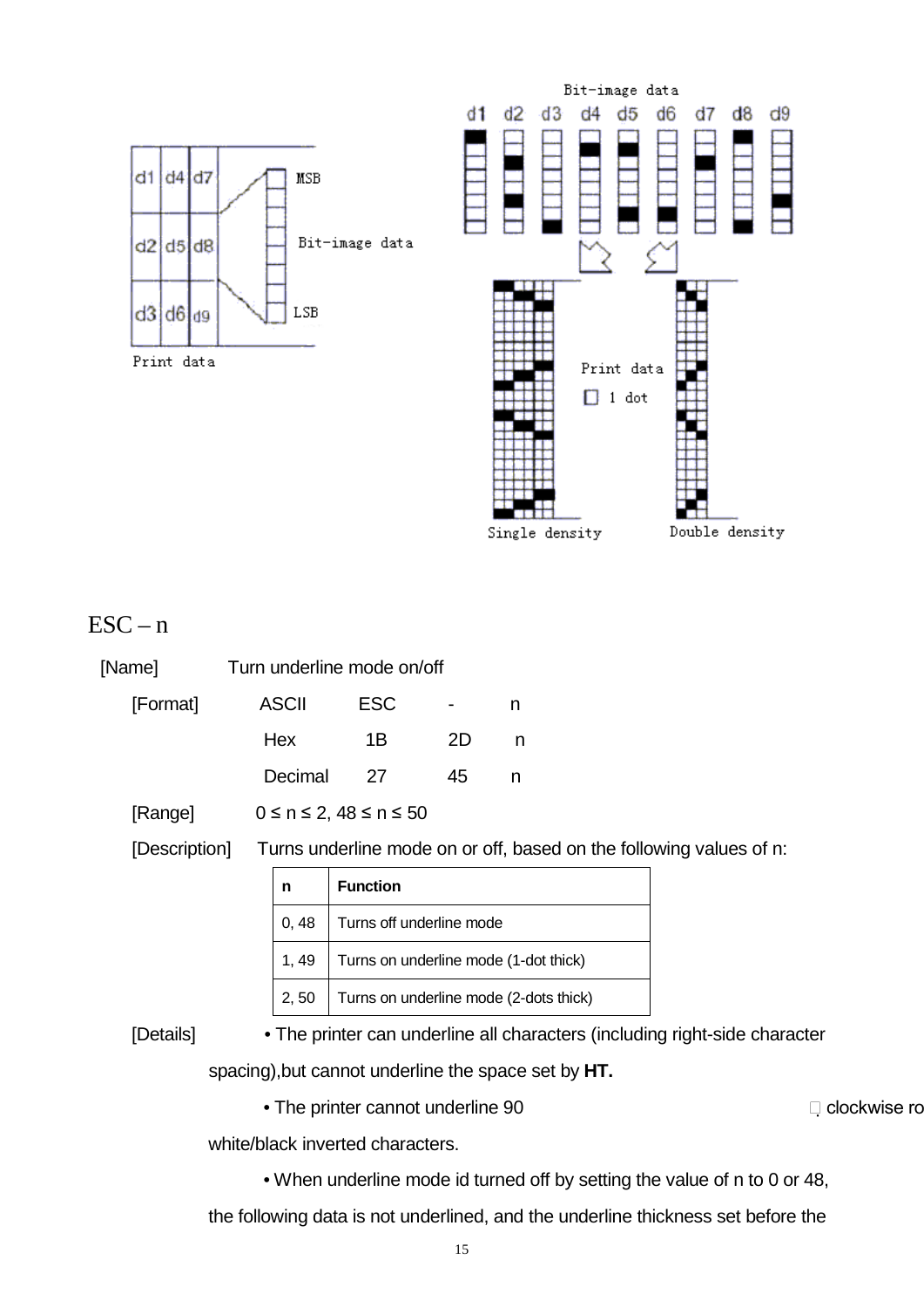mode is turned off does not change. The default underline thickness is 1 dot.

• Changing the character size does not affect the current underline thickness.

• Underline mode can also be turned on or off by using **ESC !**. Note, however, that the last received command is effective.

•This command does not affect the setting of Kanji characters.

| [Default] | $n = 0$ |
|-----------|---------|
|           |         |

[Reference] **ESC !**

#### ESC 2

| [Name]        |                                                       | Select default line spacing                                        |    |  |  |  |  |  |
|---------------|-------------------------------------------------------|--------------------------------------------------------------------|----|--|--|--|--|--|
| [Format]      | <b>ASCII</b>                                          | <b>ESC</b>                                                         | 2  |  |  |  |  |  |
|               | Hex                                                   | 1B                                                                 | 32 |  |  |  |  |  |
|               | Decimal                                               | 27                                                                 | 50 |  |  |  |  |  |
| [Description] | Selects 1/6-inch line (approximately 4.23mm) spacing. |                                                                    |    |  |  |  |  |  |
| [Details]     |                                                       | •The line spacing can be set independently in standard mode and in |    |  |  |  |  |  |
|               | page mode.                                            |                                                                    |    |  |  |  |  |  |
|               |                                                       |                                                                    |    |  |  |  |  |  |

[Reference] **ESC 3**

### ESC 3 n

| [Name]        | Set line spacing  |      |    |    |                                                                                                      |
|---------------|-------------------|------|----|----|------------------------------------------------------------------------------------------------------|
| [Format]      | <b>ASCII</b>      | ESC. | 3  | n, |                                                                                                      |
|               | Hex               | 1B   | 33 | n  |                                                                                                      |
|               | Decimal           | 27   | 51 | n  |                                                                                                      |
| [Range]       | $0 \le n \le 255$ |      |    |    |                                                                                                      |
| [Description] |                   |      |    |    | Sets the line spacing to $\lceil n \times \text{vertical} \rceil$ or horizontal motion unit] inches. |
| [Details]     |                   |      |    |    | • The line spacing can be set independently in standard mode and in                                  |

page mode.

• The horizontal and vertical motion unit are specified by **GS P**. Changing the horizontal or vertical motion unit does not affect the current line spacing.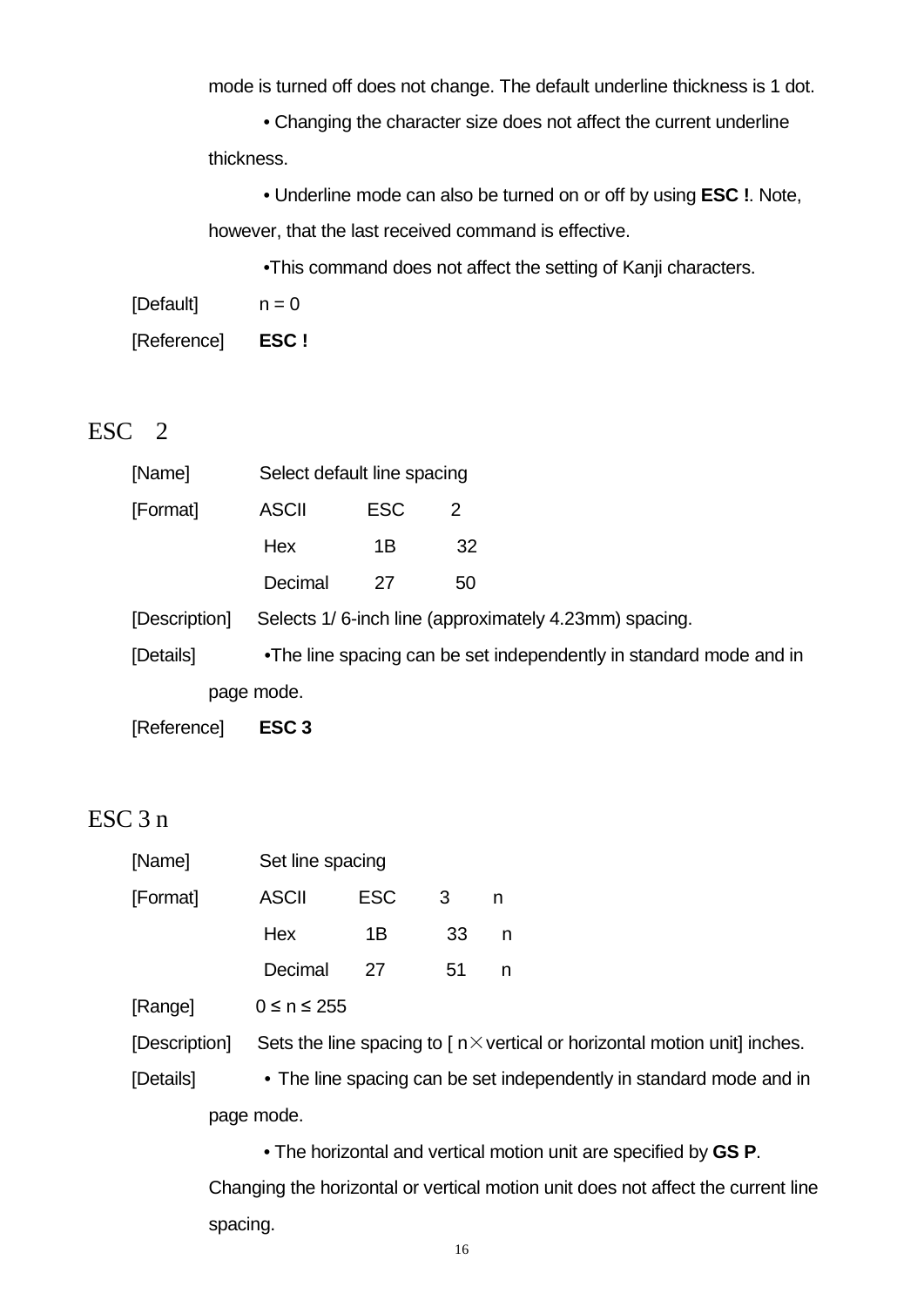• The **GS P** command can change the horizontal (and vertical) motion unit. However, the value cannot be less than the minimum vertical movement amount, and it must be in even units of the minimum vertical movement amount.

• In standard mode, the vertical motion unit (y) is used.

• In page mode, this command functions as follows, depending on the starting position of the printable area: $\Box$  When the starting position is set to the upper left or lower right of the printable area using **ESC T**, the vertical motion unit (y) is used.  $\Box$  When the starting position is set to the upper right or lower left of the print able area using **ESC T**, the horizontal motion unit ( x) is used.

• The maximum paper feed amount is 1016 mm (40 inches). Even if a paper feed amount of more than 1016 mm (40 inches) is set, the printer feeds the paper only 1016 mm (40 inches).

[Default] Line spacing equivalent to approximately 4.23mm (1/6 inches).

[Reference] **ESC 2**, **GS P**

#### $\text{ESC}$  = n

| [Name]   | Set peripheral device |      |     |   |
|----------|-----------------------|------|-----|---|
| [Format] | <b>ASCII</b>          | ESC  | $=$ | n |
|          | Hex                   | 1B   | 3D  | n |
|          | Decimal               | - 27 | 61  | n |

 $[Range]$  1  $\leq$  n  $\leq$  255

[Description] Selects device to which host computer sends data, using n as follows:

| Bit     | Off/On | Hex | Decimal | Function         |
|---------|--------|-----|---------|------------------|
|         | Off    | 00  |         | Printer disabled |
|         |        | 01  |         | Printer enabled  |
| $1 - 7$ |        |     |         | Undefined        |

[Details] When the printer is disabled, it ignores all data except for error-recovery

commands (**DLE EOT, DLE ENQ, DLE DC4**) until it is enabled by this

command.

[Default] n = 1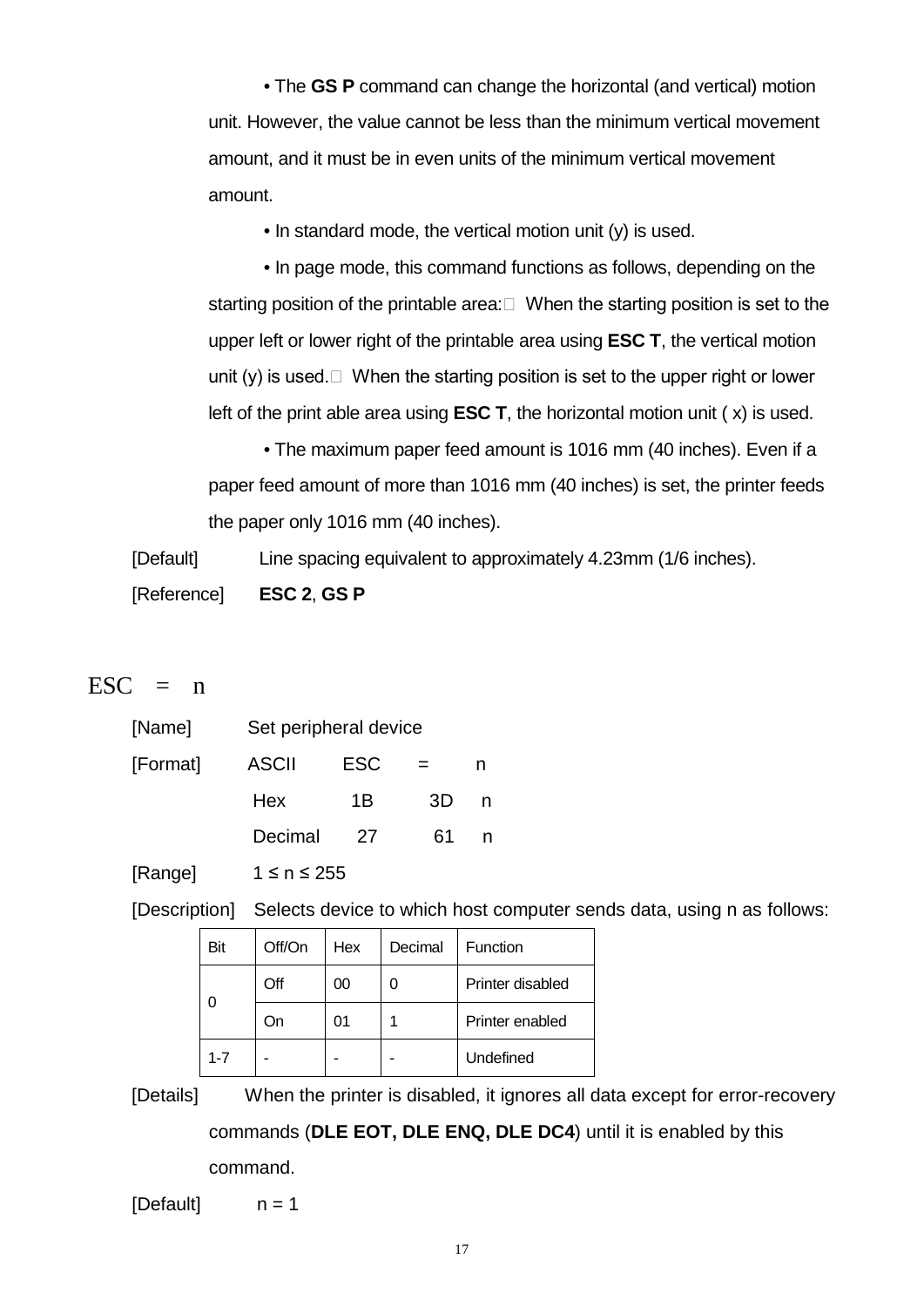### ESC ? n

| [Format] | ASCII      | ESC. |     |   |
|----------|------------|------|-----|---|
|          | <b>Hex</b> | 1B   | 3E. | n |
|          | Decimal    | - 27 | 63  |   |

[Range] 32 ≤ n ≤ 126

[Description] Cancels user-defined characters.

[Details] • This command cancels the pattern defined for the character code specified by n. After the user-defined characters is canceled, the corresponding pattern for the internal character is printed.

> • This command deletes the pattern defined for the specified code in the font selected by **ESC !**.

• If a user-defined character has not been defined for the specified character code, the printer ignores this command.

[Reference] **ESC &**, **ESC %**

#### ESC @

| [Name]   | Initialize printer |     |                      |
|----------|--------------------|-----|----------------------|
| [Format] | <b>ASCII</b>       | ESC | $^{\textregistered}$ |
|          | <b>Hex</b>         | 1B  | 40                   |
|          | Decimal            | -27 | 64                   |

[Description] Clears the data in the print buffer and resets the printer mode to the mode

that was in effect when the power was turned on.

[Details] • The DIP switch settings are not checked again.

- The data in the receive buffer is not cleared.
- The macro definition is not cleared.
- The NV bit image data is not cleared.
- The data of the user NV memory is not cleared.

### ESC D n1...nk NUL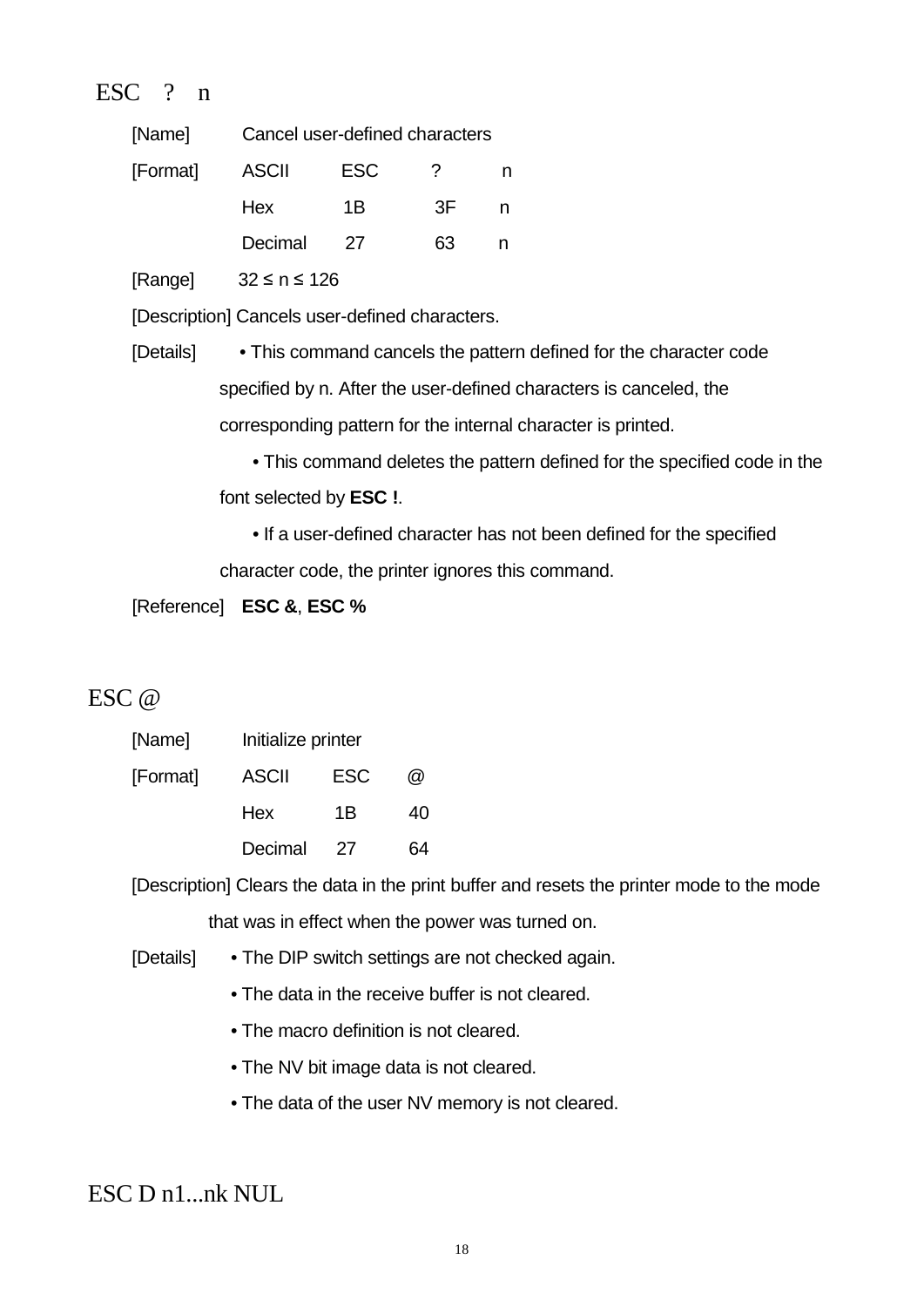| [Name] Set horizontal tab positions |            |                    |       |            |
|-------------------------------------|------------|--------------------|-------|------------|
| [Format] ASCII                      | <b>ESC</b> | D                  | n1nk  | <b>NUL</b> |
| Hex                                 | 1B         | 44                 | n1…nk | 00         |
| Decimal                             | 27         | 68                 | n1…nk |            |
| [Range] $1 \le n \le 255$           |            | $0 \leq k \leq 32$ |       |            |

[Description] Sets horizontal tab positions.

• n specifies the column number for setting a horizontal tab position from the beginning of the line.

• k indicates the total number of horizontal tab positions to be set.

[Details] • The horizontal tab position is stored as a value of [character width $\times$ n] measured from the beginning of the line. The character width includes the right-side character spacing, and double-width characters are set with twice the width of normal characters.

• This command cancels the previous horizontal tab settings.

• When setting n = 8, the print position is moved to column 9 by sending **HT**.

• Up to 32 tab positions ( $k = 32$ ) can be set. Data exceeding 32 tab positions is processed as normal data.

• Transmit [ n] k in ascending order and place a NUL code 0 at the end.

• When [n] k is less than or equal to the preceding value [n] k-1, tab setting is finished and the following data is processed as normal data.

• **ESC D NUL** cancels all horizontal tab positions.

• The previously specified horizontal tab positions do not change, even if the character width changes.

• The character width is memorized for each standard and page mode.

[Default] The default tab positions are at intervals of 8 characters (columns 9, 17, 25,...) for font A ( $12 \times 24$ ).

[Reference] **HT**

#### ESC E n

| [Name]   |              | Turn emphasized mode on/off |  |
|----------|--------------|-----------------------------|--|
| [Format] | <b>ASCII</b> | <b>ESC</b>                  |  |

19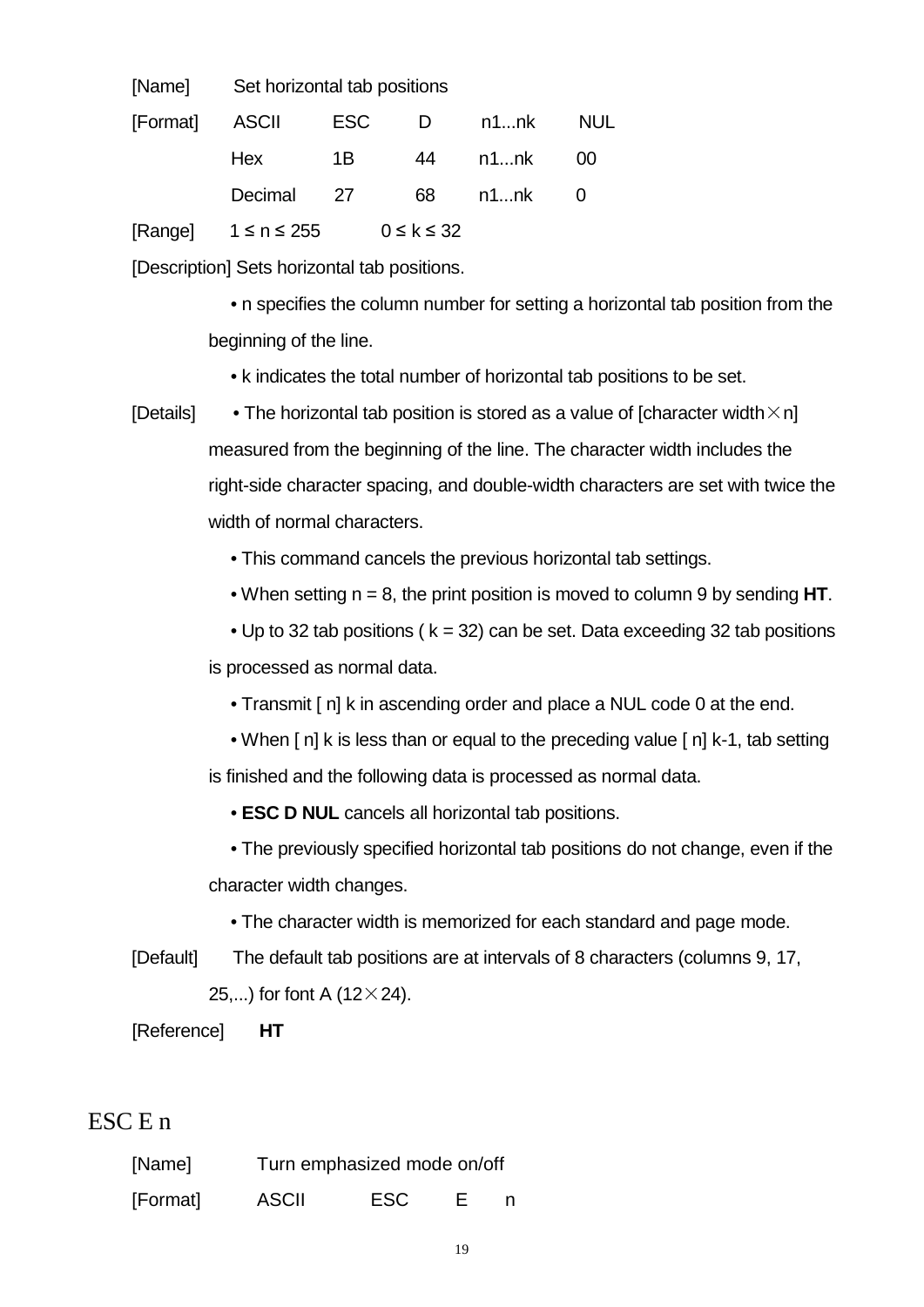|               | Hex                             | 1B | 45 | n                                                                 |
|---------------|---------------------------------|----|----|-------------------------------------------------------------------|
|               | Decimal                         | 27 | 69 | n                                                                 |
| [Range]       | 0≤n≤255                         |    |    |                                                                   |
| [Description] | Turns emphasized mode on or off |    |    |                                                                   |
|               |                                 |    |    | • When the LSB of n is 0, emphasized mode is turned off.          |
|               |                                 |    |    | • When the LSB of n is 1, emphasized mode is turned on.           |
| [Details]     |                                 |    |    | • Only the least significant bit of n is enabled.                 |
|               |                                 |    |    | . This command and ESC ! turn on and off emphasized mode in the   |
|               |                                 |    |    | same way. Be careful when this command is used with <b>ESC</b> !. |
| [Default]     | $n = 0$                         |    |    |                                                                   |
| [Reference]   | ESC!                            |    |    |                                                                   |

### ESC G n

| [Name]        | Turn on/off double-strike mode                              |            |    |                                                                      |
|---------------|-------------------------------------------------------------|------------|----|----------------------------------------------------------------------|
| [Format]      | <b>ASCII</b>                                                | <b>ESC</b> | G  | n                                                                    |
|               | Hex                                                         | 1B         | 47 | n                                                                    |
|               | Decimal                                                     | 27         | 71 | n                                                                    |
| [Range]       | $0 \le n \le 255$                                           |            |    |                                                                      |
| [Description] | Turns double-strike mode on or off.                         |            |    |                                                                      |
|               | • When the LSB of n is 0, double-strike mode is turned off. |            |    |                                                                      |
|               |                                                             |            |    | • When the LSB of n is 1, double-strike mode is turned on.           |
| [Details]     | • Only the lowest bit of n is enabled.                      |            |    |                                                                      |
|               |                                                             |            |    | • Printer output is the same in double-strike mode and in emphasized |
| mode.         |                                                             |            |    |                                                                      |
| [Default]     | $n = 0$                                                     |            |    |                                                                      |
| [Reference]   | <b>ESCE</b>                                                 |            |    |                                                                      |

### ESC J n

| [Name]   | Print and feed paper |            |    |   |
|----------|----------------------|------------|----|---|
| [Format] | <b>ASCII</b>         | <b>ESC</b> |    |   |
|          | Hex                  | 1Β         | 4А | n |
|          |                      |            | 20 |   |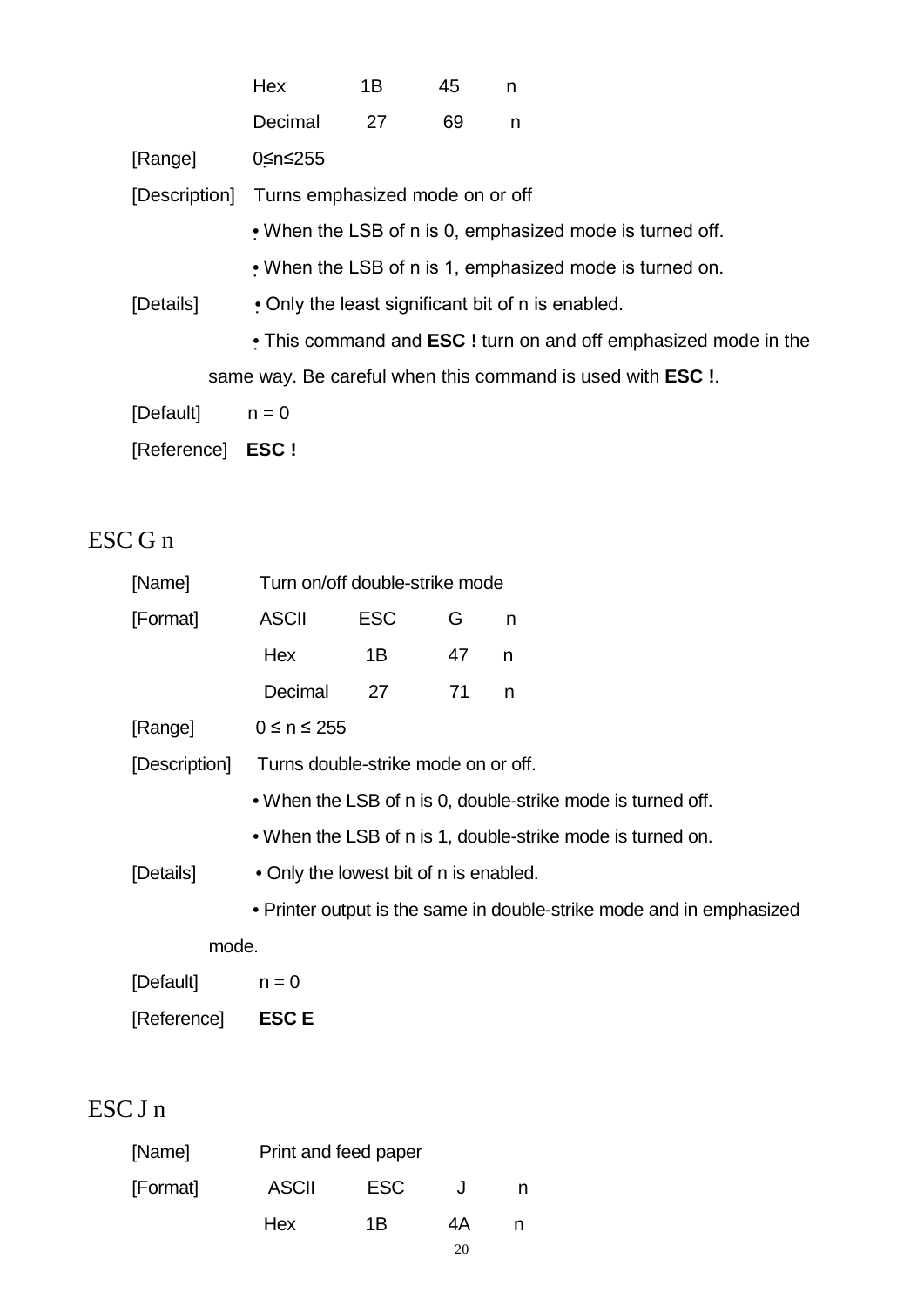Decimal 27 74 n

 $[Range]$   $0 \leq n \leq 255$ 

[Description] Prints the data in the print buffer and feeds the paper  $\lceil n \times$  vertical or horizontal motion unit] inches.

[Details] • After printing is completed, this command sets the print starting position to the beginning of the line.

> • The paper feed amount set by this command does not affect the values set by **ESC 2** or **ESC 3**.

• The horizontal and vertical motion unit are specified by **GS P**.

• The **GS P** command can change the vertical (and horizontal) motion unit.However, the value cannot be less than the minimum vertical movement amount, and it must be in even units of the minimum vertical movement amount.

• In standard mode, the printer uses the vertical motion unit ( y).

• In page mode, this command functions as follows, depending on the starting position of the printable area:① When the starting position is set to the upper left or lower right of the printable area using **ESC T**, the vertical motion unit (y) is used.② When the starting position is set to the upper right or lower left of the print able area using **ESC T**, the horizontal motion unit ( x) is used.

• The maximum line spacing is 1016mm (40 inches). When the setting value exceeds the maximum, it is converted to the maximum automatically.

[Reference] **GS P**

ESC M n

| [Name]   |   | Select character font                  |            |    |   |  |
|----------|---|----------------------------------------|------------|----|---|--|
| [Format] |   | <b>ASCII</b>                           | <b>ESC</b> | м  | n |  |
|          |   | Hex                                    | 1B         | 4D | n |  |
|          |   | Decimal                                | 27         | 77 | n |  |
| [Range]  |   | $n = 0, 1, 48, 49$                     |            |    |   |  |
|          |   | [Description] Selects character fonts. |            |    |   |  |
|          | n | Function                               |            |    |   |  |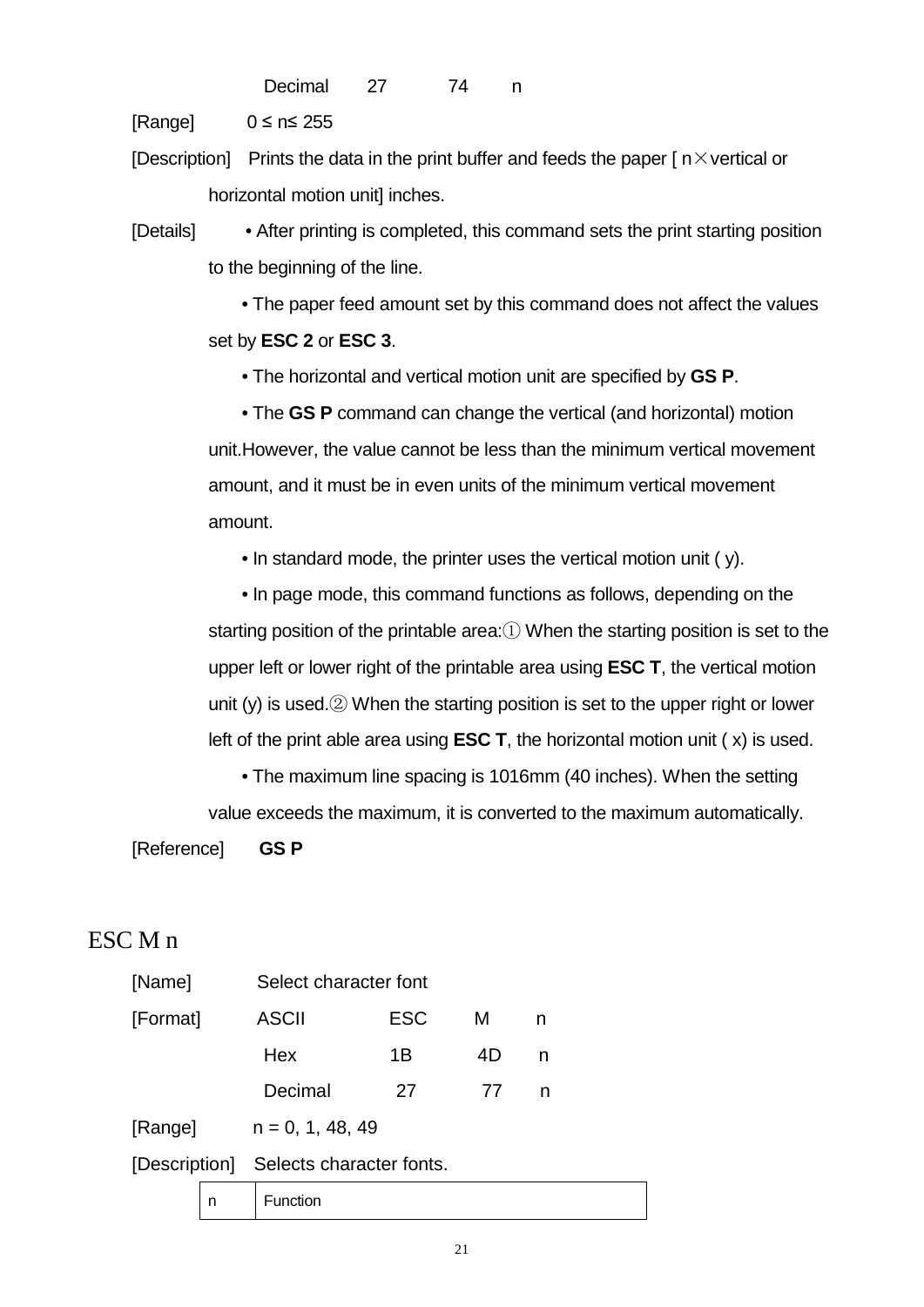|      | $\vert$ 0,48 $\vert$ Character font A (12 $\times$ 24) selected. |
|------|------------------------------------------------------------------|
| 1,49 | Character font B $(9 \times 17)$ selected.                       |

#### ESC V n

| [Name]   | Turn 90□ clockwise rotation mode on/off |     |     |   |  |
|----------|-----------------------------------------|-----|-----|---|--|
| [Format] | ASCII                                   | ESC |     |   |  |
|          | Hex                                     | 1B  | 56. | n |  |
|          | Decimal 27                              |     | 86  |   |  |

[Range] 0 ≤n≤1, 48≤n≤49

[Description] Turns 90 clockwise rotation mode on/off n is used as follows:

| n    | <b>Function</b>                      |
|------|--------------------------------------|
| 0,48 | Turns off 90 clockwise rotation mode |
| 1.49 | Turns on 90 clockwise rotation mode  |

[Details] This command affects printing in standard mode. However, the setting is always effective.

> When underline mode is turned on, the printer does not underline 90 clockwise-rotated.

Double-width and double-height commands in 90 rotation mode enlarge characters in the opposite directions from double-height and doublewidth commands in normal mode.

 $[Default]$   $n = 0$ 

[Reference] **ESC !, ESC** 

### ESC Z m n k dL dH d1…dn

| [Name]        | print gr.code |                    |    |                                                              |
|---------------|---------------|--------------------|----|--------------------------------------------------------------|
| [Format]      | <b>ASCII</b>  |                    |    | $\textsf{ESC}$ Z mnkdLdHd1,,dn                               |
|               | Hex           | 1B                 |    | 5A m n k dL dH d1,,dn                                        |
|               | Decimal       | 27                 | 90 | m n k dL dH d1,,dn                                           |
| [Description] | m:            |                    |    | persist byte n: EC Level (L:7%, M:15%, Q:25%, H:30%)         |
|               | k:            |                    |    | Enlarge multiple dL dH: the data length and include 2 bytes. |
|               |               | $n = dL + dH^*256$ |    | d1 ······ dn : the qr.code data.                             |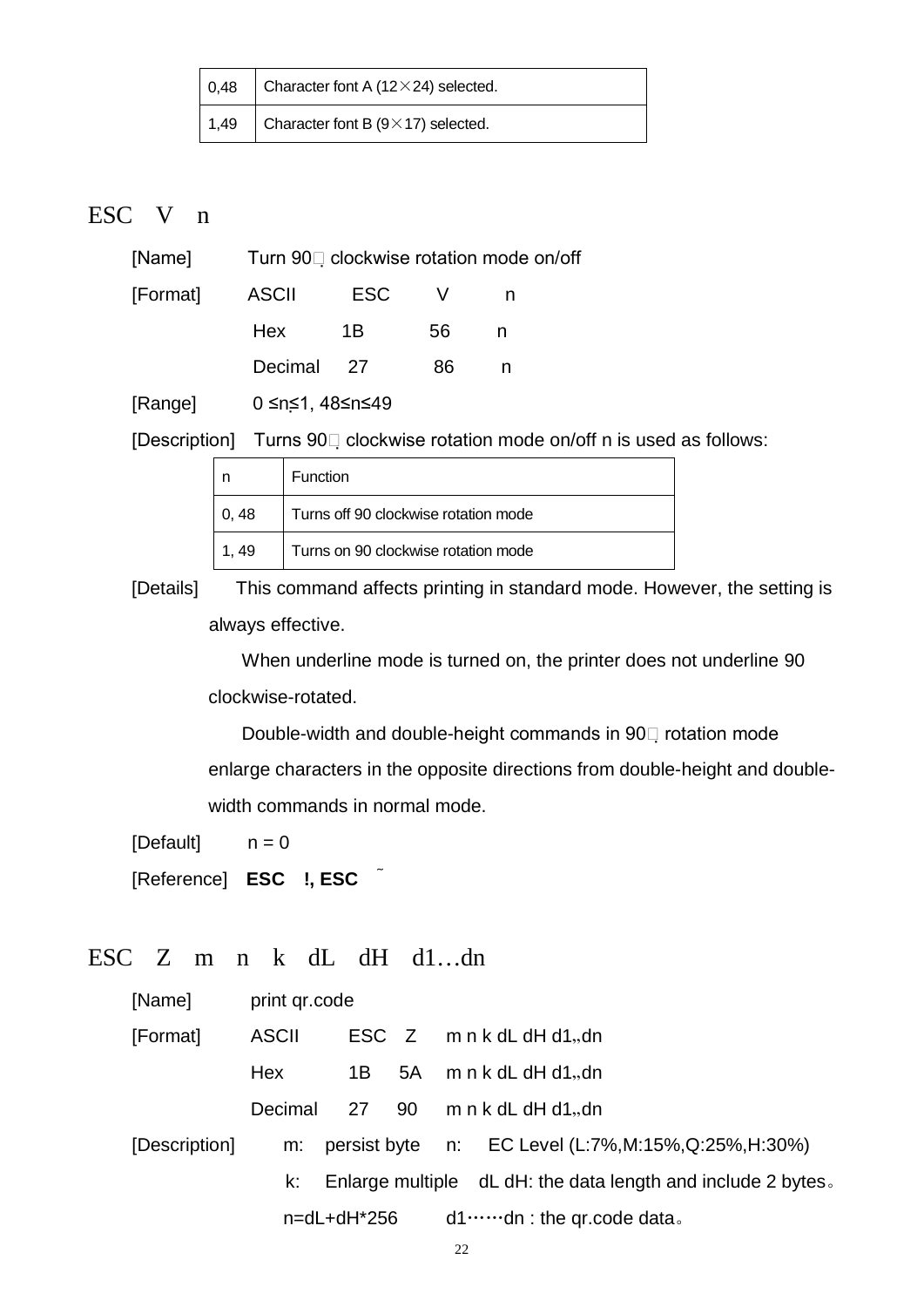### 《QR-CODE Model (Version)》

| Version                 |        | The data length |     |        |        |
|-------------------------|--------|-----------------|-----|--------|--------|
| L(7%)                   | M(15%) |                 |     | Q(25%) | H(30%) |
| 1                       | 19     |                 | 16  | 13     | 9      |
| $\overline{2}$          | 34     |                 | 28  | 22     | 16     |
| 3                       | 55     |                 | 44  | 34     | 26     |
| $\overline{\mathbf{4}}$ | 80     | 64              |     | 48     | 36     |
| 5                       | 108    |                 | 86  | 62     | 46     |
| 6                       | 136    |                 | 108 | 76     | 60     |
| $\overline{7}$          | 156    |                 | 124 | 88     | 66     |
| 8                       | 194    |                 | 154 | 110    | 86     |
| 9                       | 232    |                 | 182 | 132    | 100    |
| 10                      | 274    | 216             |     | 154    | 122    |
| 11                      | 324    |                 | 254 | 180    | 140    |
| 12                      | 370    |                 | 290 | 206    | 158    |
| 13                      | 428    | 334             |     | 244    | 180    |
| 14                      | 461    |                 | 365 | 261    | 197    |
| 15                      | 523    |                 | 415 | 195    | 223    |
| 16                      | 589    |                 | 453 | 325    | 253    |
| 17                      | 647    |                 | 507 | 367    | 283    |
| 18                      | 721    |                 | 563 | 397    | 313    |
| 19                      | 795    | 627             |     | 445    | 341    |

### $\text{ESC} \setminus \text{nL} \text{nH}$

| [Name]        | Set relative print position               |      |    |    |                                                                             |
|---------------|-------------------------------------------|------|----|----|-----------------------------------------------------------------------------|
| [Format]      | <b>ASCII</b>                              | ESC. |    | nL | nH                                                                          |
|               | Hex                                       | 1B   | 5C | nL | nH                                                                          |
|               | Decimal                                   | 27   | 92 | nL | nH                                                                          |
| [Range]       | $0 \leq nL \leq 255$ $0 \leq nH \leq 255$ |      |    |    |                                                                             |
| [Description] |                                           |      |    |    | Sets the print starting position based on the current position by using the |
|               | horizontal or vertical motion unit.       |      |    |    |                                                                             |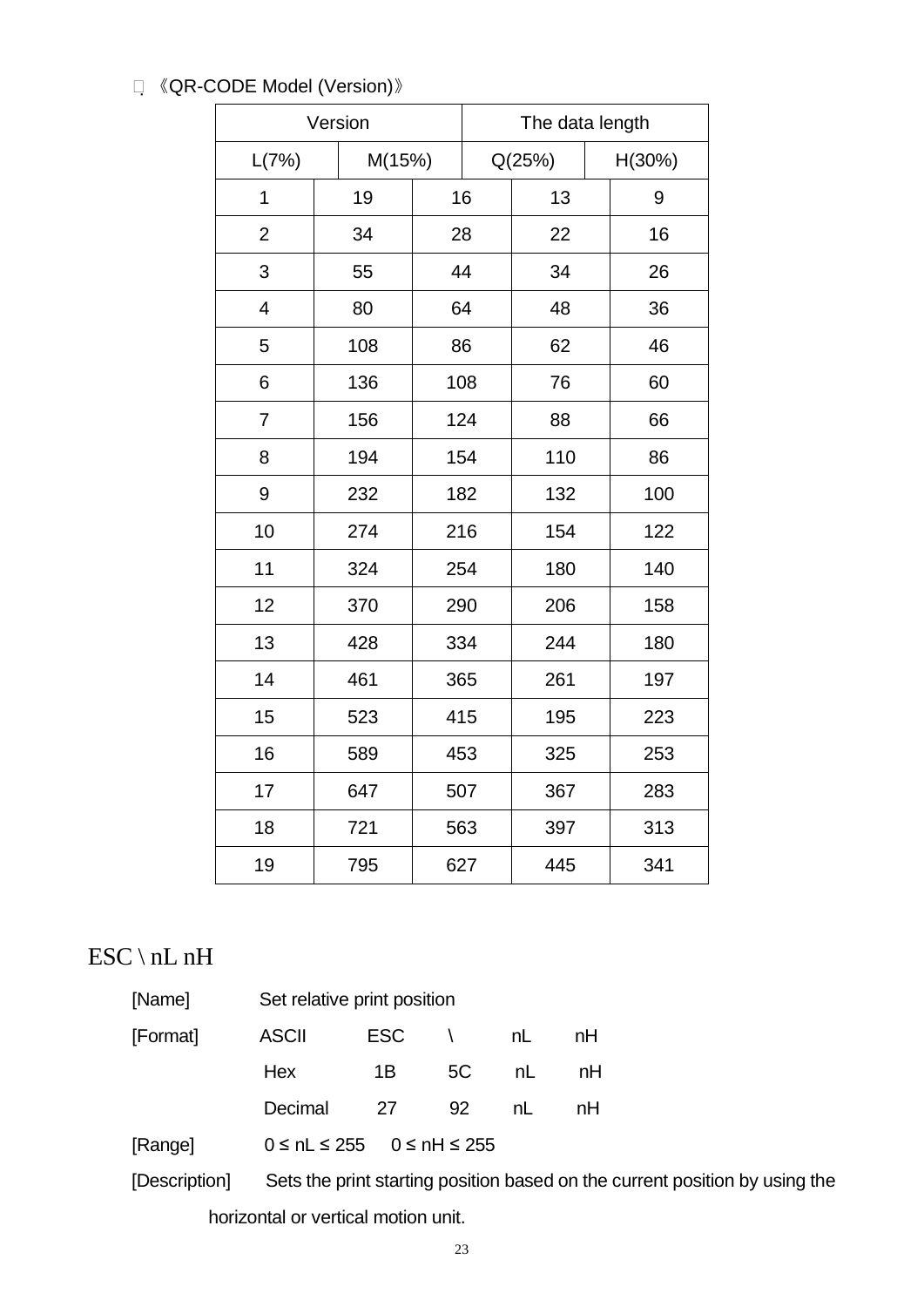• This command sets the distance from the current position to  $I$  (nL + nH)  $\times$ 256) $\times$ 0.125mm] horizontal or vertical motion unit]

[Details] • Any setting that exceeds the printable area is ignored.

• When pitch N is specified to the right:  $nL + nH \times 256 = N$  When pitch N is specified to the left (the negative direction), use the complement of 65536. When pitch N is specified to the left:  $nL+nH \times 256 = 65536 - N$ 

• The print starting position moves from the current position to [N  $\times$ horizontal or vertical motion unit]

• The horizontal and vertical motion unit are specified by **GS P**.

• The **GS P** command can change the horizontal (and vertical) motion unit.However, the value cannot be less than the minimum horizontal movement amount, and it must be in even units of the minimum horizontal movement amount.

• In standard mode, the horizontal motion unit is used.

• In page mode, the horizontal or vertical motion unit differs as follows,depending on the starting point of the printing area:①When the starting position is set to the upper left or lower right of the printable area using **ESC T**, the horizontal motion unit ( x) is used.②When the starting position is set to the upper right or lower left of the printable area using **ESC T**, the vertical motion unit ( y) is used.

[Reference] **ESC \$**, **GS P**

#### ESC a n

| [Name]   | Select justification |            |    |    |
|----------|----------------------|------------|----|----|
| [Format] | <b>ASCII</b>         | <b>ESC</b> | a  | n  |
|          | Hex                  | 1Β         | 61 | n. |
|          | Decimal              | 27         | 97 | n  |
|          |                      |            |    |    |

[Range] 0≤n≤2, 48≤n≤50

[Description] Aligns all the data in one line to the specified position n selects the justification as follows:

|  | <b>Justification</b> |
|--|----------------------|
|--|----------------------|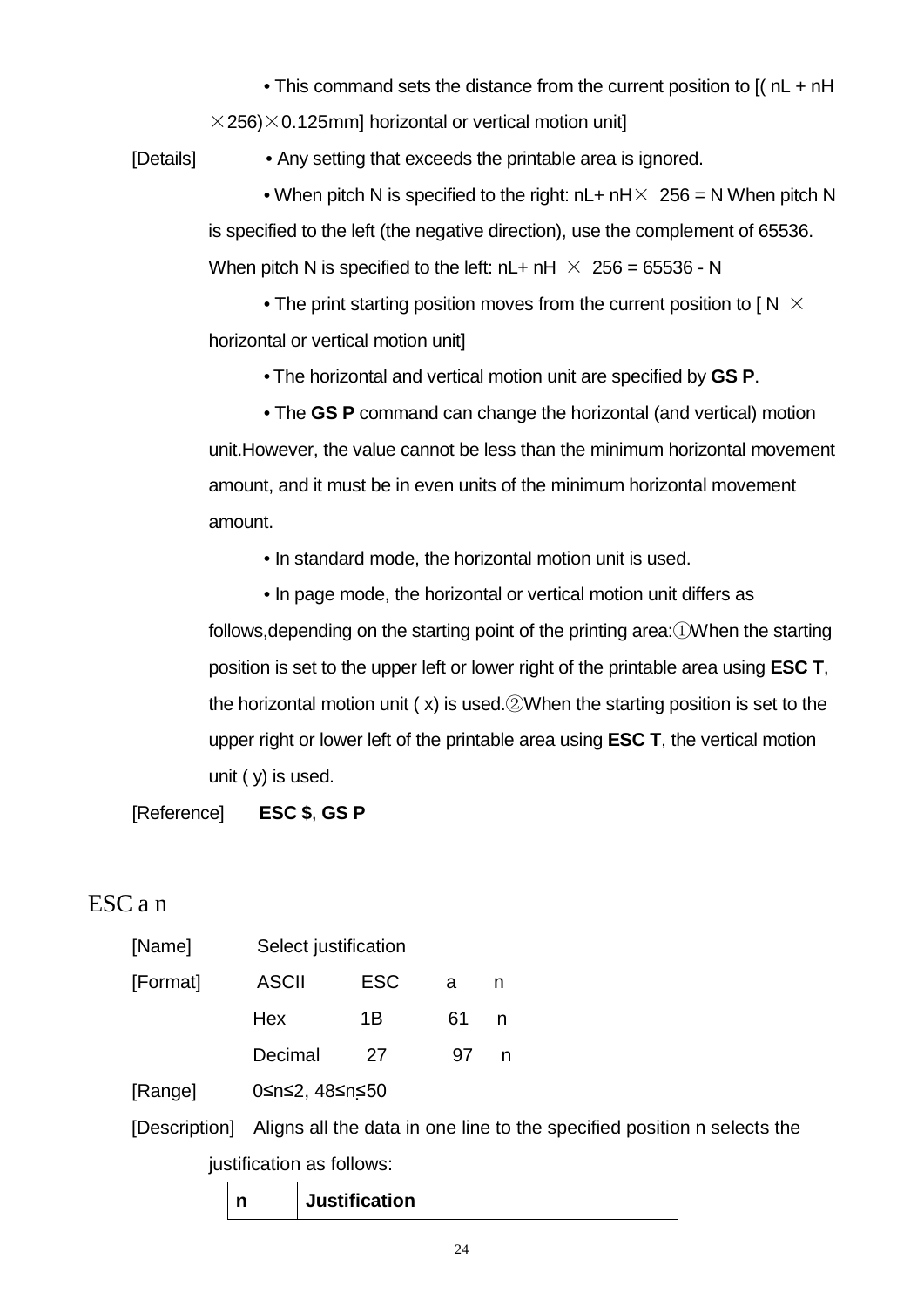| 0,48  | Left justification  |  |  |
|-------|---------------------|--|--|
| 1, 49 | Centering           |  |  |
| 2, 50 | Right justification |  |  |

[Details] The command is enabled only when processed at the beginning of the

line in standard mode.

If this command is input in page mode, the printer performs only internal

flag operations.

 $\Box$  This command has no effect in page mode.

 $\Box$  This command executes justification in the printing area.

This command justifies the space area according to **HT, ESC \$** or **ESC \**.

 $[Default]$   $n = 0$ 

[Example]



### ESC c  $3 n (*)$

[Name] Select paper sensor(s) to output paper end signals

| [Format] | ASCII ESC c 3      |  |  |
|----------|--------------------|--|--|
|          | Hex 1B 63 33 n     |  |  |
|          | Decimal 27 99 51 n |  |  |

[Range] 0≤n≤255

[Description] Selects the paper sensor(s) to output paper end signals  $\Box$  Each bit of n is

used as follows:

| Bit | Off/On | Hex | Decimal        | Function                            |
|-----|--------|-----|----------------|-------------------------------------|
|     | Off    | 00  | 0              | Paper roll near-end sensor disabled |
| 0   | On     | 01  |                | Paper roll near-end sensor enabled  |
|     | Off    | 00  | 0              | Paper roll end sensor disabled      |
| 1   | On     | 02  | $\overline{2}$ | Paper roll near-end sensor enabled  |
|     | Off    | 00  | 0              | Paper roll end sensor disabled      |
| 2   |        | 04  |                | Paper roll near-end sensor enabled  |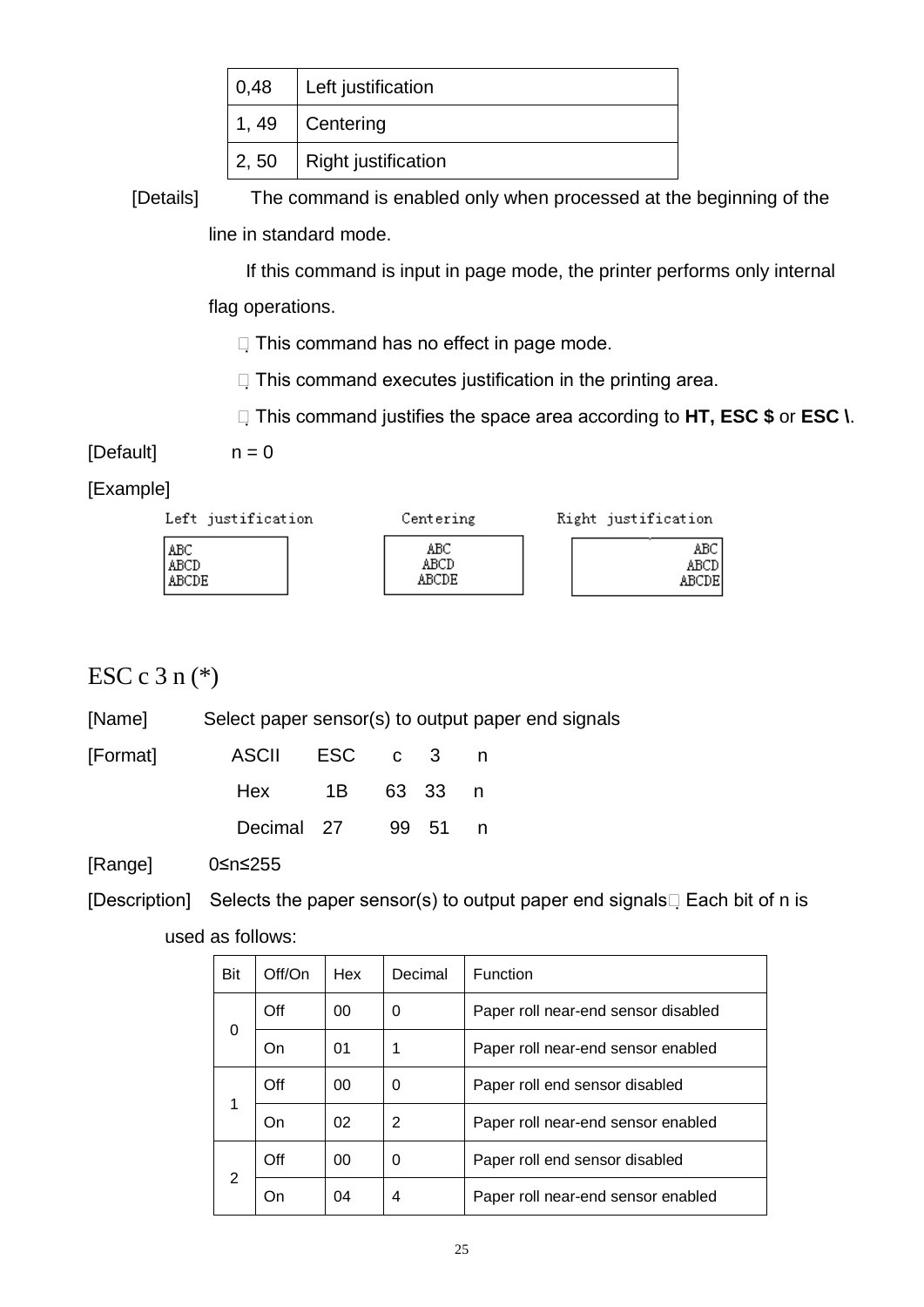| 3 | Off | 00 | Paper roll end sensor disabled     |
|---|-----|----|------------------------------------|
|   | On  | 08 | Paper roll near-end sensor enabled |
|   |     |    | Undefined                          |

[Details] It is possible to select multiple sensors to output signals. Then, if any of the sensors detects a paper end, the paper end signal is output.

The command is available only with a parallel interface and is ignored with a serial interface, Sensor is switched when executing this command. The paper end signal switching be delayed depending on the receive buffer state.

If either bit 0 or bit 1 is on, the paper roll near-end sensor is selected as the paper sensor outputting paper-end signals

If either bit 2 or bit 3 is on, the paper roll end sensor is selected as the paper sensor outputting paper-end signals.

When all the sensors are disabled, the paper end signal always outputs a paper present status.

### ESC c 4 n  $(*)$

| [Name]   | Select paper sensor(s) to stop printing |    |       |     |  |
|----------|-----------------------------------------|----|-------|-----|--|
| [Format] | ASCII ESC c                             |    |       |     |  |
|          | Hex                                     | 1B | 63 34 |     |  |
|          | Decimal 27                              |    | 99    | -52 |  |

[Range] 0≤n≤255

[Description] Selects the paper sensor(s) used to stop printing when a paper-end is detected, using n as follows:

| Bit     | Off/On | Hex | Decimal | <b>Function</b>                     |
|---------|--------|-----|---------|-------------------------------------|
|         | Off    | 00  | 0       | Paper roll near-end sensor disabled |
| 0       | On     | 01  | 1       | Paper roll near-end sensor enabled  |
|         | Off    | 00  | 0       | Paper roll end sensor disabled      |
| 1       | On     | 02  | 2       | Paper roll near-end sensor enabled  |
| $2 - 7$ |        |     |         | Undefined                           |

[Details] When a paper sensor is enabled with this command, printing is stopped only when the corresponding paper is selected for printing.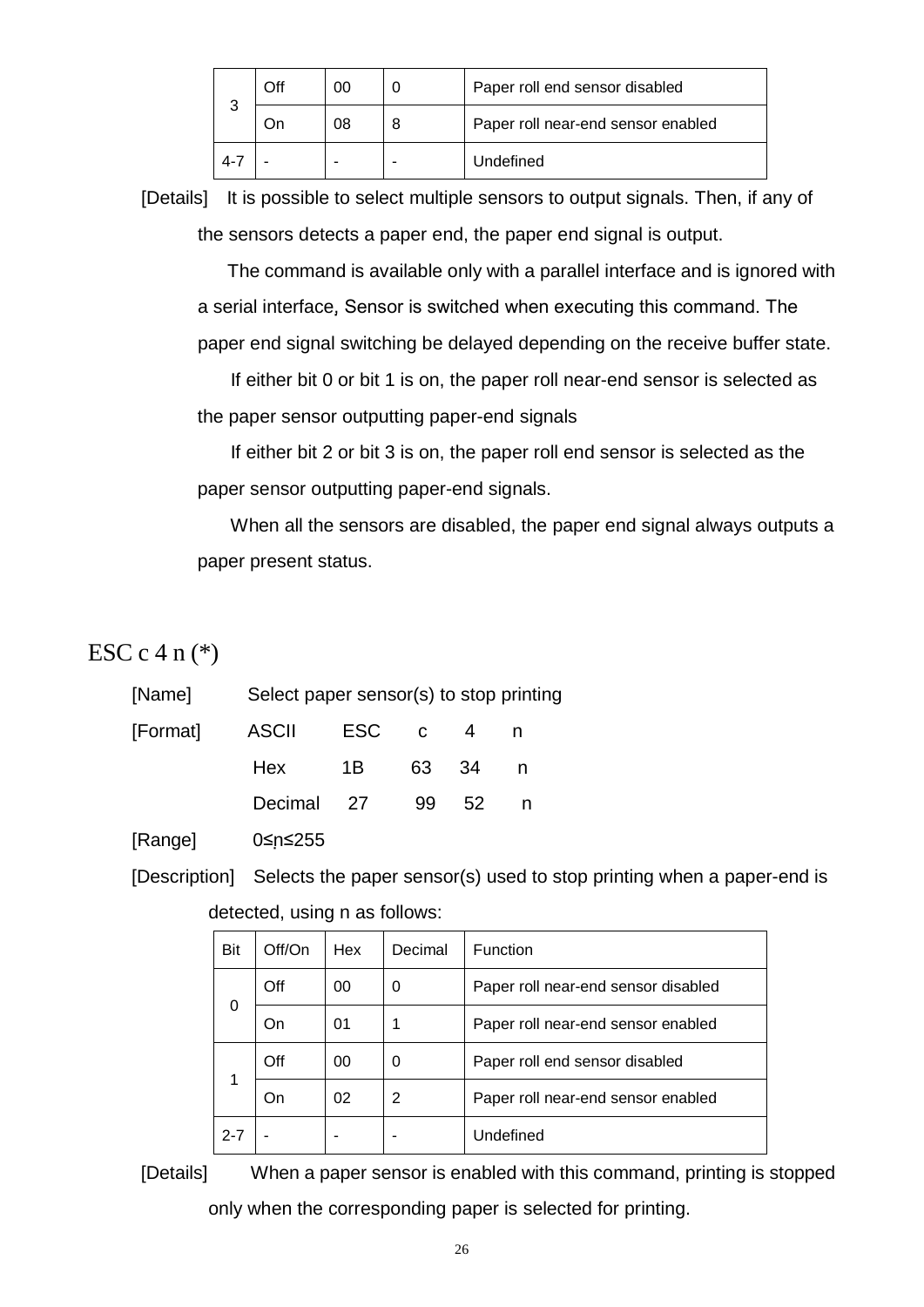When a paper-end is detected by the paper roll sensor, the printer goes offline after printing stops.

When either bit 0 or 1 is on, the printer selects the paper roll near-end sensor for the paper sensor to stop printing.

 $[Default]$   $n = 0$ 

### ESC C 5 n

|         | [Name]        | Enable/disable panel buttons                             |            |             |    |                                                                               |  |
|---------|---------------|----------------------------------------------------------|------------|-------------|----|-------------------------------------------------------------------------------|--|
|         | [Format]      | <b>ASCII</b>                                             | <b>ESC</b> | $\mathbf C$ | 5  | n                                                                             |  |
|         |               | Hex                                                      | 1B         | 63          | 35 | n                                                                             |  |
|         |               | Decimal                                                  | 27         | 99          | 53 | $\mathsf{n}$                                                                  |  |
|         | [Range]       | $0 \leq n \leq 255$                                      |            |             |    |                                                                               |  |
|         | [Description] | Enables or disables the panel buttons.                   |            |             |    |                                                                               |  |
|         |               | • When the LSB of n is 0, the panel buttons are enabled. |            |             |    |                                                                               |  |
|         |               |                                                          |            |             |    | • When the LSB of n is 1, the panel buttons are disabled.                     |  |
|         | [Details]     | • Only the lowest bit of n is valid.                     |            |             |    |                                                                               |  |
|         |               |                                                          |            |             |    | . When the panel buttons are disabled, none of them are usable when the       |  |
|         |               | printer cover is closed.                                 |            |             |    |                                                                               |  |
|         |               |                                                          |            |             |    | • In this printer, the panel buttons are the FEED button.                     |  |
|         |               |                                                          |            |             |    | • In the macro ready mode, the FEED button are enabled regardless of          |  |
|         |               |                                                          |            |             |    | the settings of this command; however, the paper cannot be fed by using these |  |
|         | buttons.      |                                                          |            |             |    |                                                                               |  |
|         | [Default]     | $n = 0$                                                  |            |             |    |                                                                               |  |
|         |               |                                                          |            |             |    |                                                                               |  |
| ESC d n |               |                                                          |            |             |    |                                                                               |  |

| [Name]        | Print and feed n lines |     |     |                                                        |  |  |
|---------------|------------------------|-----|-----|--------------------------------------------------------|--|--|
| [Format]      | <b>ASCII</b>           | ESC | d   | n                                                      |  |  |
|               | Hex                    | 1Β  | 64  | n                                                      |  |  |
|               | Decimal                | 27  | 100 | n                                                      |  |  |
| [Range]       | 0 < n < 255            |     |     |                                                        |  |  |
| [Description] |                        |     |     | Prints the data in the print buffer and feeds n lines. |  |  |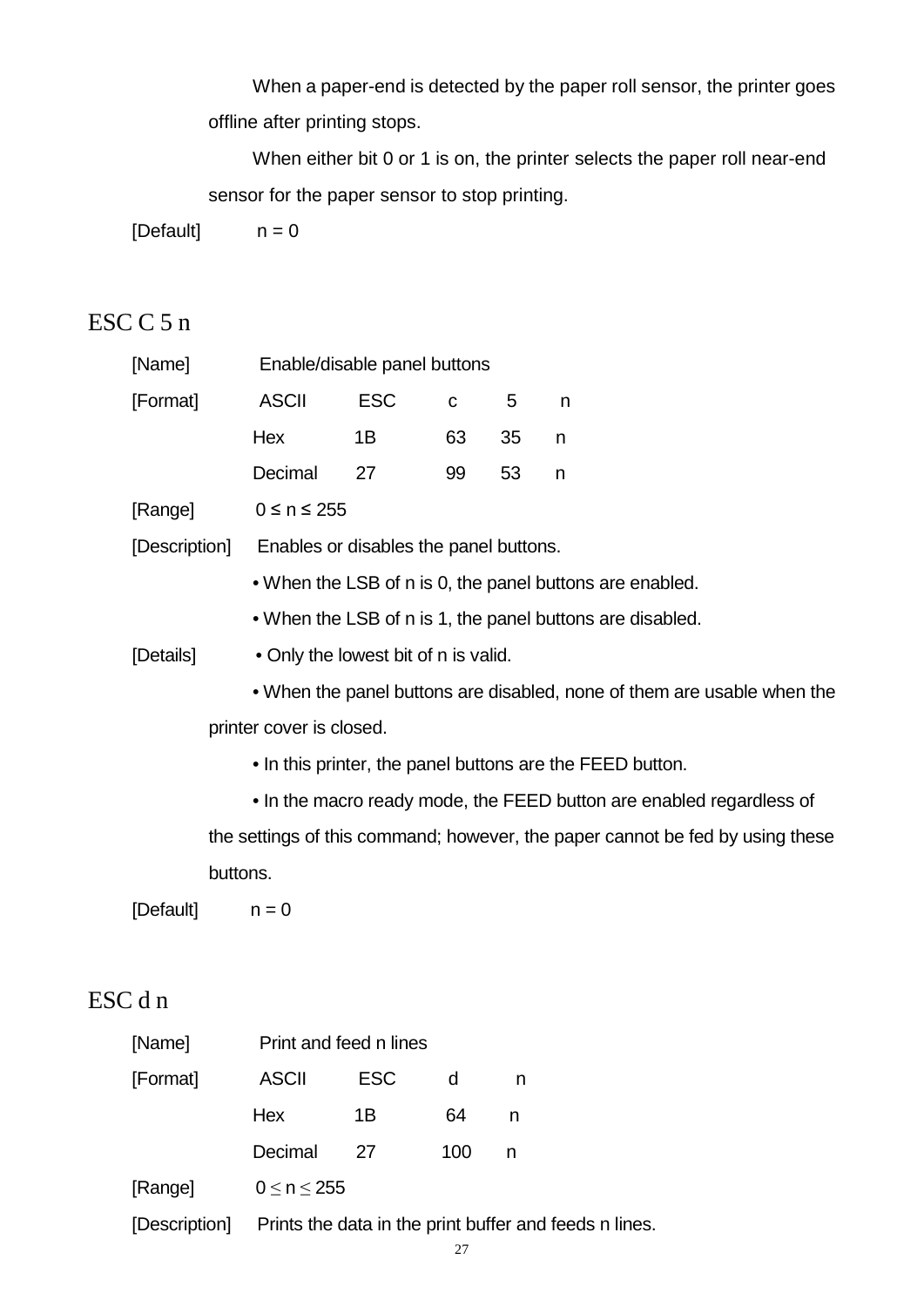- [Details] This command sets the print starting position to the beginning of the line.
	- This command does not affect the line spacing set by **ESC 2** or **ESC 3**.

• The maximum paper feed amount is 1016 mm (40 inches). If the paper feed amount ( n line spacing) of more than 1016 mm (40 inches) is specified, the printer feeds the paper only 1016 mm (40 inches).

[Reference] **ESC 2**, **ESC 3**

### ESC p m t1 t2

| [Name]   | Generate pulse     |            |                                         |  |         |  |
|----------|--------------------|------------|-----------------------------------------|--|---------|--|
| [Format] | ASCII              | <b>ESC</b> | <b>D</b>                                |  | m t1 t2 |  |
|          | Hex                | 1B         | 70                                      |  | m t1 t2 |  |
|          | Decimal            | -27        | 112                                     |  | m t1 t2 |  |
| [Range]  | $m = 0, 1, 48, 49$ |            | $0 \le t1 \le 255$ , $0 \le t2 \le 255$ |  |         |  |

[Description] Outputs the pulse specified by t1 and t2 to connector pin m as follows:

|           | m                                                                                   | <b>Connector pin</b>                     |  |  |  |
|-----------|-------------------------------------------------------------------------------------|------------------------------------------|--|--|--|
|           | 0,48                                                                                | Drawer kick-out connector pin 2.         |  |  |  |
|           |                                                                                     | 1, 49   Drawer kick-out connector pin 5. |  |  |  |
| [Details] | • The pulse ON time is [ $t1 \times 2$ ms] and the OFF time is [ $t2 \times 2$ ms]. |                                          |  |  |  |

• If t2 < t1, the OFF time is  $[$  t1  $\times$  2 ms]

[Reference] **DLE DC4**

### ESC t n

| [Name]       | Select character code table     |       |              |    |  |  |
|--------------|---------------------------------|-------|--------------|----|--|--|
| [Format]     | <b>ASCII</b>                    | ESC . | $^{\dagger}$ | n, |  |  |
|              | Hex                             | 1B    | - 74         | n  |  |  |
|              | Decimal                         | 27    | -116         | n  |  |  |
| [Range]      | 0≤n ≤10, 16≤n ≤21               |       |              |    |  |  |
| Inocoriction | Sologto a page in from the obor |       |              |    |  |  |

[Description] Selects a page n from the character code table.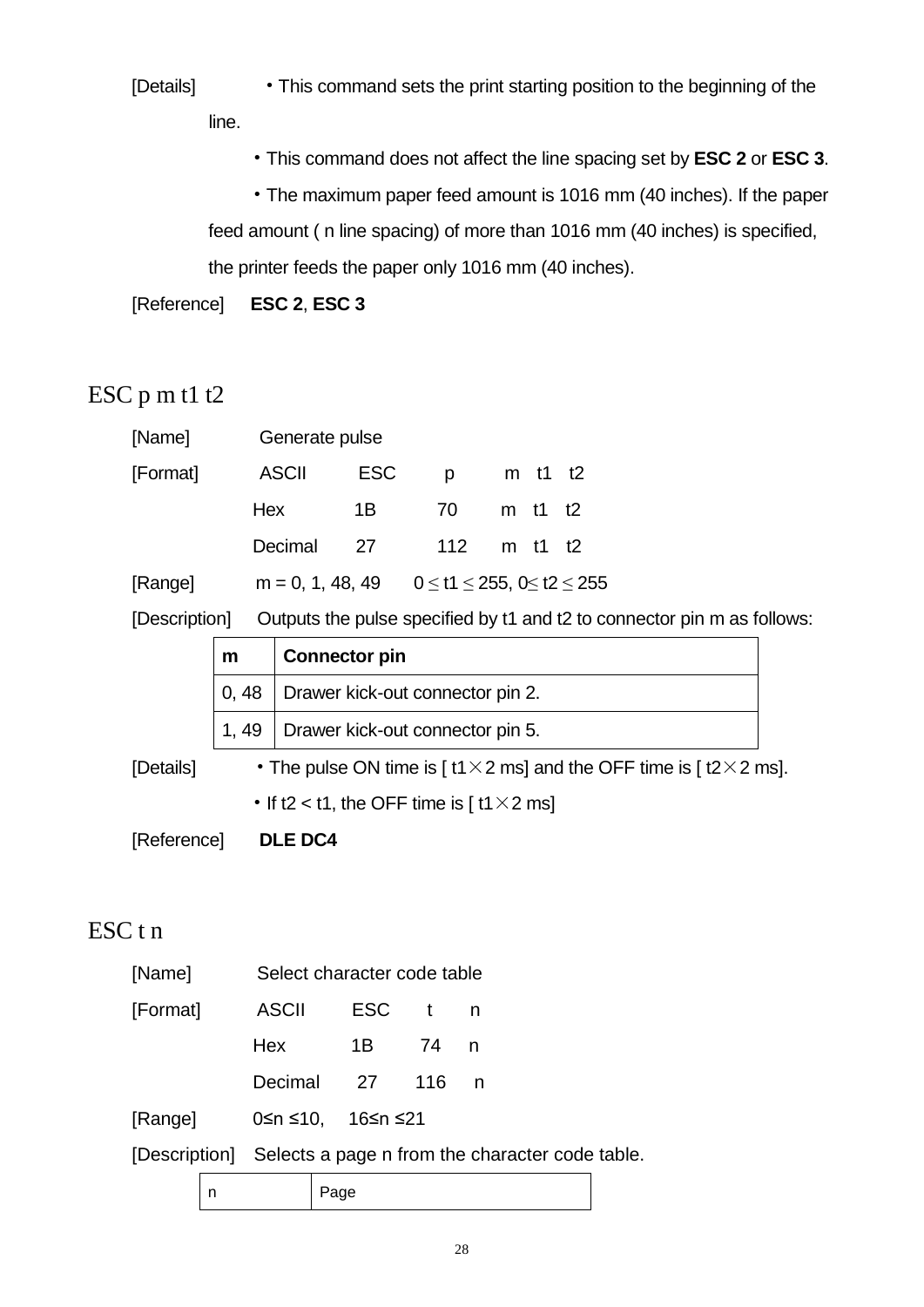| 0              | PC437 [U.S.A.Standard Europe] |
|----------------|-------------------------------|
| 1              | Katakana                      |
| $\overline{2}$ | PC850:Multilingual            |
| 3              | PC860:Portuguese              |
| 4              | PC863 [Canadian French]       |
| 5              | PC865:Nodic                   |
| 6              | West Europe                   |
| 7              | Greek                         |
| 8              | <b>Hebrew</b>                 |
| 9              | PC755: East Europe            |
| 10             | Iran                          |
| 16             | <b>WPC1252</b>                |
| 17             | PC866:Cyrillic#2              |
| 18             | PC852:Latin2                  |
| 19             | PC858                         |
| 20             | Iranll                        |
| 21             | Latvian                       |

 $[Default]$   $n = 0$ 

## $\mathop{\hbox{\rm ESC}}$  { n

| [Name]        | Turns on/off upside-down printing mode                              |                                                                  |       |     |  |  |  |  |  |
|---------------|---------------------------------------------------------------------|------------------------------------------------------------------|-------|-----|--|--|--|--|--|
| [Format]      | <b>ASCII</b>                                                        | <b>ESC</b>                                                       | ₹     | n n |  |  |  |  |  |
|               | Hex                                                                 | 1B                                                               | 7B    | n n |  |  |  |  |  |
|               | Decimal                                                             | 27                                                               | 123 n |     |  |  |  |  |  |
| [Range]       | 0≤n≤255                                                             |                                                                  |       |     |  |  |  |  |  |
| [Description] | Turns upside-down printing mode on or off.                          |                                                                  |       |     |  |  |  |  |  |
|               |                                                                     | When the LSB of n is 0, upside-down printing mode is turned off. |       |     |  |  |  |  |  |
|               | When the LSB of n is 1, upside-down printing mode is turned on.     |                                                                  |       |     |  |  |  |  |  |
| [Details]     | Only the lowest bit of n is valid.                                  |                                                                  |       |     |  |  |  |  |  |
|               | • This command is enabled only when processed at the beginning of a |                                                                  |       |     |  |  |  |  |  |
|               | line in standard mode.                                              |                                                                  |       |     |  |  |  |  |  |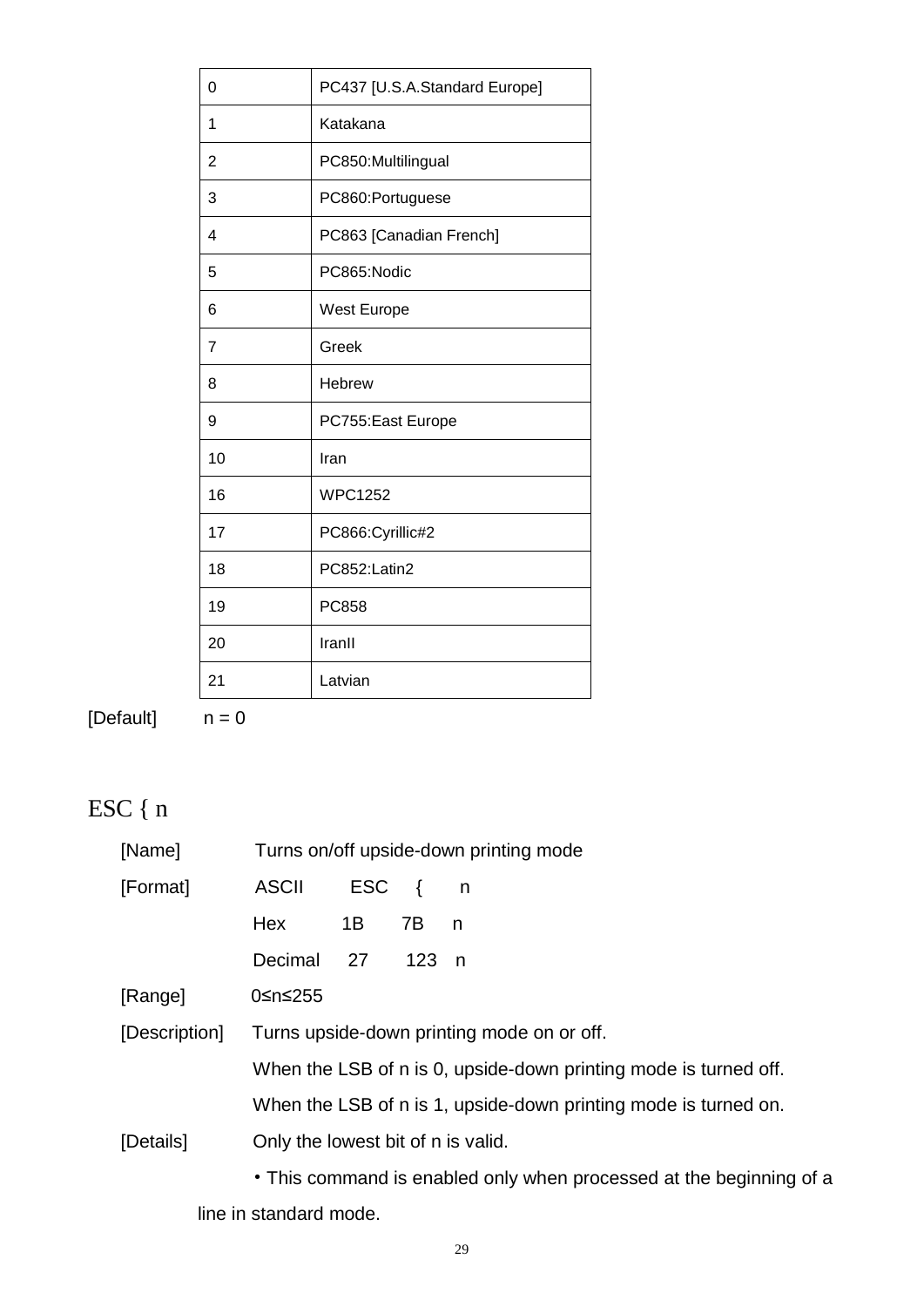• When this command is input in page mode, the printer performs only internal flag operations.

• This command does not affect printing in page mode.

• In upside-down printing mode, the printer rotates the line to be printed by 180 and then prints it.

 $[Default]$   $n = 0$ 

[Example]



Paper feed direction

| <b>L'C</b><br>J |  |  | m |
|-----------------|--|--|---|
|-----------------|--|--|---|

| [Name]   | Print NV bit image |  |           |  |   |  |
|----------|--------------------|--|-----------|--|---|--|
| [Format] | ASCII FS p n       |  |           |  | m |  |
|          | <b>Hex</b>         |  | 1C 70 n m |  |   |  |
|          | Decimal 28 112 n m |  |           |  |   |  |
|          |                    |  |           |  |   |  |

[Range] 0≤n≤255 0≤m≤3 48≤m≤51

[Description] Prints a NV bit image n using the mode specified by m.

| m     | <b>Mode</b>   | <b>Vertical Dot Density</b> | <b>Horizontal Dot Density</b> |
|-------|---------------|-----------------------------|-------------------------------|
| 0, 48 | Normal        | $200$ dpi                   | $200$ dpi                     |
| 1, 49 | Double-width  | 200 dpi                     | $100$ dpi                     |
| 2,50  | Double-height | $100$ dpi                   | 200 dpi                       |
| 3, 51 | Quadruple     | $100$ dpi                   | $100$ dpi                     |

[dpi: dots per 25.4 mm {1"}]

n is the number of the NV bit image (defined using the **FS q** command). m specifies the bit image mode.

[Details] NV bit image means a bit image which is defined in a non-volatile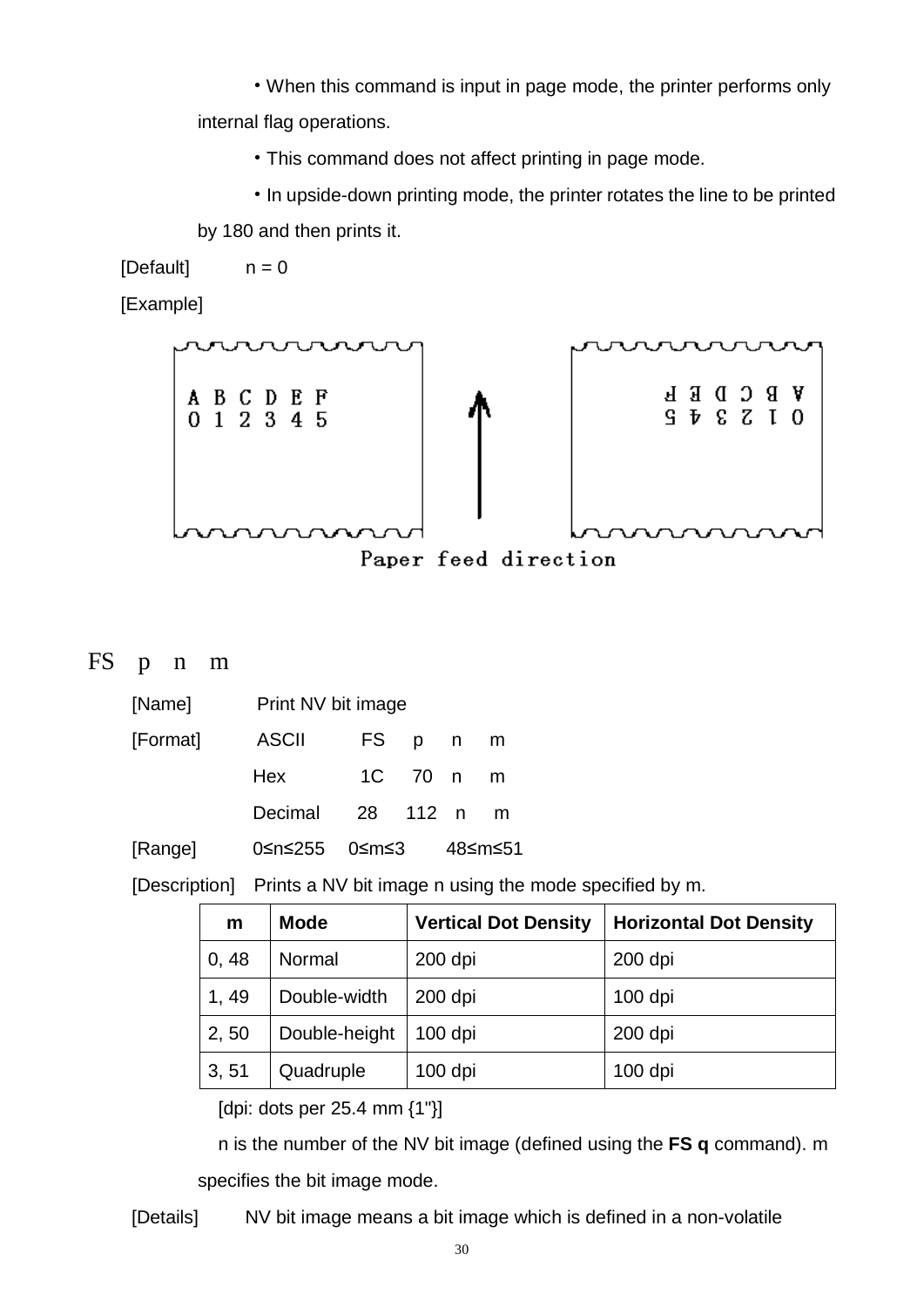memory by **FS q** and printed by **FS p**.

This command is not effective when the specified NV bit image has not been defined.

In standard mode, this command is effective only when there is no data in the print buffer. In page mode, this command is not effective.

This command is not affected by print modes (emphasized, double-strike, underline,character size, white/black reverse printing, or 90 rotated characters, etc.), except upside-down printing mode.

If the printing area width set by **GS L** and **GS W** for the NV bit image is less than one vertical line, the following processing is performed only on the line in question. However, in NV bit image mode, one vertical line means 1 dot in normal mode (m=0, 48) and in double-height mode (m=2, 50), and it means 2 dots in double-width mode (m=1, 49) and in quadruple mode(m=3, 51).①The printing area width is extended to the right in NV bit image mode up to one line vertically. In this case, printing does not exceed the printable area.②If the printing area width cannot be extended by one line vertically, the left margin is reduced to accommodate one line vertically.

If the downloaded bit-image to be printed exceeds one line, the excess data is not printed.

This command feeds dots (for the height n of the NV bit-image) in normal and double-width modes, and (for the height  $n \square 2$  of the NV bit-image) in double-height and quadruple modes,regardless of the line spacing specified by **ESC 2** or **ESC 3**.

After printing the bit image, this command sets the print position to the beginning of the lineand processes the data that follows as normal data. [References] **ESC , FS q, GS /, GS v 0**

```
FS q n [xL xH yL yH d1...dk]_{1}...[xL xH yL yH d1...dk]_{n}
```
[Name] Define NV bit image

[Format] ASCII FS q n [xL xH yL yH d1...dk] $_{1}$ ...[ xL xH yL yH d1...dk] $_{n}$ Hex  $1C$  71 n [xL xH yL yH d1...dk]<sub>1</sub>...[ xL xH yL yH d1...dk]<sub>n</sub>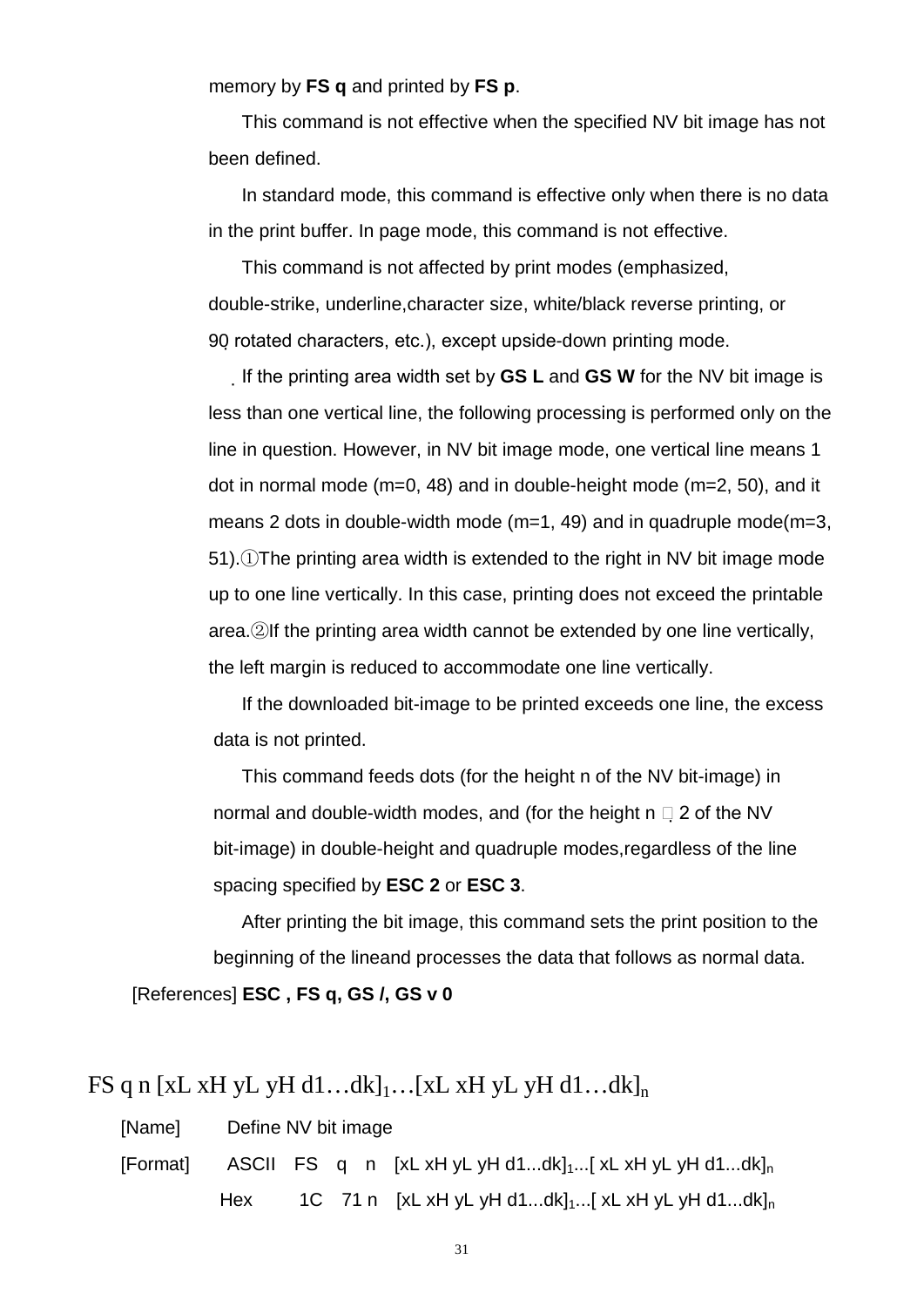Decimal 28 113 n [xL xH yL yH d1...dk]<sub>1</sub>...[ xL xH yL yH d1...dk]<sub>n</sub>

[Range] 0≤n≤255 0≤xL≤255 0≤xH≤3 (when 1≤(xL+xH×256) ≤1023) 0≤yL≤255 0≤y≤1 (when 1≤ (yL+yH×256) ≤288) 0≤d≤255  $k = (xL+xH \times 256) \times (yL+yH \times 256) \times 8$ 

Total defined data area  $= 0.5M$  bits (64K bytes)

[Description] Define the NV bit image specified by n .n specifies the number of the defined NV bit image.

> xL, xH specifies  $(xL+ xH \times 256) \times 8$  dots in the horizontal direction for the NV bit image you are defining.

yL, yH specifies (yL yH $\times$ 256) $\times$ 8 dots in the vertical direction for the NV bit image you are defining.

[Details] This command cancels all NV bit images that have already been defined by this command.The printer can not redefine only one of several data definitions previously defined. In this case, all data needs to be sent again.

> From the beginning of the processing of this command till the finish of hardware reset,mechanical operations (including initializing the position of the printer head when the cover is open, paper feeding by using the FEED button, etc.) cannot be performed.

During processing this command, the printer is in BUSY when writing the data to the NV user memory and stops receiving data. Therefore it is prohibitted to transmit the data including the real-time commands during the execution of this command.

NV bit image means a bit image which is defined in a non-volatile memory by **FS q** and printed by **FS p**.

In standard mode, this command is effective only when processed at the beginning of the line.

In page mode, this command is not effective.

When the amount of data exceeds the capacity left in the range defined by xL, xH, yL, yH, the printer processes xL, xH, yL, yH out of the defined range.

In the first group of NV bit images, when any of the parameters xL, xH, yL, yH is out of the definition range, this command is disabled.

32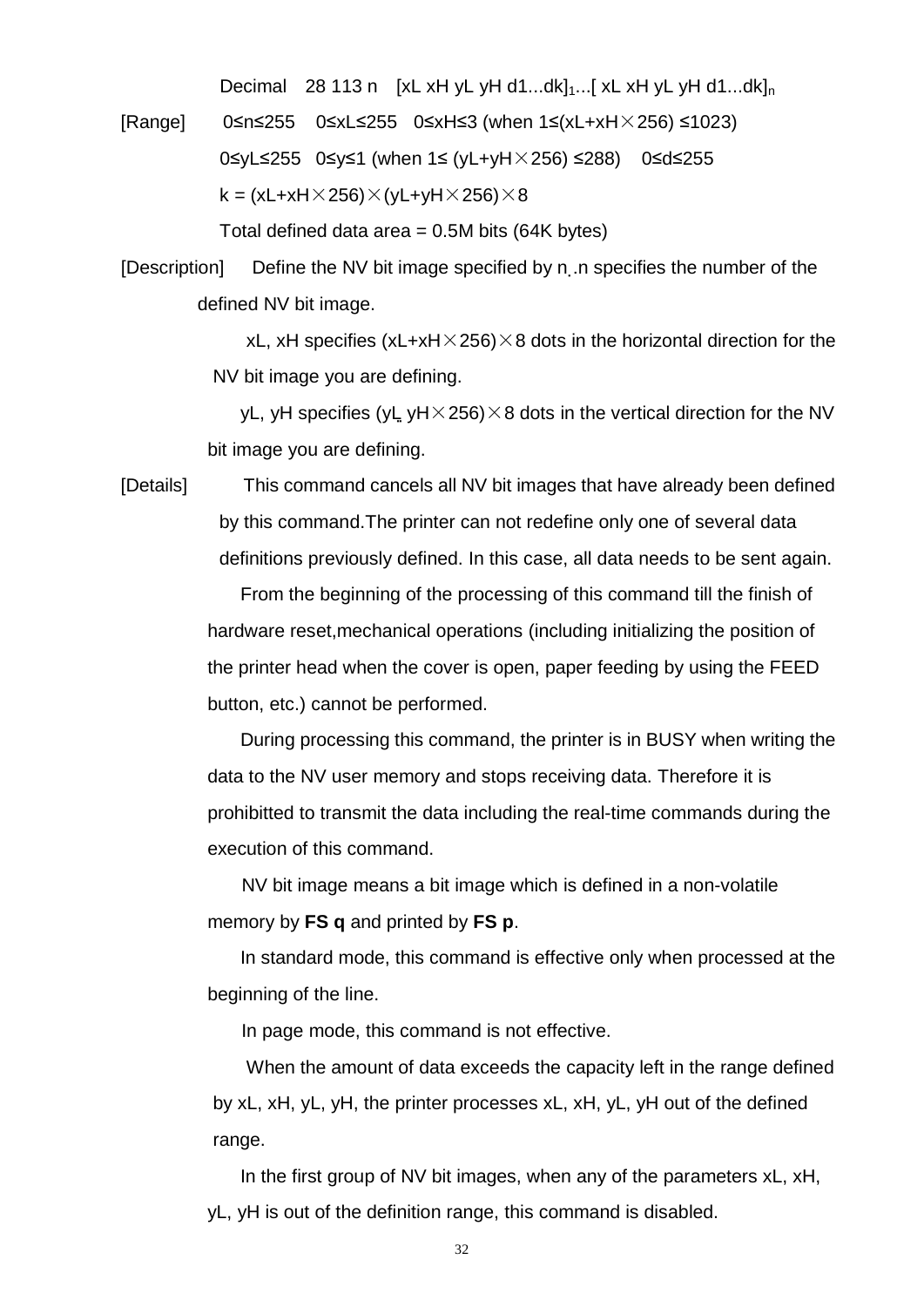$\Box$  In groups of NV bit images other than the first one, when the printer processes xL, xH, yL, yH out of the defined range, it stops processing this command and starts writing into the NV images. At this time, NV bit images that haven¡¯t been defined are disabled (undefined), but any NV bit images before that are enabled.

The d indicates the definition data. In data (d) a 1 bit specifies a dot to be printed and a 0 bit specifies a dot not to be printed.

This command defines n as the number of a NV bit image. Numbers rise in order from NV bit image 01H. Therefore, the first data group [xL xH yL yH d1...dk] is NV bit image 01H, and the last data group [xL xH yL yH d1...dk] is NV bit image n. The total agrees with the number of NV bit images specified by command **FS p**.

A definition data of a NV bit image consists of [xL xH yL yH d1...dk]. Therefore, when only one NV bit image is defined n=1, the printer processes a data group [xL xH yL yH d1...dk] once. The printer uses ([data:  $(xL+xH\times$  $256$ ) $\times$ (yL+yH $\times$ 256) $\times$ 8] [header :4])bytes of NV memory.

The definition area in this printer is a maximum of 0.5M bits (64K bytes). This command can define several NV bit images, but cannot define a bit image data whose total capacity [bit image data header] exceeds 0.5M bits (64K bytes).

The printer is busy immediately before writing into NV memory.

The printer does not transmit ASB status and perform status detection during processing of this command even when ASB is specified.

When this command is received during macro definition, the printer ends macro definition,and begins performing this command.

Once a NV bit image is defined, it is not erased by performing **ESC @**, reset, and power off.

This command performs only definition of a NV bit image and does not perform printing.Printing of the NV bit image is performed by the **FS p**  command.

[Details] Frequent write command execution may cause damage the NV memory.Therefore, it is recommended to write the NV memory 10 times or

33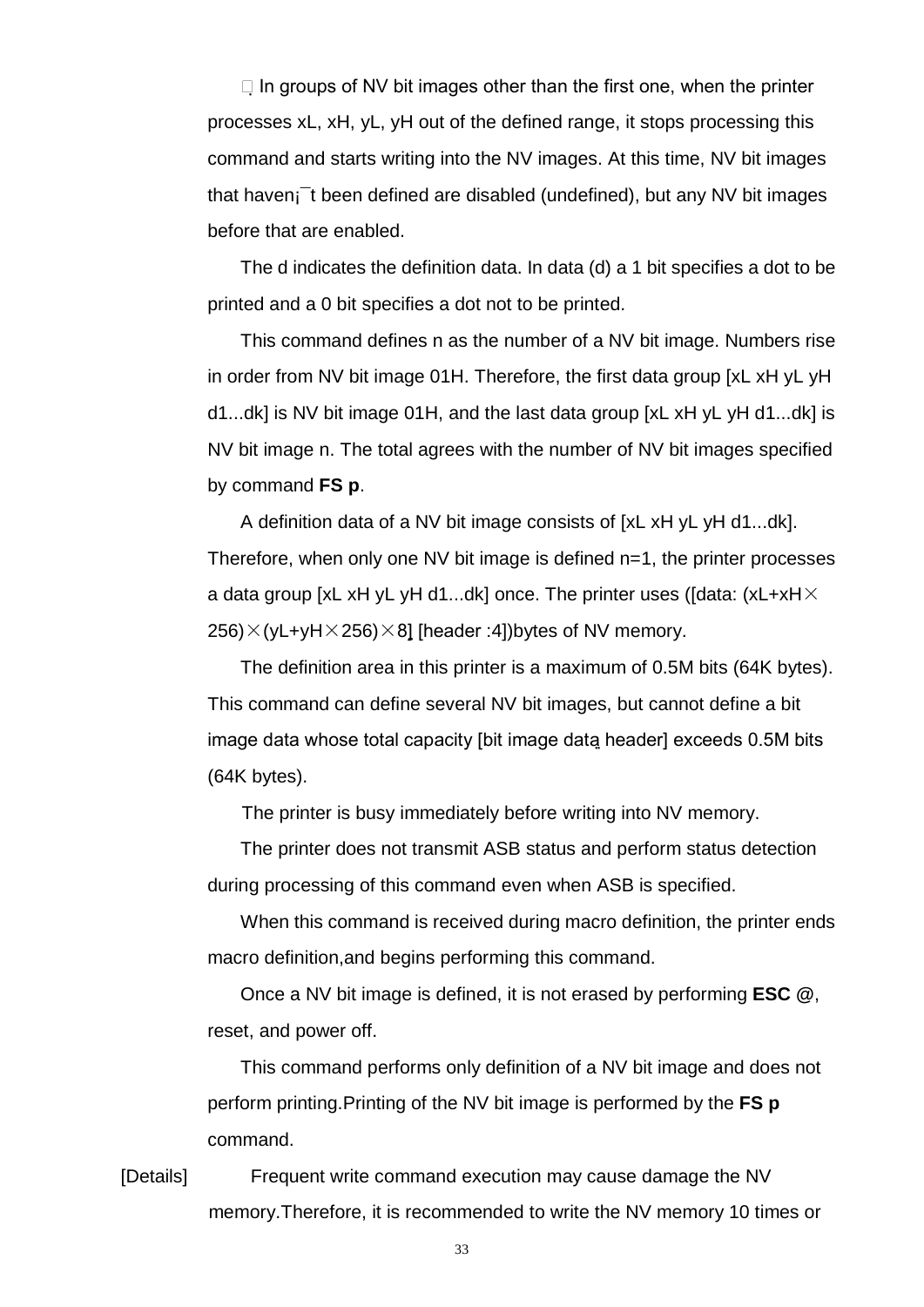less a day.

The printer performs a hardware reset after the procedure to place the image into the NV memory. Therefore, user-defined characters, downloaded bit images, and macros should be defined only after completing this command. The printer clears the receive and print buffers and resets the mode to the mode that was in effect at power on. At this time, DIP switch settings are checked again.

[Reference] **FS p**

[Example] When  $xL = 64$ ,  $xH = 0$ ,  $yL = 96$ ,  $yH = 0$ 



GS ! n

| [Name]   |       | Select character size |                 |    |  |  |
|----------|-------|-----------------------|-----------------|----|--|--|
| [Format] | ASCII | GS -                  |                 | n  |  |  |
|          | Hex   | 1D.                   | $\overline{21}$ | n. |  |  |
|          |       |                       |                 |    |  |  |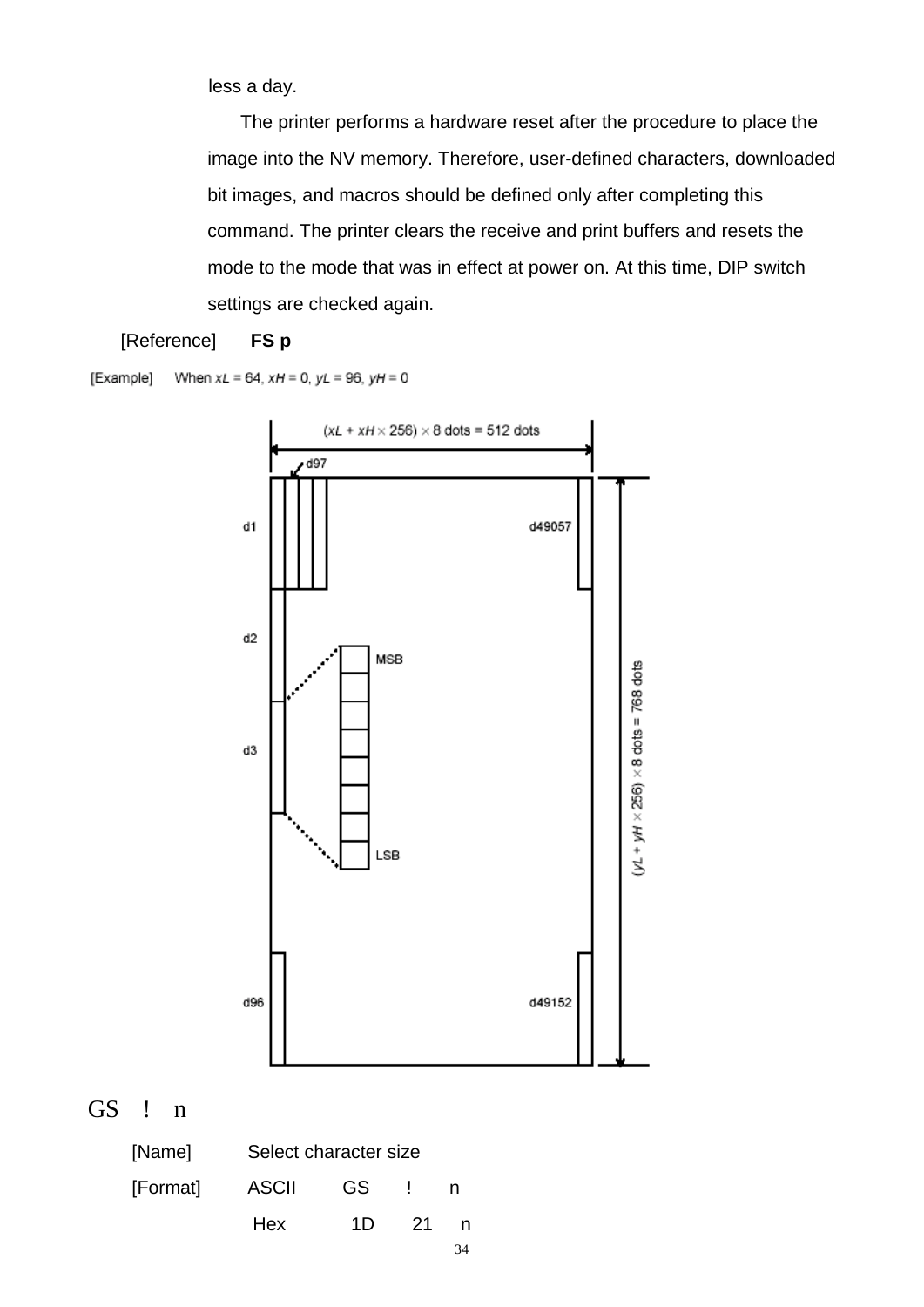Decimal 29 33 n

[Range] 0≤n≤255(1≤vertical number of times≤8, 1≤horizontal number of times≤8) [Description] Selects the character height using bits 0 to 2 and selects the character

width using bits 4 to 7, as follows:

| Bit            | Off/On | Hex | Decimal                                  | Function |
|----------------|--------|-----|------------------------------------------|----------|
| 0              |        |     | Character height selection. See Table 2. |          |
| 1              |        |     |                                          |          |
| $\overline{2}$ |        |     |                                          |          |
| 3              |        |     |                                          |          |
| $\overline{4}$ |        |     | Character width selection. See Table 1.  |          |
| 5              |        |     |                                          |          |
| 6              |        |     |                                          |          |
| 7              |        |     |                                          |          |

Table 1 Table 2 Table 1 Table 2

Character Width Selection Character Height Selection

| Hex    | <b>Decimal</b> | Width           | <b>Hex</b> | <b>Decimal</b> | Width            |
|--------|----------------|-----------------|------------|----------------|------------------|
| $00\,$ | $\mathbf 0$    | 1(normal)       | 00         | $\mathbf 0$    | 1(normal)        |
| 10     | 16             | 2(double-width) | 10         | 16             | 2(double-height) |
| 20     | 32             | 3               | 20         | 32             | 3                |
| 30     | 48             | 4               | 30         | 48             | 4                |
| 40     | 64             | 5               | 40         | 64             | 5                |
| 50     | 80             | 6               | 50         | 80             | 6                |
| 60     | 96             | $\overline{7}$  | 60         | 96             | $\overline{7}$   |
| 70     | 112            | 8               | 70         | 112            | 8                |

[Details] This command is all characters (alphanumeric and Kanji) effective except for HRI characters.

If n is outside of the defined range, this command is ignored.

In standard mode, the vertical direction is the paper feed direction, and the horizontal direction is perpendicular to the paper feed direction. However, when character orientation changes in 90 clockwise-rotation mode, the relationship between vertical and horizontal directions is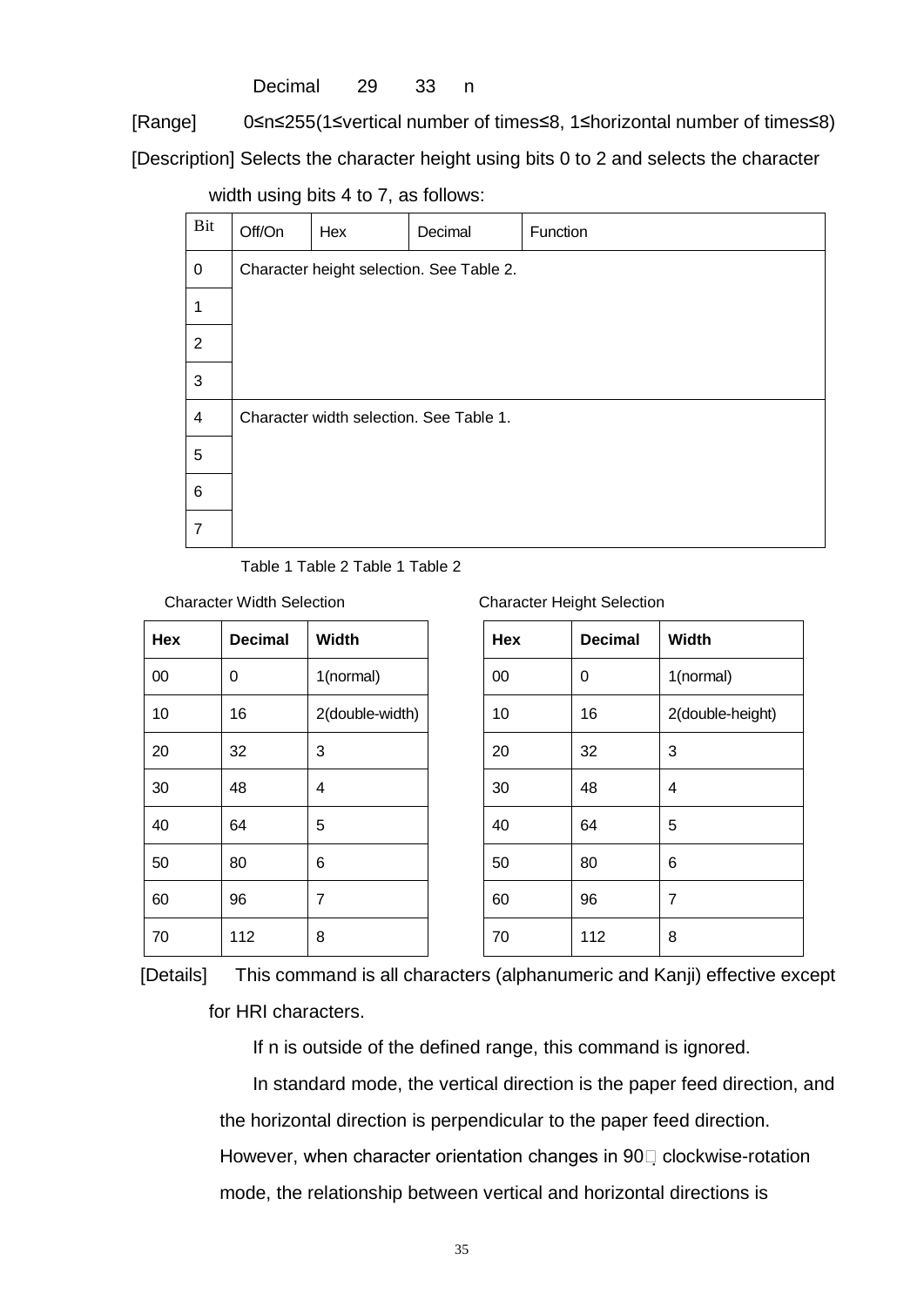reversed.

In page mode, vertical and horizontal directions are based on the character orientation.

When characters are enlarged with different sizes on one line, all the characters on the line are aligned at the baseline.

The **ESC !** command can also turn double-width and double-height modes on or off. However, the setting of the last received command is effective.

 $[Default]$   $n = 0$ 

- [Reference] **ESC !**
- $GS $nL nH$  (\*)

| [Name] | Set absolute vertical print position in page mode |  |  |  |
|--------|---------------------------------------------------|--|--|--|
|--------|---------------------------------------------------|--|--|--|

| [Format] ASCII GS \$ nL nH |                     |  |  |
|----------------------------|---------------------|--|--|
|                            | Hex 1D 24 nL nH     |  |  |
|                            | Decimal 29 36 nL nH |  |  |

 $[Range] \qquad 0 \leq nL \leq 255, 0 \leq nH \leq 255$ 

[Description] • Sets the absolute vertical print starting position for buffer character data in page mode.

- This command sets the absolute print position to  $($  nL + nH  $\times$  256)
- $\times$  (vertical or horizontal motion unit)] inches.

[Details] • This command is effective only in page mode.

• If the  $[(nL + nH \times 256) \times (vertical or horizontal motion unit)]$  exceeds the specified printing area, this command is ignored.

- The horizontal starting buffer position does not move.
- The reference starting position is that specified by **ESC T**.

• This command operates as follows, depending on the starting position of theprinting area specified by **ESC T**:①When the starting position is set to the upper left or lower right, this command sets the absolute position in the vertical direction.②When the starting position is set to the upper right or lower left, this command sets the absolute position in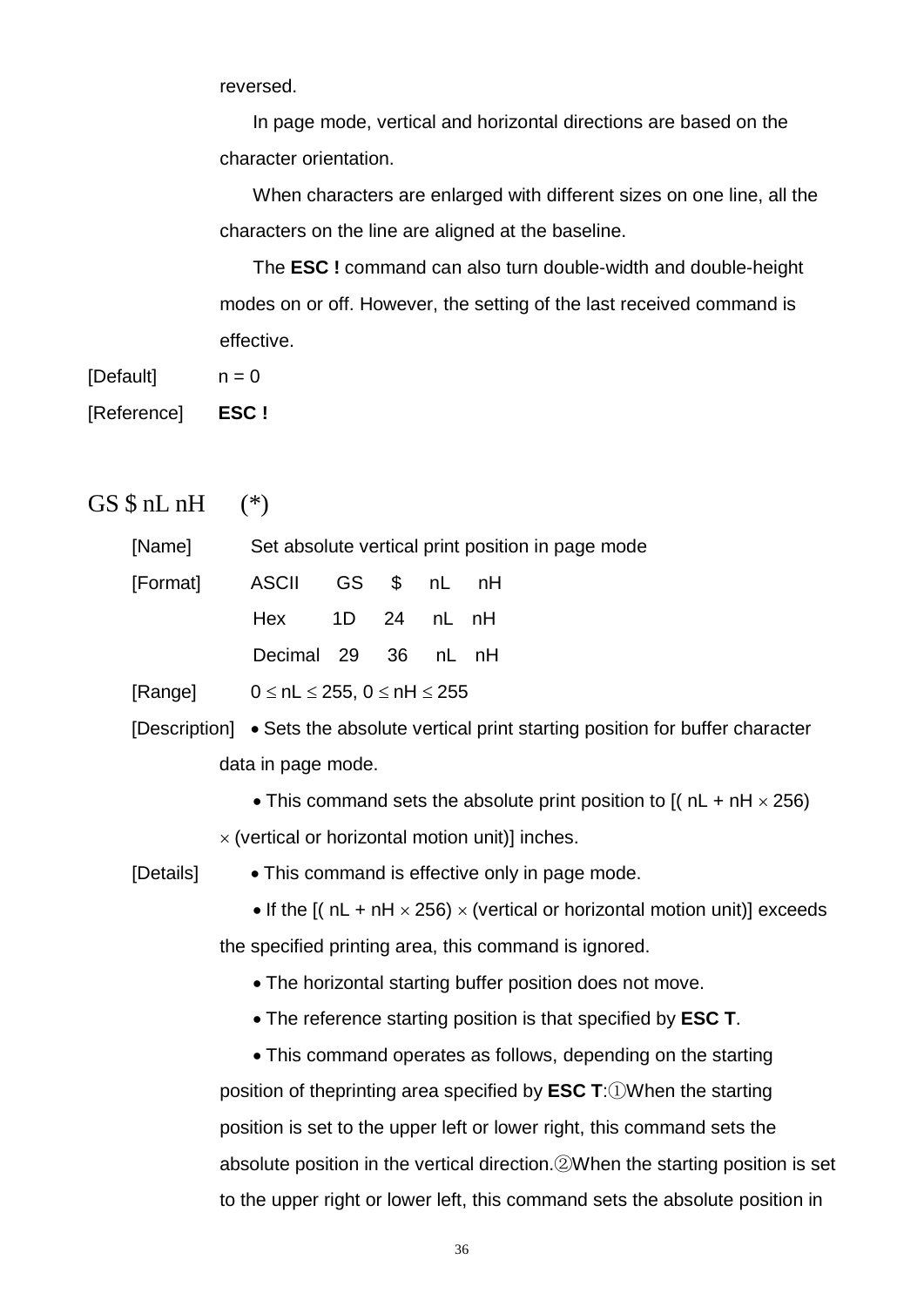the horizontal direction.

• The horizontal and vertical motion unit are specified by **GS P**.

• The **GS P** command can change the horizontal and vertical motion unit.However, the value cannot be less than the minimum horizontal movement amount, and it must be in even units of the minimum horizontal movement amount.

[Reference] **ESC \$, ESC T, ESC W, ESC \, GS P, GS \**

### GS  $*$  x y d1...d(x×y×8)

| [Name]   |              | Define downloaded bit image |  |  |  |                                                                         |  |
|----------|--------------|-----------------------------|--|--|--|-------------------------------------------------------------------------|--|
| [Format] | <b>ASCII</b> | GS —                        |  |  |  | * $x \times y$ d1d( $x \times y \times 8$ )                             |  |
|          | Hex          | 1D                          |  |  |  | 2A x y d1 $d(x \times y \times 8)$                                      |  |
|          | Decimal      | 29                          |  |  |  | 42 x y d1 $d(x \times y \times 8)$                                      |  |
| [Range]  |              |                             |  |  |  | $1 \le x \le 255$ $1 \le y \le 48$ $x \le y \le 1536$ $0 \le d \le 255$ |  |

[Description] Defines a downloaded bit image using the number of dots specified by x

and y

• x specifies the number of dots in the horizontal direction.

• y specifies the number of dots in the vertical direction.

[Details] • The number of dots in the horizontal direction is  $x \times 8$ , in the vertical direction it is  $y \times 8$ .

 $\bullet$  If  $x \times y$  is out of the specified range, this command is disabled.

• The d indicates bit-image data. Data ( d) specifies a bit printed to 1 and not printed to 0.

• The downloaded bit image definition is cleared when:

① **ESC @** is executed.

② **ESC &** is executed.

□ **FS q** is executed.

 $\Box$  Printer is reset or the power is turned off.

• The following figure shows the relationship between the downloaded bit image and the printed data.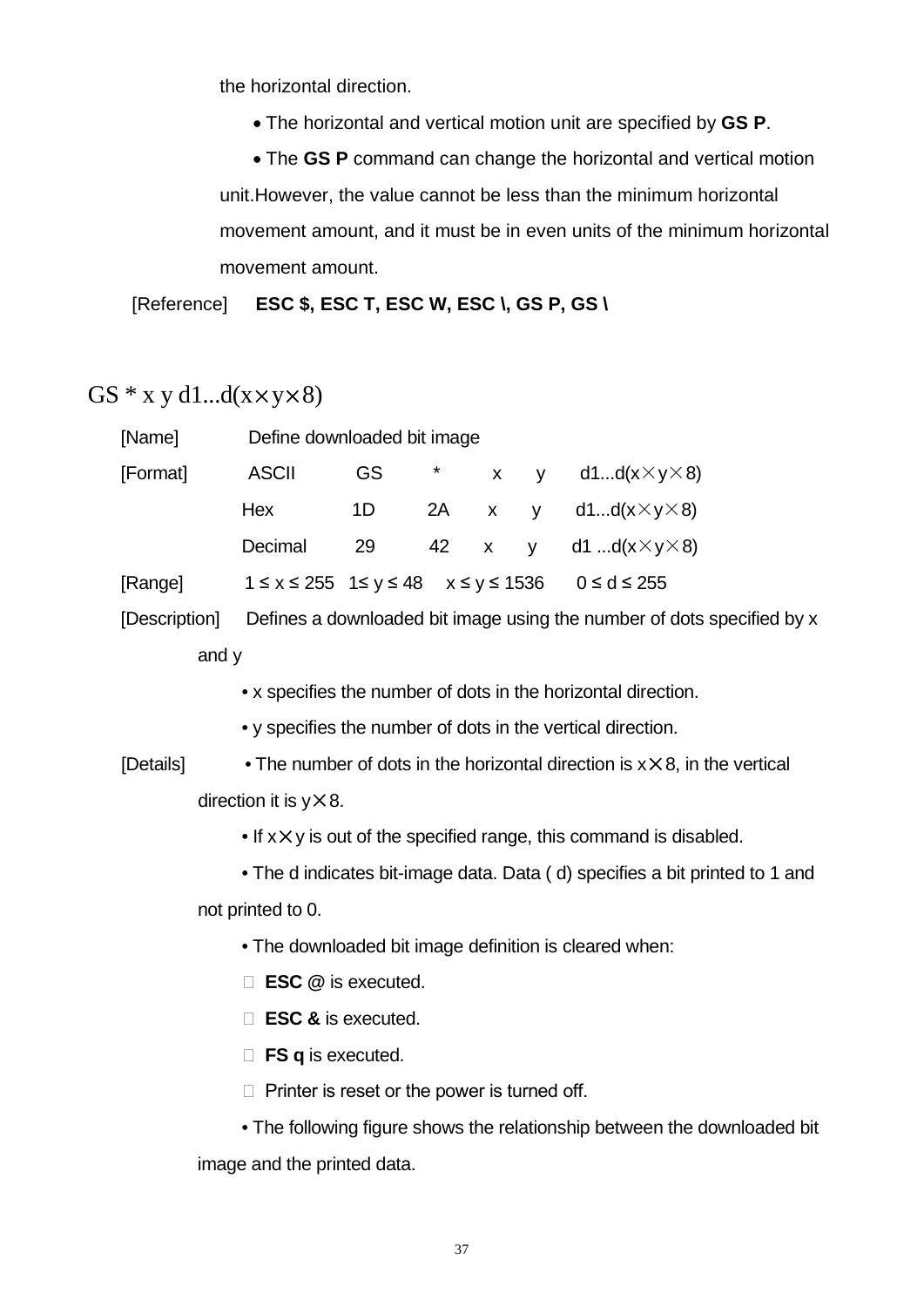

[Reference] **GS /**

### $GS/m$

| [Name]   |                                  | Print downloaded bit image |    |   |  |  |
|----------|----------------------------------|----------------------------|----|---|--|--|
| [Format] | <b>ASCII</b>                     | GS                         |    | m |  |  |
|          | Hex                              | 1D                         | 2F | m |  |  |
|          | Decimal                          | 29                         | 47 | m |  |  |
| [Range]  | $0 \le m \le 3, 48 \le m \le 51$ |                            |    |   |  |  |

[Description] Prints a downloaded bit image using the mode specified by m.

m selects a mode from the table below:

| m     | <b>Mode</b>   | <b>Vertical Dot Density (DPI)</b> | <b>Horizontal Dot Density (DPI)</b> |
|-------|---------------|-----------------------------------|-------------------------------------|
| 0,48  | Normal        | 200                               | 200                                 |
| 1,49  | Double-width  | 200                               | 100                                 |
| 2, 50 | Double-height | 100                               | 200                                 |
| 3, 51 | Quadruple     | 100                               | 100                                 |

[Details] • This command is ignored if a downloaded bit image has not been defined.

> • In standard mode, this command is effective only when there is no data in the print buffer.

• This command has no effect in the print modes (emphasized,

double-strike,underline, character size, or white/black reverse printing), except for upside down printing mode.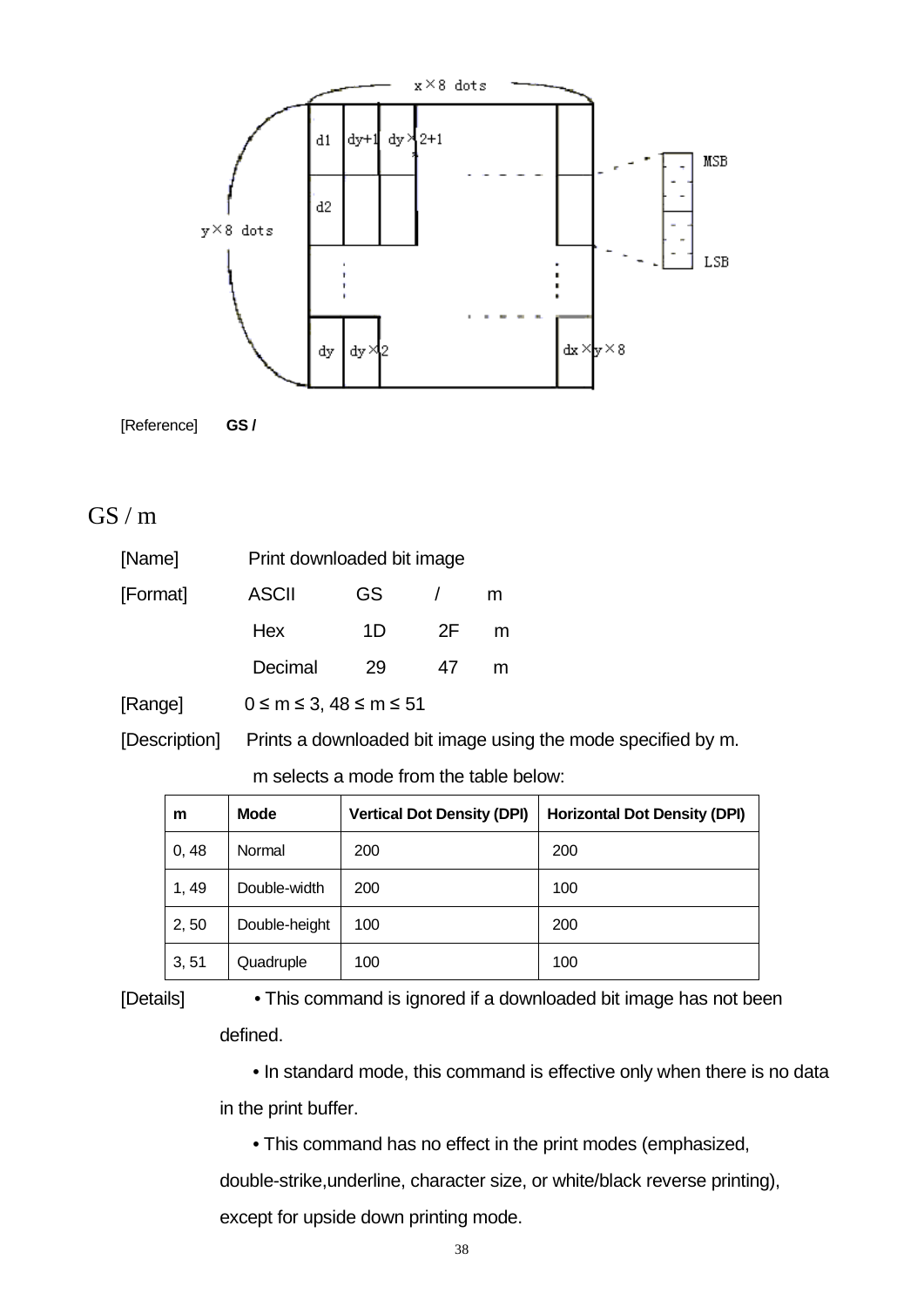• If the downloaded bit-image to be printed exceeds the printable area, the excess data is not printed.

• Refer to Figure 3.12.3 for the downloaded bit image development position in page mode.

• If the printing area width set by **GS L** and **GS W** is less than one line in vertical, the following processing is performed only on the line in question:  $\square$ The printing area width is extended to the right up to one line in vertical. In this case, printing does not exceed the printable area.② If the printing area width cannot be extended by one line in vertical, the left margin is reduced to accommodate one line in vertical.

[Reference] **GS \***

GS B n

| [Name]        | Turn white/black reverse printing mode |           |    |                                                                            |  |
|---------------|----------------------------------------|-----------|----|----------------------------------------------------------------------------|--|
| [Format]      | <b>ASCII</b>                           | <b>GS</b> | B  | n                                                                          |  |
|               | Hex                                    | 1D        | 42 | n                                                                          |  |
|               | Decimal                                | 29        | 66 | n                                                                          |  |
| [Range]       | $0 \le n \le 255$                      |           |    |                                                                            |  |
| [Description] |                                        |           |    | Turns on or off white/black reverse printing mode.                         |  |
|               |                                        |           |    | When the LSB of n is 0, white/black reverse mode is turned off.            |  |
|               |                                        |           |    | When the LSB of n is 1, white/black reverse mode is turned on.             |  |
| [Details]     | Only the lowest bit of n is valid.     |           |    |                                                                            |  |
|               |                                        |           |    | $\Box$ This command is available for built-in characters and user-defined  |  |
|               | characters.                            |           |    |                                                                            |  |
|               |                                        |           |    | $\Box$ When white/black reverse printing mode is on, it also applied to    |  |
|               | character spacing set by ESC SP.       |           |    |                                                                            |  |
|               |                                        |           |    | $\Box$ This command does not affect bit image, user-defined bit image, bar |  |
|               |                                        |           |    | code, HRI characters, and spacing skipped by HT, ESC \$, and ESC \.        |  |
|               |                                        |           |    | $\Box$ This command does not affect the space between lines.               |  |
|               |                                        |           |    | $\Box$ White/black reverse mode has a higher priority than underline mode. |  |
|               |                                        |           |    | Even if underline mode is on, it is disabled (but not canceled) when       |  |

39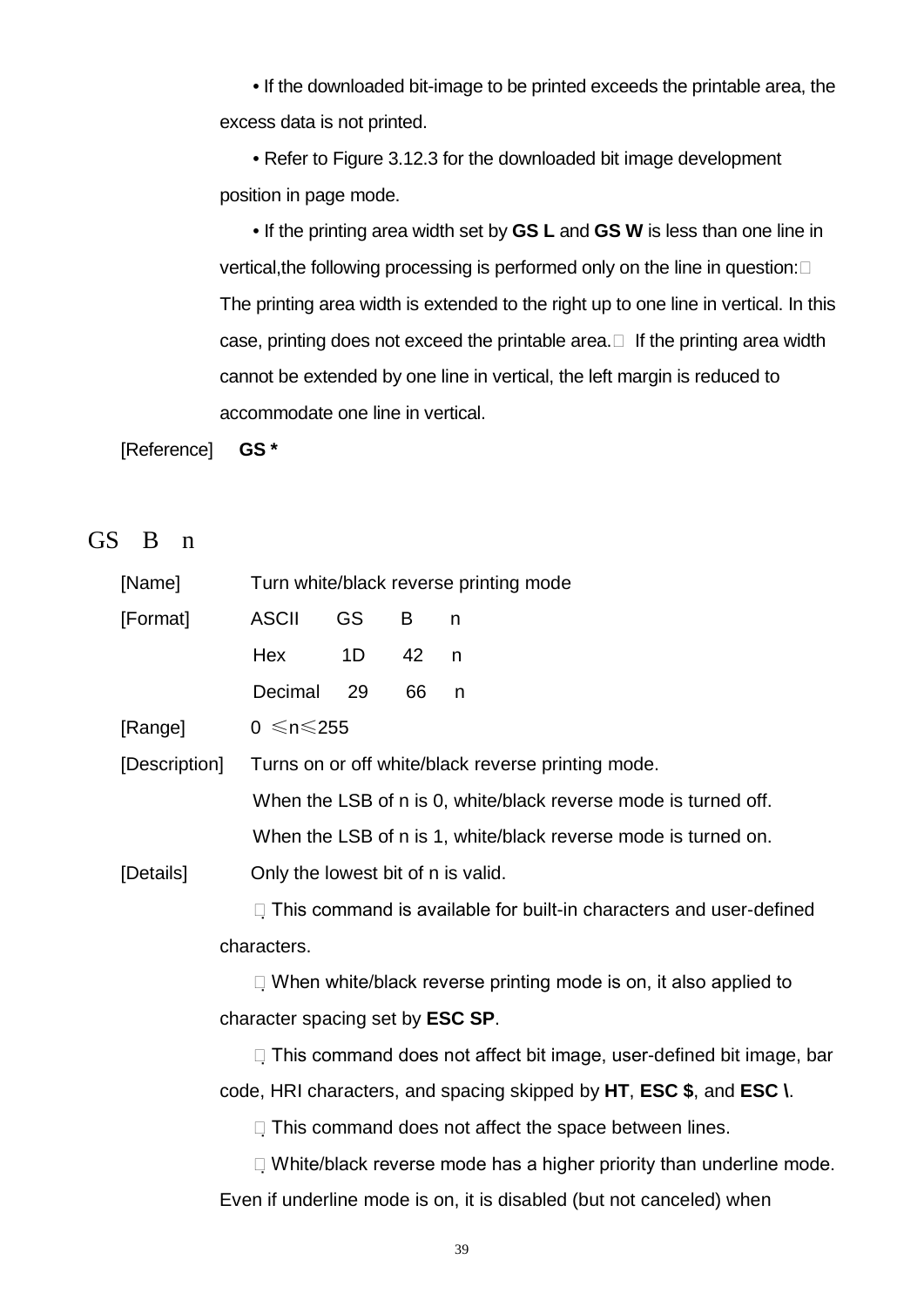white/black reverse mode is selected.

 $[Default]$   $n = 0$ 

### GS H n

| [Name]   | Select printing position for HRI characters |       |   |  |  |  |
|----------|---------------------------------------------|-------|---|--|--|--|
| [Format] | ASCII                                       | GS —  | H |  |  |  |
|          | Hex                                         | 1D 48 |   |  |  |  |
|          | Decimal 29 72 n                             |       |   |  |  |  |
| [Range]  | 0≤n≤, 48≤n≤51                               |       |   |  |  |  |

[Description] Selects the printing position of HRI characters when printing a bar code.n selects the printing position as follows:

| n     | <b>Printing position</b>          |
|-------|-----------------------------------|
| 0, 48 | Not printed                       |
| 1, 49 | Above the bar code                |
| 2, 50 | Below the bar code                |
| 3, 51 | Both above and below the bar code |

**EXECUTE:** HRI indicates Human Readable Interpretation.

[Details] HRI characters are printed using the font specified by **GS f**.

 $[Default]$   $n = 0$ 

[Reference] **GS f**, **GS k**

### GS L nL nH

| [Name]   |              | Set left margin      |    |                      |    |  |  |
|----------|--------------|----------------------|----|----------------------|----|--|--|
| [Format] | <b>ASCII</b> | <b>GS</b>            |    | nL                   | nH |  |  |
|          | Hex          | 1D                   | 4C | nL                   | nH |  |  |
|          | Decimal      | 29                   |    | nL                   | nH |  |  |
| [Range]  |              | $0 \leq nL \leq 255$ |    | $0 \leq nH \leq 255$ |    |  |  |

[Description] Sets the left margin using nL and nH.

• The left margin is set to  $[(nL+nH \times 256) \times$  horizontal motion unit]

inches.Printable areaLeft margin Printing area width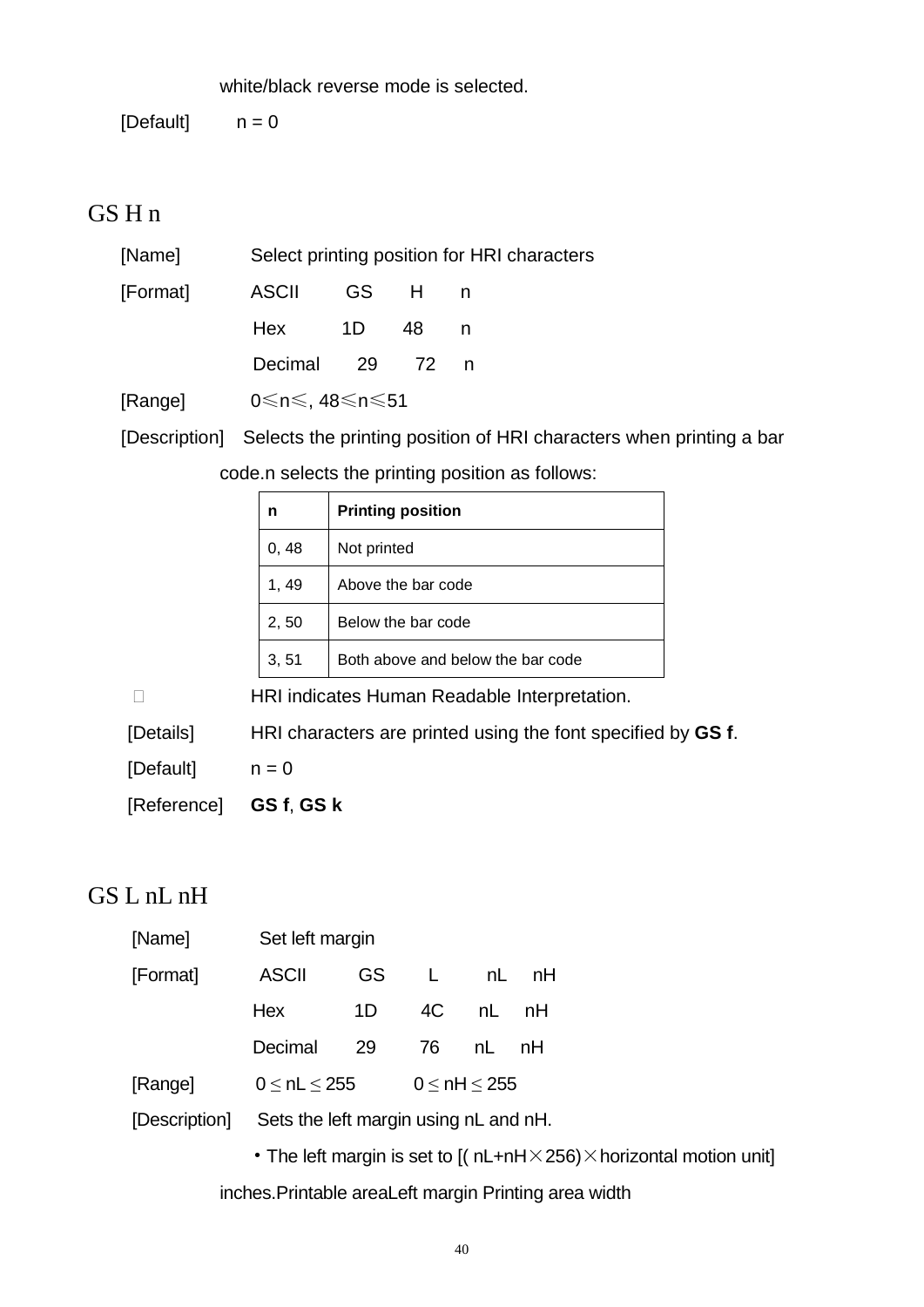[Details] This command is effective only processed at the beginning of the line in standard mode.

> • If this command is input in page mode, the printer performs only internal flag operations.

• This command does not affect printing in page mode.

• If the setting exceeds the printable area, the maximum value of the printable area is used.

• The horizontal and vertical motion units are specified by **GS P**.

Changing the horizontal and vertical motion unit does not affect the current left margin.

• The horizontal motion unit (x) is used for calculating the left margin. The calculated result is truncated to the minimum value of the mechanical pitch.



[Reference] **GS P**, **GS W**

### ① GS V m ② GS V m n

| [Name]   | Select cut mode and cut paper |    |    |   |                           |  |  |
|----------|-------------------------------|----|----|---|---------------------------|--|--|
| [Format] | $\Box$ ASCII                  | GS | V  | m |                           |  |  |
|          | Hex                           | 1D | 56 | m |                           |  |  |
|          | Decimal                       | 29 | 86 | m |                           |  |  |
|          | $\Box$ ASCII                  | GS | V  | m | n                         |  |  |
|          | Hex                           | 1D | 56 | m | n                         |  |  |
|          | Decimal                       | 29 | 86 | m | n                         |  |  |
| [Range]  | $m = 1,49$<br>$\Box$          |    |    |   | $m = 66, 0 \le n \le 255$ |  |  |
|          |                               |    |    |   |                           |  |  |

[Description] Selects a mode for cutting paper and executes paper cutting. The value of m selects the mode as follows:

| m | <b>Print mode</b>                                     |
|---|-------------------------------------------------------|
|   | $\vert$ 0, 1, 49   Partial cut (one point left uncut) |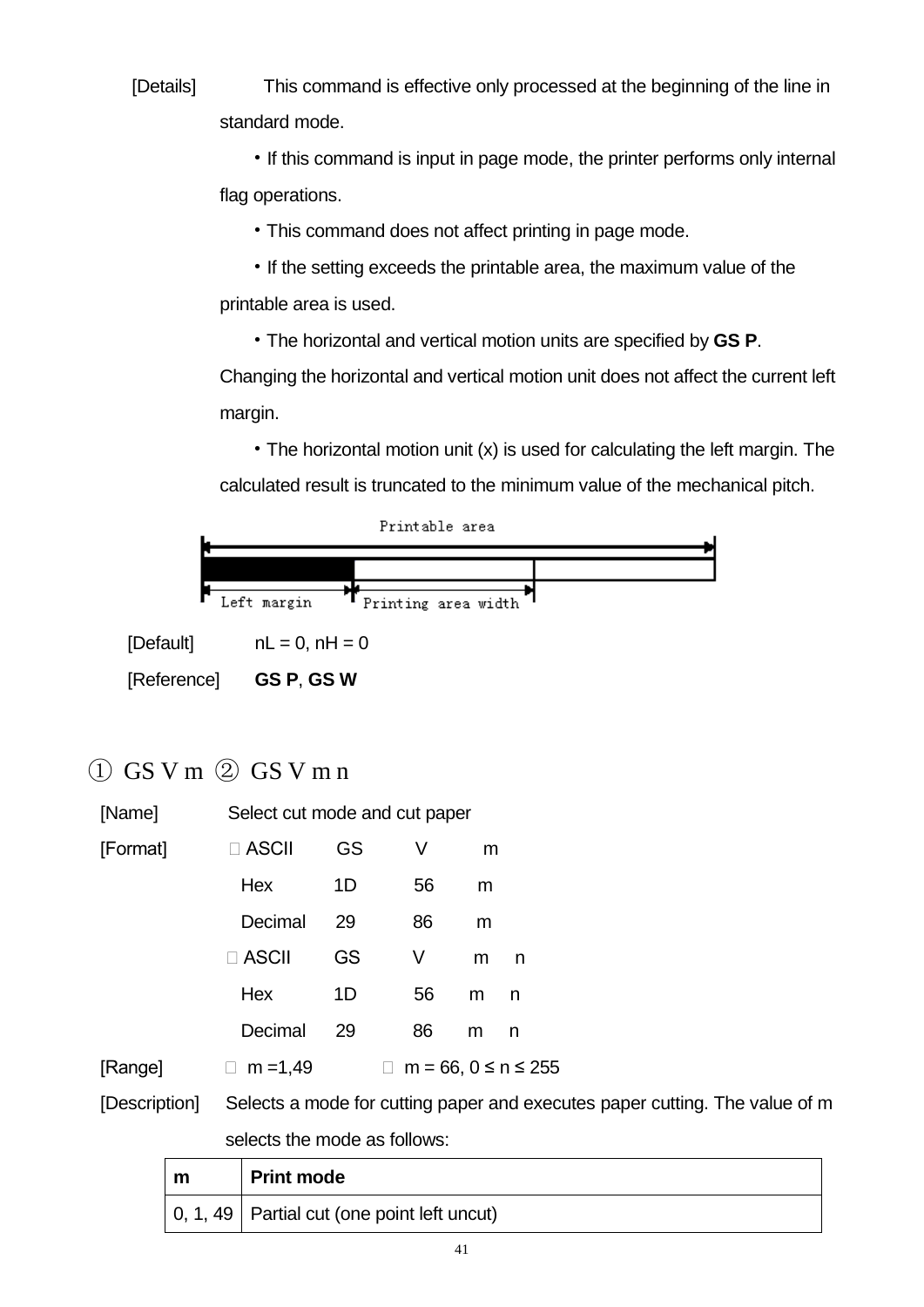66 Feeds paper (cutting position +  $\lceil n \times$  vertical motion unit)]), and cuts the paper partially (one point left uncut).

[Details for  $\Box$  and  $\Box$ ] • This command is effective only processed at the beginning of a line.

- [Details for  $\square$ ] Only the partial cut is available; there is no full cut.
- [Details for  $\square$ ] When  $n = 0$ , the printer feeds the paper to the cutting position and cuts it.
	- When n = 0, the printer feeds the paper to (cutting position +  $\lceil n \times \rceil$ vertical motion unit]) and cuts it.
		- The horizontal and vertical motion unit are specified by **GS P**.

• The paper feed amount is calculated using the vertical motion unit (y).However, the value cannot be less than the minimum horizontal movement amount, and it must be in even units of the minimum horizontal movement amount.

### GS W nL nH

| [Name]   | Set printing area width |     |                      |      |    |  |
|----------|-------------------------|-----|----------------------|------|----|--|
| [Format] | <b>ASCII</b>            | GS  | W                    | nL - | nH |  |
|          | <b>Hex</b>              | 1D. | 57                   | nL   | nH |  |
|          | Decimal                 | 29  | 87                   | nL   | nH |  |
| [Range]  | $0 \leq nL \leq 255$    |     | $0 \leq nH \leq 255$ |      |    |  |

[Description] Sets the printing area width to the area specified by nL and nH.

• The printing area width is set to  $[(nL + nH \times 256) \times$  horizontal motion unit] inches.



- [Details] This command is effective only processed at the beginning of the line.
	- In page mode, the printer performs only internal flag operations.
	- This command does not affect printing in page mode.
	- If the [left margin + printing area width] exceeds the printable area, [printable area width - left margin) is used.
		- The horizontal and vertical motion units are specified by **GS P**.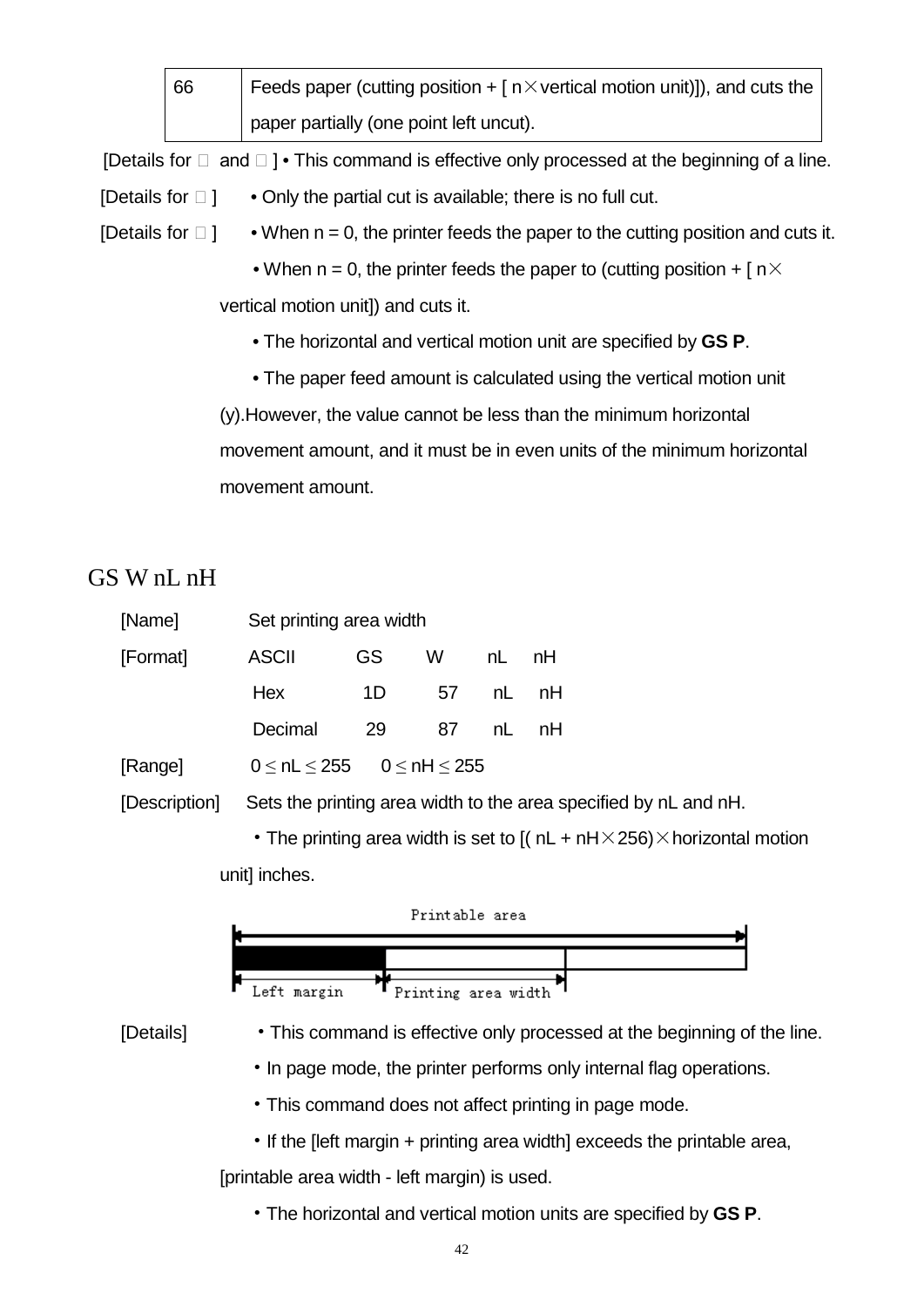Changing the horizontal and vertical motion units does not affect the current left margin.

• The horizontal motion unit ( x) is used for calculating the printing area width.

The calculated result is truncated to the minimum value of the mechanical pitch.

• If the width set for the printing area is less than the width of one character, when the character data is developed, the following processing is performed:

 $\Box$  The printing area width is extended to the right to accommodate one character.

 $\Box$  If the printing area width cannot be extended sufficiently, the left margin is reduced to accommodate one character.

③ If the printing area width cannot be extended sufficiently, the right space is reduced.

• If the width set for the printing area is less than one line in vertical, the following processing is performed only on the line in question when data other than character data (e.g., bit image, user-defined bit image) is developed:

 $\Omega$  The printing area width is extended to the right to accommodate one line in vertical for the bit image within the printable area.

 $\Box$  If the printing area width cannot be extended sufficiently, the left margin is reduced to accommodate one line in vertical.

• The commands which set the printing area width for bit image printing and its minimum widths are as follows:

• Bit image (**ESC \***): Single density mode = 2 dots Double density mode = 1 dot

• Downloaded bit image (**GS /**): Double width mode or Quadruple mode = 2 dots Normal mode or Double-height mode = 1 dot

• NV bit image (**FS p**): Double width mode or Quadruple mode = 2 dots Normal mode or Double-height mode = 1 dot

• Raster bit image (**GS r 0**): Double width mode or Quadruple mode = 2 dots Normal mode or Double-height mode = 1 dot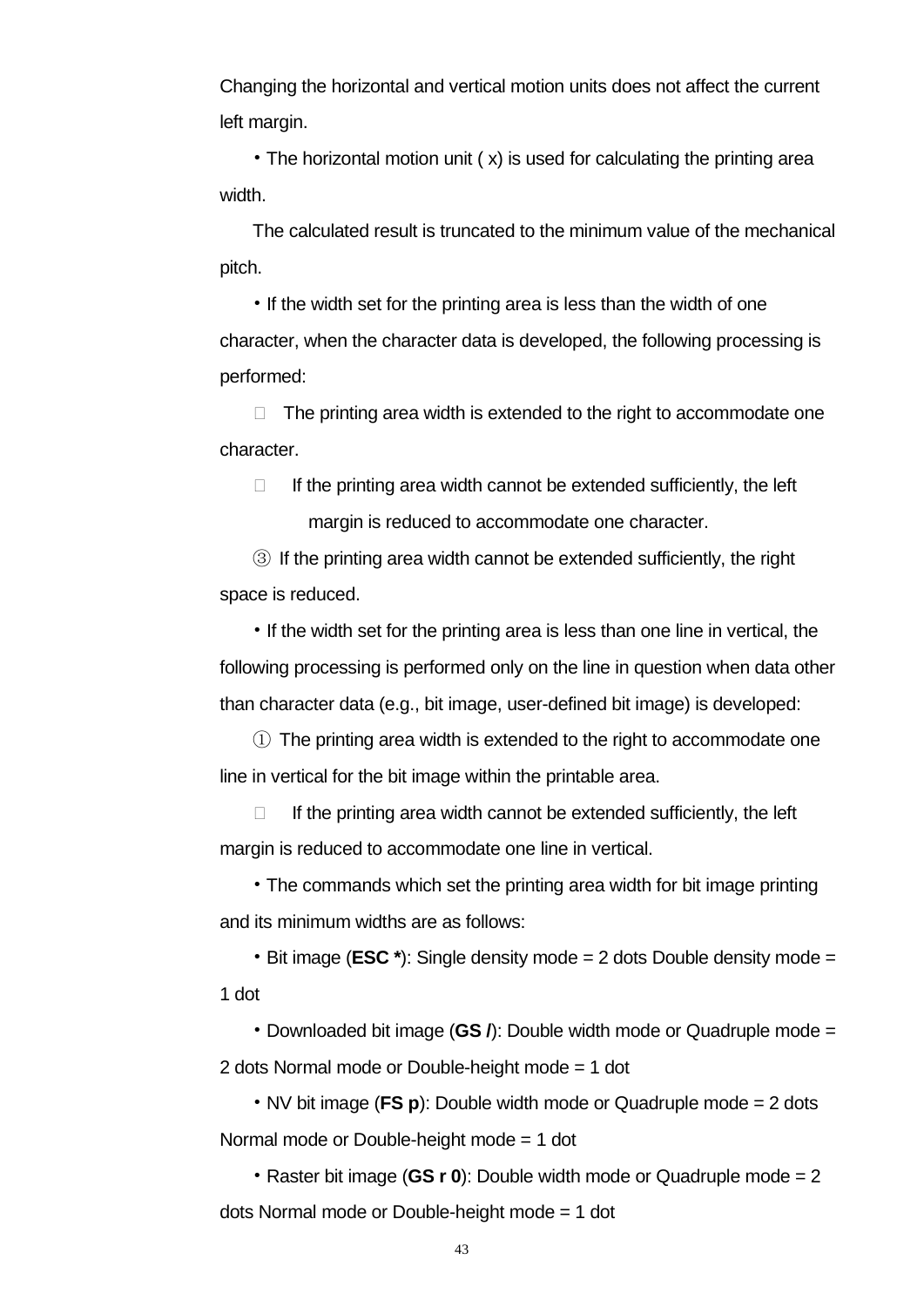| [Default]                     | $nL = 0$ , $nH = 2$ For 58mm paper width model; $nL = 104$ , $nH = 1$ |
|-------------------------------|-----------------------------------------------------------------------|
| [Reference] <b>GS L, GS P</b> |                                                                       |

GS f n

| [Name]   | Select font for Human Readable Interpretation (HRI) characters |  |  |  |  |  |  |
|----------|----------------------------------------------------------------|--|--|--|--|--|--|
| [Format] | ASCII GS f n                                                   |  |  |  |  |  |  |
|          | -1D<br>- 66 n<br>Hex                                           |  |  |  |  |  |  |
|          | Decimal 29 102 n                                               |  |  |  |  |  |  |
| [Range]  | $n = 0, 1, 48, 49$                                             |  |  |  |  |  |  |
|          |                                                                |  |  |  |  |  |  |

[Description] Selects a font for the HRI characters used when printing a bar code n selects a font from the following table:

|             | n     | <b>Font</b>                                                   |  |  |
|-------------|-------|---------------------------------------------------------------|--|--|
|             | 0, 48 | Font A $(12.24)$                                              |  |  |
|             | 1,49  | Font B (9.17)                                                 |  |  |
| [Details]   |       | HRI indicates Human Readable Interpretation.                  |  |  |
|             |       | HRI characters are printed at the position specified by GS H. |  |  |
| [Default]   |       | $n = 0$                                                       |  |  |
| [Reference] |       | GS H, GS k                                                    |  |  |

### GS h n

| [Name]      | Select bar code height |    |     |                                                                                        |
|-------------|------------------------|----|-----|----------------------------------------------------------------------------------------|
| [Format]    | <b>ASCII</b>           | GS | h   | n                                                                                      |
|             | Hex                    | 1D | 68  | n                                                                                      |
|             | Decimal 29             |    | 104 | n                                                                                      |
| [Range]     | 1≤n≤255                |    |     |                                                                                        |
|             |                        |    |     | [Description] Selects the height of the bar code n specifies the number of dots in the |
|             | vertical direction.    |    |     |                                                                                        |
| [Default]   | $n = 162$              |    |     |                                                                                        |
| [Reference] | GS k                   |    |     |                                                                                        |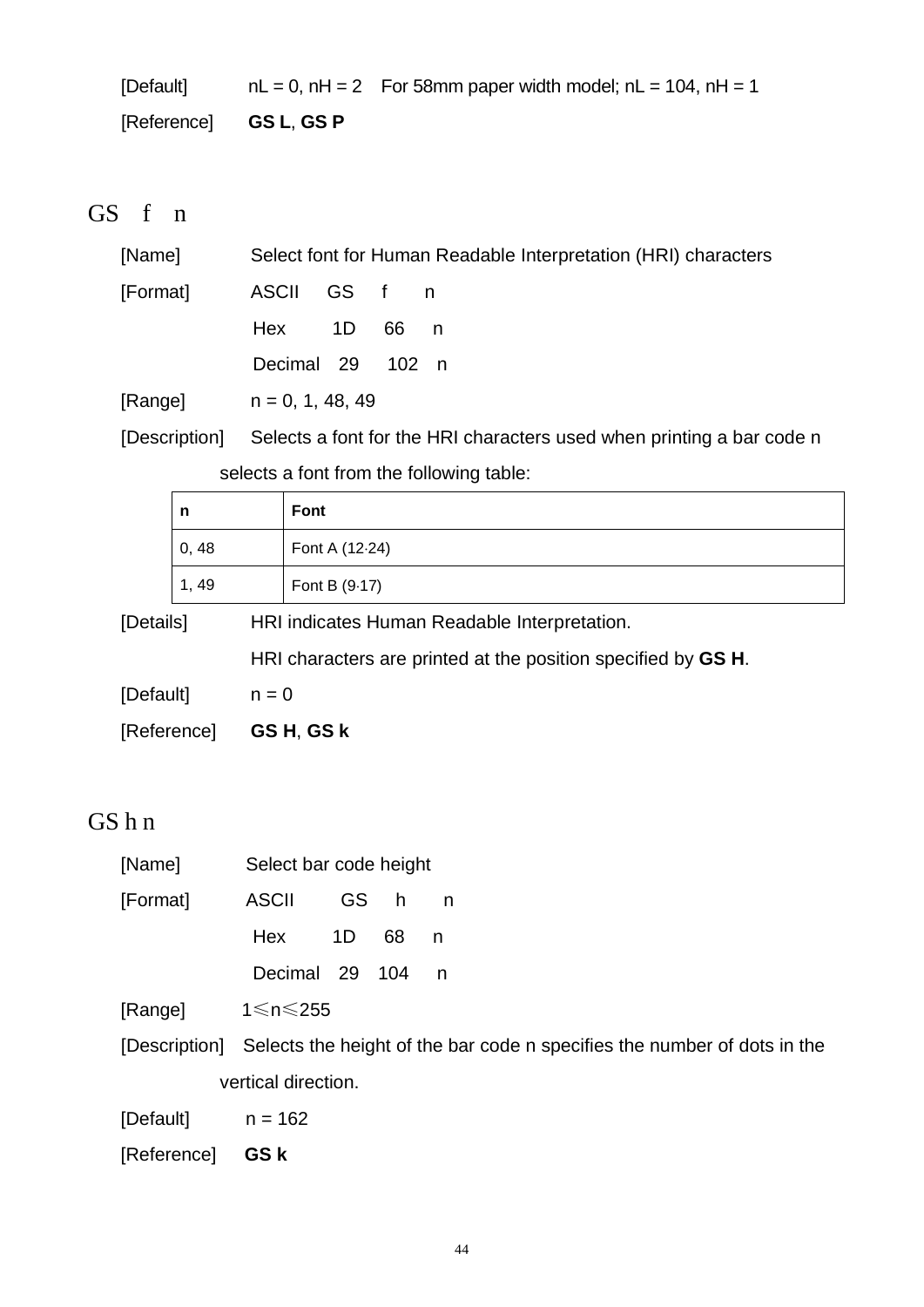### ①GS k m d1…dk NUL ②GS k m n d1..dn

[Name] Print bar code

| [Format] | $\bigcirc$ ASCII |    | GS k m d1dk NUL |   |   |          |    |
|----------|------------------|----|-----------------|---|---|----------|----|
|          | Hex              | 1D | 6B —            |   |   | m d1dk   | 00 |
|          | Decimal 29       |    | 107             |   |   | m d1dk 0 |    |
|          | $\Box$           |    | ASCII GS k      |   |   | m n d1dn |    |
|          | Hex              | 1D | 6B              | m |   | n d1dn   |    |
|          | Decimal          | 29 | 107             | m | n | d1…dn    |    |

[Range]  $\qquad \qquad \textcircled{10}\leqslant m\leqslant 6$  (k and d depends on the bar code system used)

□ 65m ≤73 (n and d depends on the bar code system used)

[Description] Selects a bar code system and prints the bar code. m selects a bar code system as follows:

| m                 |             | <b>Bar Code System</b> | <b>Number of Characters</b> | <b>Remarks</b>        |  |  |
|-------------------|-------------|------------------------|-----------------------------|-----------------------|--|--|
|                   | $\mathbf 0$ | UPC-A                  | $11 \leq k \leq 12$         | $48 \le d \le 57$     |  |  |
|                   | 1           | UPC-E                  | $11 \leq k \leq 12$         | $48 \le d \le 57$     |  |  |
|                   | 2           | JAN13 (EAN13)          | $12 \le k \le 13$           | $48 \le d \le 57$     |  |  |
|                   | 3           | JAN8 (EAN8)            | $7 \leq k \leq 8$           | $48 \le d \le 57$     |  |  |
|                   |             |                        |                             | $45 \le d \le 57$ ,   |  |  |
|                   |             |                        |                             | $65 \le d \le 90$ ,   |  |  |
|                   | 4           | CODE39                 | $1 \leq k \leq 255$         | $d = 32, 36, 37, 43,$ |  |  |
| $\textcircled{1}$ |             |                        |                             | 45, 46, 47            |  |  |
|                   |             |                        |                             | $d = 42$              |  |  |
|                   | 5           | <b>ITF</b>             | 1 ≤ k ≤255 (even            | $48 \le d \le 57$     |  |  |
|                   |             |                        | number)                     |                       |  |  |
|                   |             |                        |                             | $48 \le d \le 57$ ,   |  |  |
|                   | 6           | <b>CODABAR</b>         | $1 \le k \le 255$           | $65 \le d \le 68$ ,   |  |  |
|                   |             |                        |                             | $d = 36, 43, 45, 46,$ |  |  |
|                   |             |                        |                             | 47,58                 |  |  |
|                   | 65          | UPC-A                  | $11 \le n \le 12$           | $48 \le d \le 57$     |  |  |
|                   | 66          | UPC-E                  | $11 \le n \le 12$           | $48 \le d \le 57$     |  |  |
|                   | 67          | JAN13 (EAN13)          | $12 \le n \le 13$           | $48 \le d \le 57$     |  |  |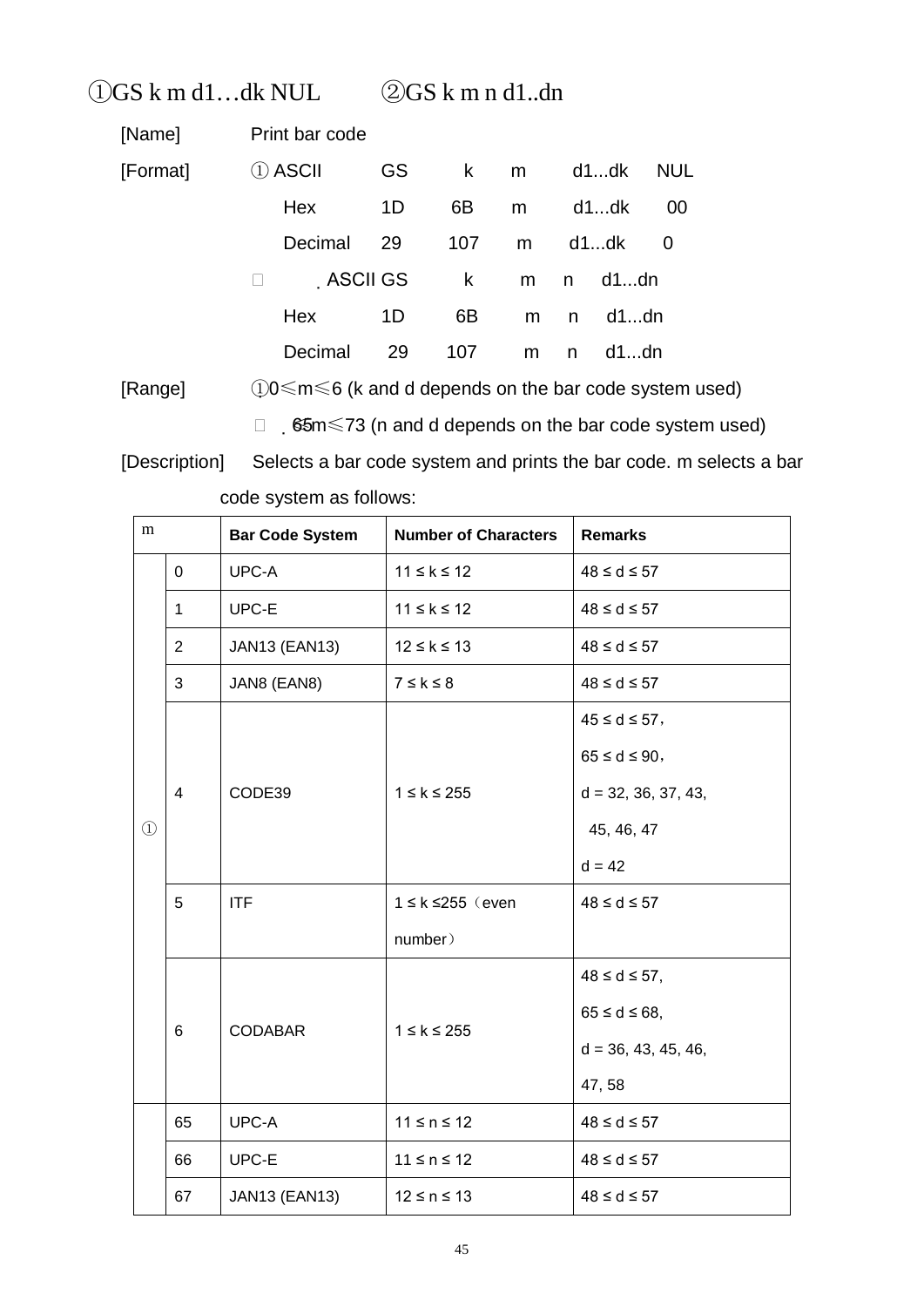|               | 68 | JAN8 (EAN8)    | $7 \le n \le 8$         | $48 \le d \le 57$                |
|---------------|----|----------------|-------------------------|----------------------------------|
| $\circled{2}$ |    |                |                         | $45 \leq d \leq 57$ ,            |
|               |    |                |                         | $65 \leq d \leq 90$ ,            |
|               | 69 | CODE39         | $1 \le n \le 255$       | $d = 32, 36, 37, 43, 45, 46, 47$ |
|               |    |                |                         | $d = 42$                         |
|               | 70 | <b>ITF</b>     | $1 \le n \le 255$ (even | $48 \le d \le 57$                |
|               |    |                | number)                 |                                  |
|               | 71 | <b>CODABAR</b> | $1 \le n \le 255$       | $48 \le d \le 57$ ,              |
|               |    |                |                         | $65 \le d \le 68$ ,              |
|               |    |                |                         | $d = 36, 43, 45, 46,$            |
|               |    |                |                         | 47, 58                           |
|               | 72 | CODE93         | $1 \le n \le 255$       | $0 \le d \le 127$                |
|               | 73 | CODE128        | $2 \leq n \leq 255$     | $0 \le d \le 127$                |

[Details for  $\square$ ] This command ends with a NUL code.

When the bar code system used is UPC-A or UPC-E, the printer prints the bar code data after receiving 12 bytes bar code data and processes the following data as normal data.

When the bar code system used is JAN13 (EAN13), the printer prints the bar code after receiving 13 bytes bar code data and processes the following data as normal data.

When the bar code system used is JAN8 (EAN8), the printer prints the bar code after receiving 8 bytes bar code data and processes the following data as normal data.

The number of data for ITF bar code must be even numbers. When an odd number of data is input, the printer ignores the last received data.

[Details for  $\square$ ] n indicates the number of bar code data, and the printer processes n bytes from the next character data as bar code data.

> If n is outside of the specified range, the printer stops command processing and processes the following data as normal data.

[Details in standard mode] If d is outside of the specified range, the printer only feeds paper and processes the following data as normal data. If the horizontal size exceeds printing area, the printer only feeds the paper.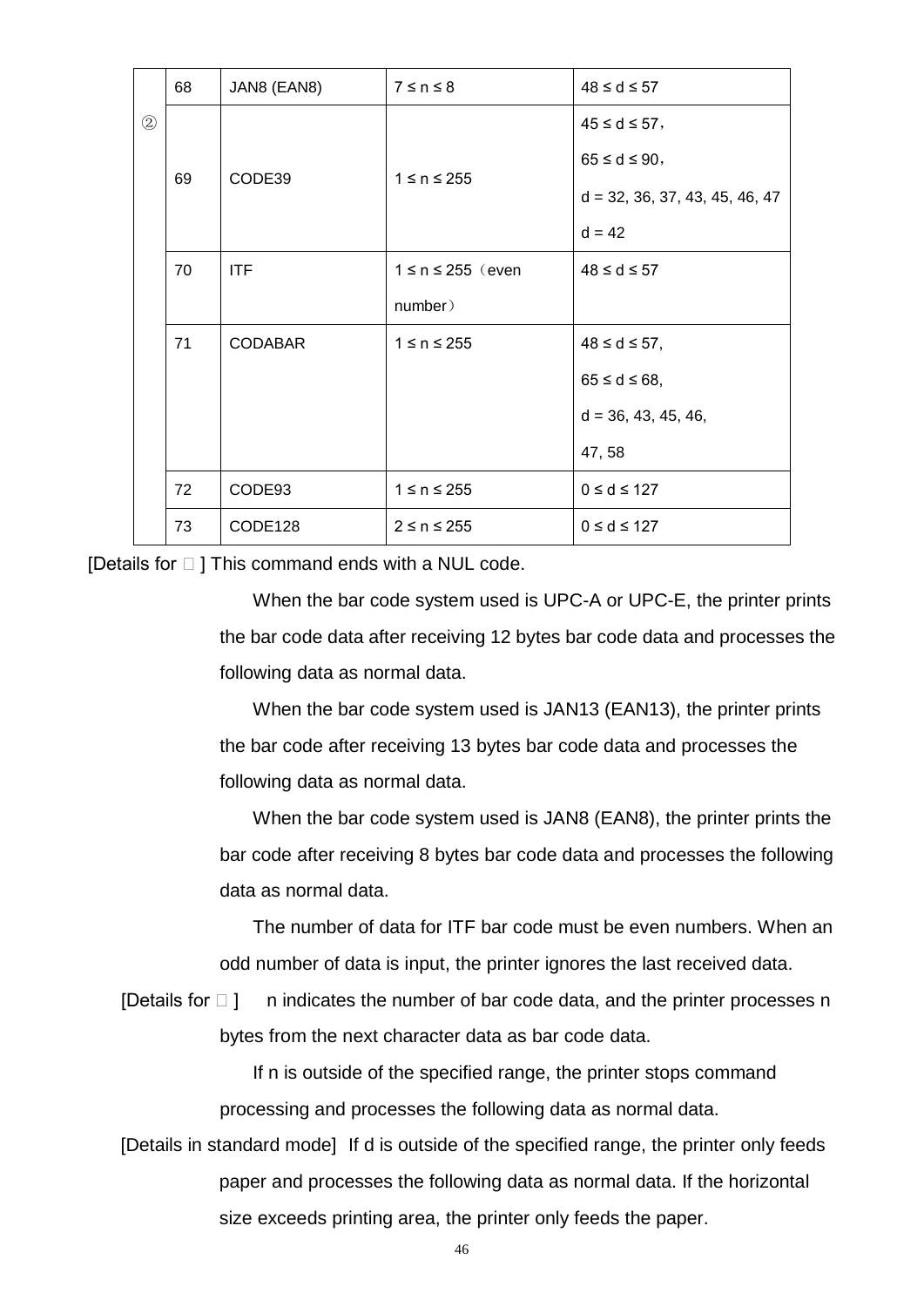This command feeds as much paper as is required to print the bar code, regardless of the line spacing specified by **ESC 2** or **ESC 3**.

This command is enabled only when no data exists in the print buffer. When data exists in the print buffer, the printer processes the data following m as normal data.

After printing bar code, this command sets the print position to the beginning of the line.

This command is not affected by print modes (emphasized, double-strike, underline, character size, white/black reverse printing, or  $90\Box$  rotated character, etc.), except for upside-down printing mode.

[Details in page mode] This command develops bar code data in the print buffer, but does not print it. After processing bar code data, this command moves the print position to the right side dot of the bar code.

> If d is out of the specified range, the printer stops command processing and processes the following data as normal data. In this case the data buffer position does not change.

> If bar code width exceeds the printing area, the printer does not print the bar code but moves the data buffer position to the left side out of the printing area. When CODE93 ( $m = 72$ ) is used: The printer prints an HRI character ( ) as start character at the beginning of the HRI character string.

> The printer prints an HRI character ( ) as a stop character at the end of the HRI character string.

The printer prints HRI characters  $( \Box +$  an alphabetic character) as a control character (<00>H to <1F>H and <7F>H)。

| [Name]   | Print raster bit image               |  |  |  |  |                             |
|----------|--------------------------------------|--|--|--|--|-----------------------------|
| [Format] | ASCII                                |  |  |  |  | GS v 0 m xL xH yL yH d1dk   |
|          | Hex                                  |  |  |  |  | 1D 76 30 m xL xH yL yH d1dk |
|          | Decimal 29 118 48 m xL xH yL yH d1dk |  |  |  |  |                             |
| [Range]  |                                      |  |  |  |  |                             |

### GS v 0 m xL xH yL yH d1....dk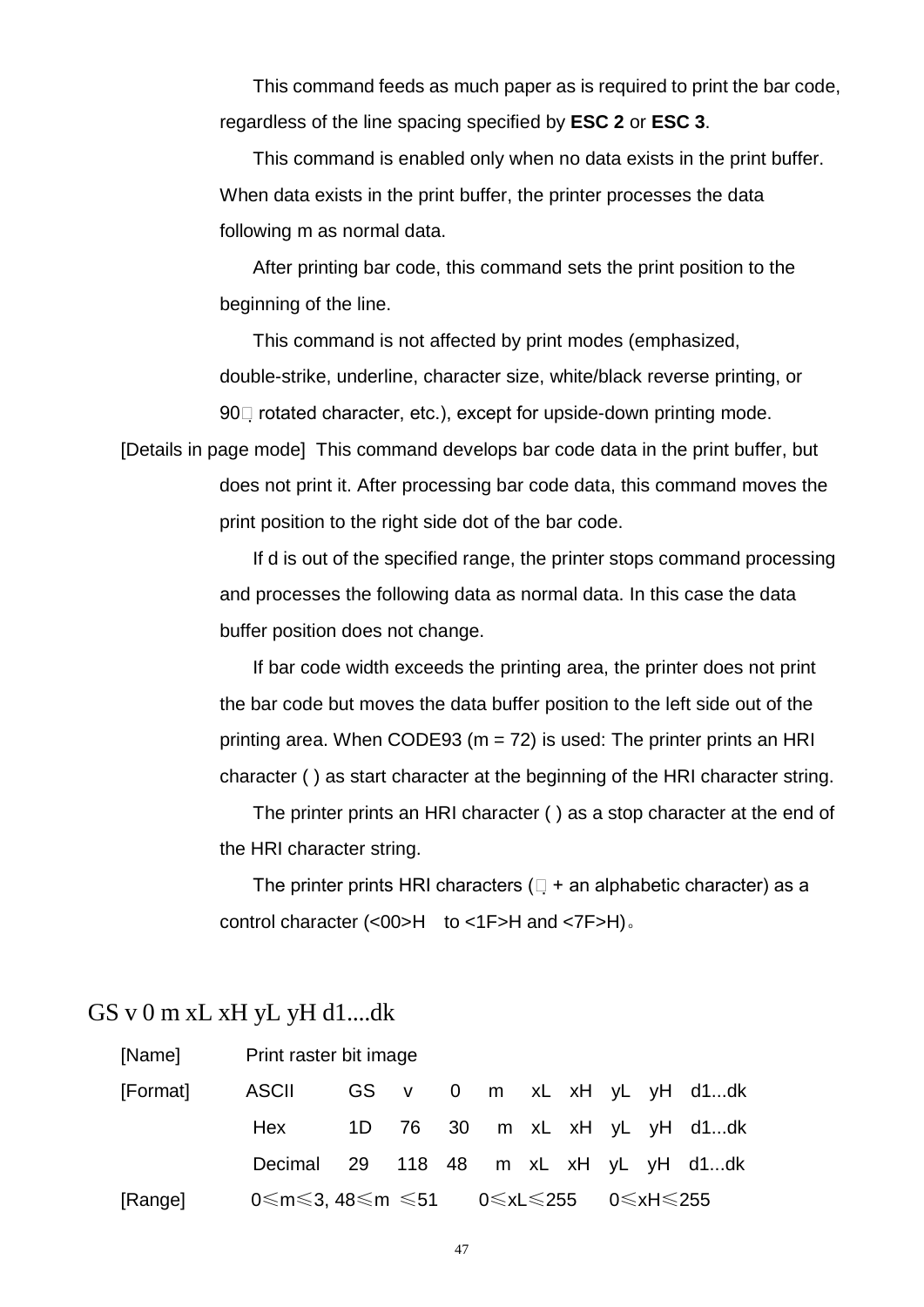$0 \le y L \le 255$   $0 \le d \le 255$  k = (xL+xH $\times$ 256) $\times$ (yL+yH $\times$ 256) (k $>$ 0)

[Description] Selects Raster bit-image mode. The value of m selects the mode, as follows:

| m     | <b>Mode</b>   | <b>Vertical</b><br>Dot | <b>Horizontal Dot</b> |
|-------|---------------|------------------------|-----------------------|
| 0, 48 | Normal        | 200 DPI                | 200 DPI               |
| 1, 49 | Double-width  | 200 DPI                | 100 DPI               |
| 2, 50 | Double-height | 100 DPI                | 200 DPI               |
| 3, 51 | Quadruple     | 100 DPI                | 100 DPI               |

xL, xH, select the number of data bits ( $xL + xH \square$  256) in the horizontal direction for the bit image.

yL, yH, select the number of data bits ( $yL+ yH \square$  256) in the vertical direction for the bit image.

[Details] In standard mode, this command is effective only when there is no data in the print buffer.

> This command has no effect in all print modes (character size, emphasized,double-strike, upside-down, underline, white/black reverse printing, etc.) for raster bit image.

If the printing area width set by **GS L** and **GS W** is less than the minimum width,the printing area is extended to the minimum width only on the line in question.The minimum width means 1 dot in normal (m=0, 48) and double-height (m=2,50), 2 dots in double-width (m=1, 49) and quadruple (m=3, 51) modes.

Data outside the printing area is read in and discarded on a dot-by-dot basis.

The position at which subsequent characters are to be printed for raster bit image is specified by **HT** (Horizontal Tab), **ESC \$** (Set absolute print position), **ESC** \ ( Set relative print position), and **GS L** (Set left margin ). If the position at which subsequent characters are to be printed is not a multiple of 8, print speed may decline.

The **ESC a** (Select justification) setting is also effective on raster bit images.

When this command is received during macro definition, the printer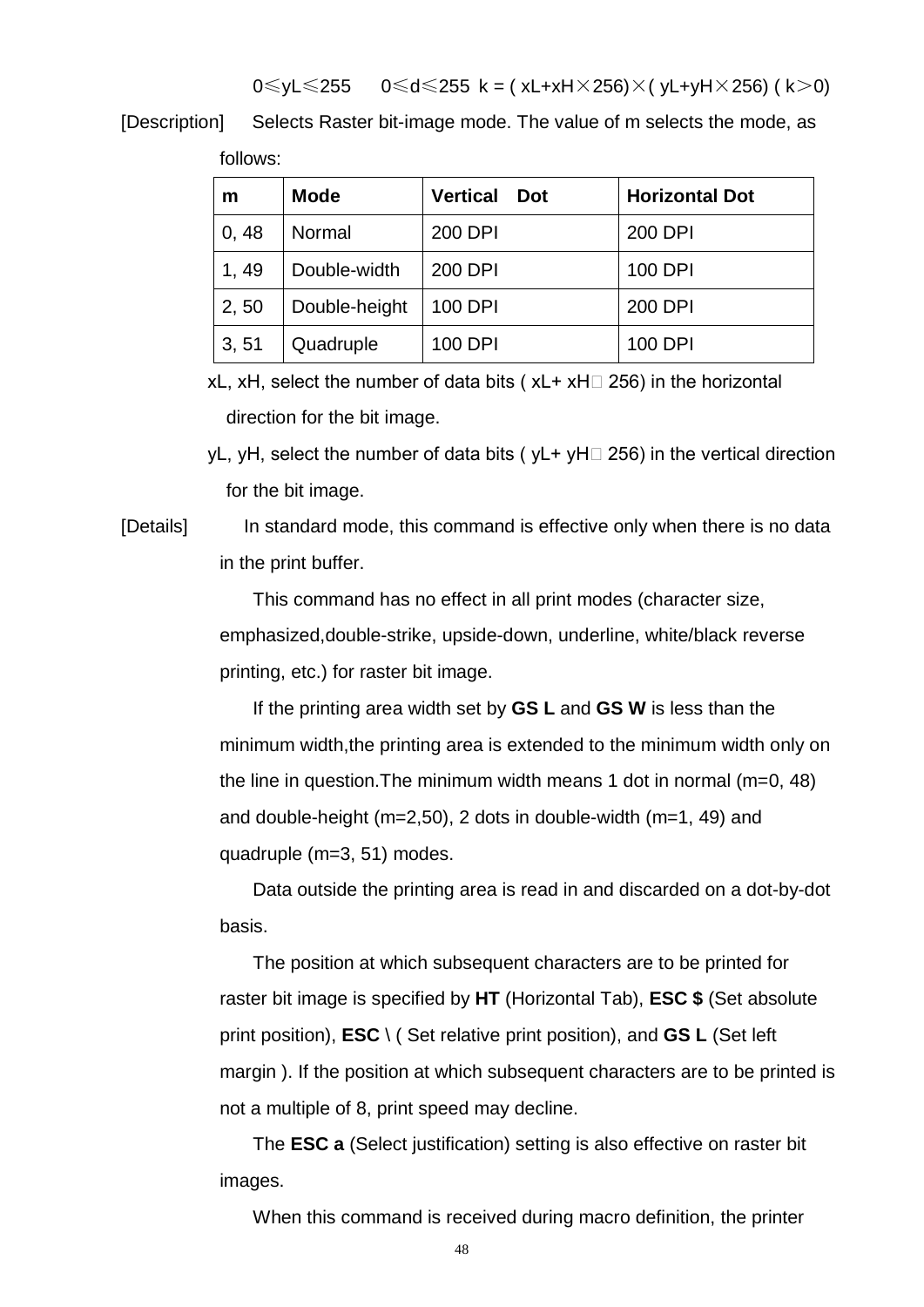ends macro definition, and begins performing this command. The definition of this command should be cleared. d indicates the bit-image data. Set time a bit to 1 prints a dot and setting it to 0 does not print a dot.

### GS w n

| [Name]   | Set bar code width |  |     |    |  |
|----------|--------------------|--|-----|----|--|
| [Format] | ASCII GS w         |  |     | n  |  |
|          | Hex 1D 77          |  |     | n, |  |
|          | Decimal 29         |  | 119 | n, |  |
| [Range]  | 2≤n≤6              |  |     |    |  |

[Description] Set the horizontal size of the bar code. n specifies the bar code width as

|             | follows:                    |                               |                          |  |  |  |
|-------------|-----------------------------|-------------------------------|--------------------------|--|--|--|
| $\mathbf n$ | Module Width (mm) for       | <b>Binary-level bar codes</b> |                          |  |  |  |
|             | <b>Multi-level Bar Code</b> | Thin element width (mm)       | Thick element width (mm) |  |  |  |
| 2           | 0.25                        | 0.25                          | 0.625                    |  |  |  |
| 3           | 0.375                       | 0.375                         | 1.0                      |  |  |  |
| 4           | 0.5                         | 0.5                           | 1.25                     |  |  |  |
| 5           | 0.625                       | 0.625                         | 1.625                    |  |  |  |
| 6           | 0.75                        | 0.75                          | 1.875                    |  |  |  |

Multi-level bar codes are as follows: UPC-A, UPC-E, JAN13 (EAN13),

JAN8 (EAN8), CODE93, CODE128

Binary-level bar codes are as follows: CODE39, ITF, CODABAR

| [Default] | $n = 3$ |
|-----------|---------|
|-----------|---------|

[Reference] **GS k**

### FS ! n

| [Name]   | Set print mode(s) for Kanji characters |     |    |   |  |
|----------|----------------------------------------|-----|----|---|--|
| [Format] | <b>ASCII</b>                           | FS. |    |   |  |
|          | Hex                                    | 1C  | 21 | n |  |
|          | Decimal                                | 28  | 33 |   |  |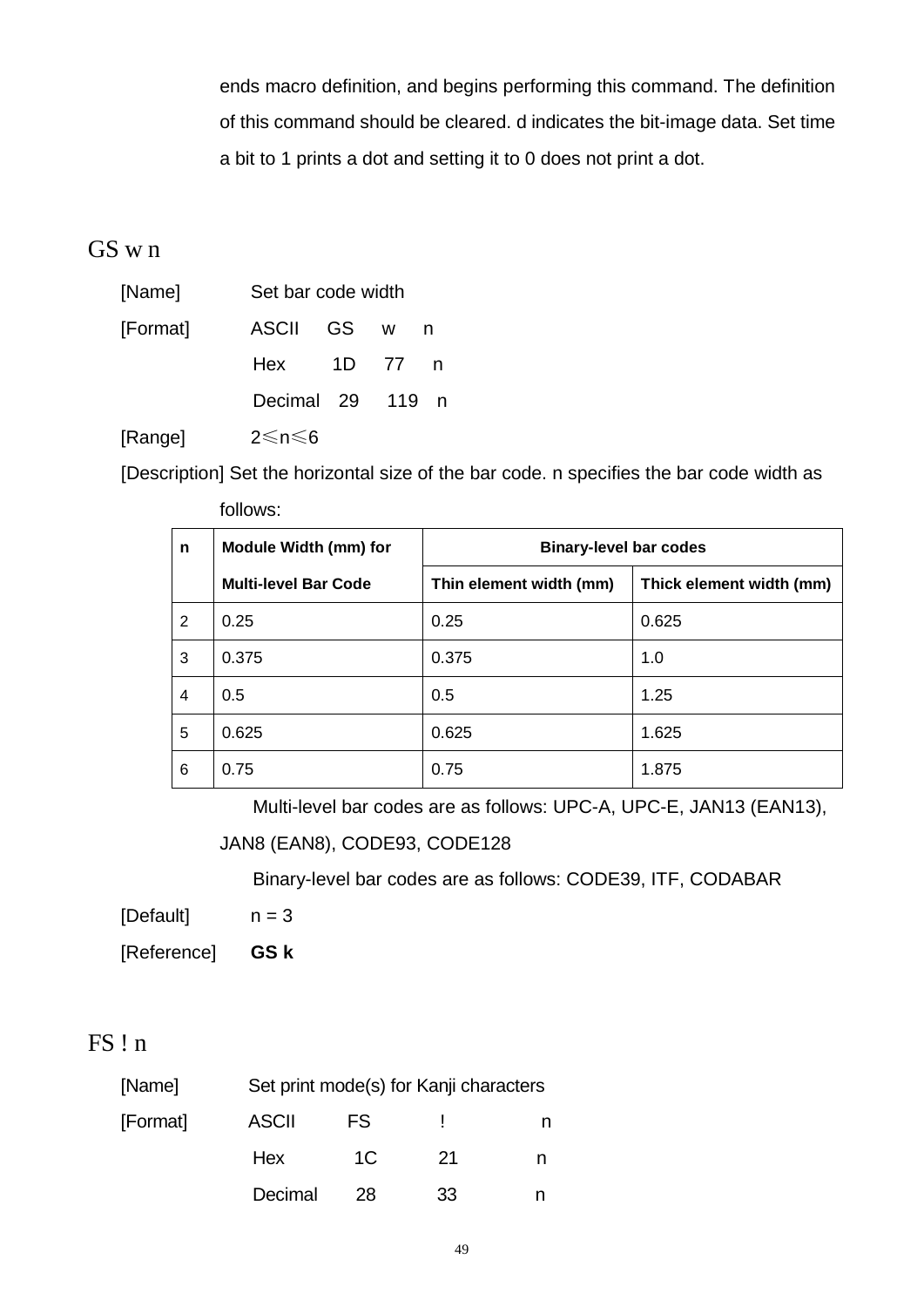$[Range]$   $0 \le n \le 255$ 

| <b>Bit</b>     | Off/On | <b>Hex</b> | <b>Decimal</b> | <b>Function</b>            |
|----------------|--------|------------|----------------|----------------------------|
| 0              |        |            |                | Undefined.                 |
| 1              |        |            |                | Undefined.                 |
| $\overline{2}$ | Off    | 00         | 0              | Double-width mode is OFF.  |
|                | On     | 04         | 4              | Double-width mode is ON.   |
| 3              | Off    | 00         |                | Double-height mode is OFF. |
|                | On     | 08         | 8              | Double-height mode is ON.  |
| 4              |        |            |                | Undefined.                 |
| 5              |        |            |                | Undefined.                 |
| 6              |        |            |                | Undefined.                 |
| 7              | Off    | 00         | 0              | Underline mode is OFF.     |
|                | On     | 80         | 128            | Underline mode is ON.      |

[Description] Sets the print mode for Kanji characters, using n as follows:

[Details] • When both double-width and double-height modes are set (including right- and left-side character spacing), quadruple-size characters are printed.

> • The printer can underline all characters (including right- and left-side character spacing), but cannot underline the space set by **HT** and 90° clockwise-rotated characters.

• The thickness of the underline is that specified by **FS**, regardless of

the character size.

• When some of the characters in a line are double or more height, all the characters on the line are aligned at the baseline.

• It is possible to emphasize the Kanji character using **FS W** or **GS !**, the setting of the last received command is effective.

• It is possible to turn under line mode on or off using **FS** , and the setting of the last received command is effective.

 $[Default]$   $n = 0$ 

[Reference] **FS -**, **FS W**, **GS !**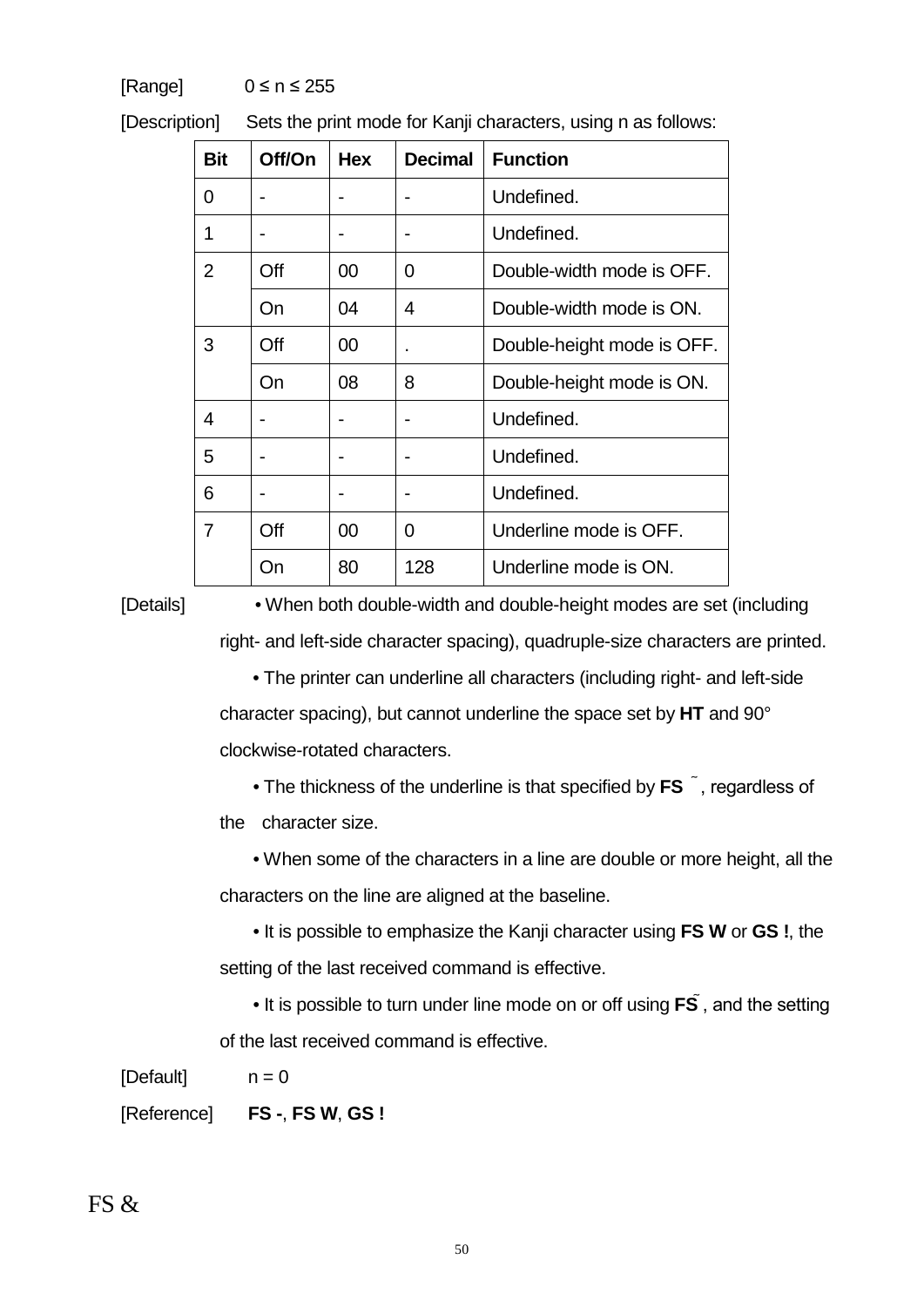| [Name]      | Select Kanji character mode |           |                                             |  |  |
|-------------|-----------------------------|-----------|---------------------------------------------|--|--|
| [Format]    | ASCII                       | <b>FS</b> | &                                           |  |  |
|             | Hex 1C                      |           | 26                                          |  |  |
|             | Decimal 28                  |           | 38                                          |  |  |
|             |                             |           | [Description] Selects Kanji character mode. |  |  |
| [Reference] | $FS.$ , FS C                |           |                                             |  |  |

 $FS - n$ 

| [Name]   | Turn underline mode on/off for Kanji characters |    |                |   |  |
|----------|-------------------------------------------------|----|----------------|---|--|
| [Format] | <b>ASCII</b>                                    | FS | $\blacksquare$ | n |  |
|          | Hex                                             | 1C | 2D             | n |  |
|          | Decimal                                         | 28 | 45             | n |  |
| [Range]  | $0 \le n \le 2$ , $48 \le n \le 50$             |    |                |   |  |

[Description] Turns underline mode for Kanji characters on or off, based on the following values of n.

| n     | <b>Function</b>                                            |
|-------|------------------------------------------------------------|
| 0, 48 | Turns off underline mode for Kanji characters              |
| 1, 49 | Turns on underline mode for Kanji characters (1-dot thick) |
| 2, 50 | Turns on underline mode for Kanji characters (2-dot thick) |

[Details] • The printer can underline all characters (including right- and left-side character spacing), but cannot underline the space set by **HT** and 90° clockwise-rotated characters.

> • After the underline mode for Kanji characters is turned off by setting n to 0, underline printing is no longer performed, but the previously specified underline thickness is not changed. The default underline thickness is 1 dot.

• The specified line thickness does not change even when the character size changes.

• It is possible to turn underline mode on or off using **FS !**, and the last received command is effective.

 $[Default]$   $n = 0$ 

[Reference] **FS !**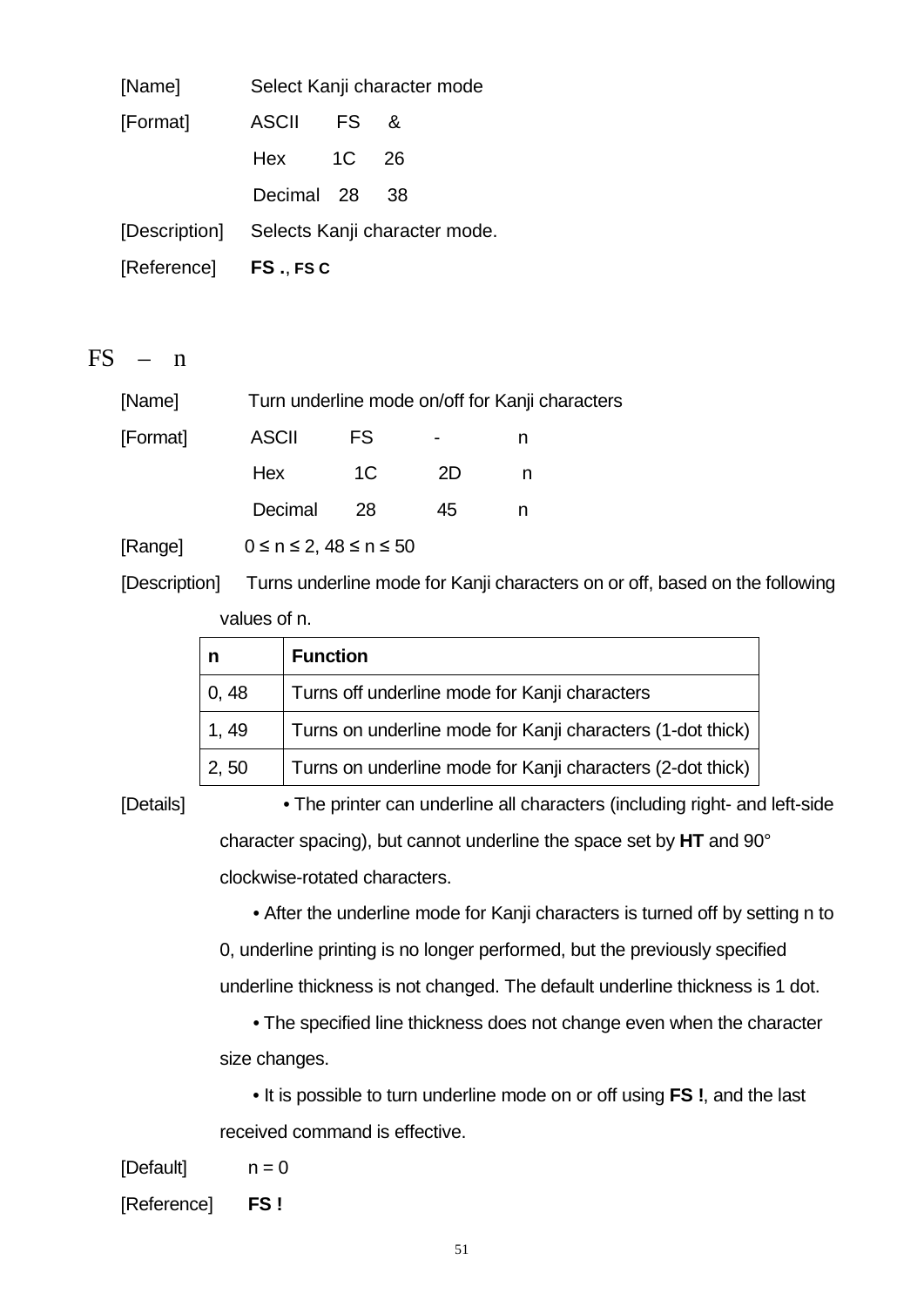FS .

| [Name]                 |              |      | Cancel Kanji character mode                 |
|------------------------|--------------|------|---------------------------------------------|
| [Format]               | <b>ASCII</b> | - FS |                                             |
|                        | Hex 1C 2E    |      |                                             |
|                        | Decimal 28   |      | 46                                          |
|                        |              |      | [Description] Cancels Kanji character mode. |
| [Reference] FS &, FS C |              |      |                                             |

#### FS 2 c1 c2 d1...dk

| [Name]   | Define user-defined Kanji characters |                  |               |  |  |  |  |
|----------|--------------------------------------|------------------|---------------|--|--|--|--|
| [Format] | ASCII FS 2 c1 c2 d1dk                |                  |               |  |  |  |  |
|          | Hex                                  | 1C 32 c1 c2 d1dk |               |  |  |  |  |
|          | Decimal                              | - 28             | 50 c1 c2 d1dk |  |  |  |  |

[Range] c1 and c2 indicate character codes for the defined characters. The range

of values for c1 and c2 differ depending on the character code system used.

| Model type                       | c1         | c2                 |  |
|----------------------------------|------------|--------------------|--|
| Japanese Kanji supporting model  | $c1 = 77H$ | 21H < c2 < 7EH     |  |
| (JIS code system)                |            |                    |  |
| Japanese Kanji supporting model  | $c1 = ECH$ | 40H < c2 < 7EH     |  |
| (SHIFT-JIS code system)          |            | 80H < c2 < 9EH     |  |
| Chinese Kanji supporting model   | $c1 = FEH$ | A1H < c2 < FEH     |  |
| Taiwanese Kanji supporting model | $c1 = FEH$ | A1H $<$ c2 $<$ FEH |  |

 $0 \le d \le 255$  k = 72

[Description] Defines user-defined Kanji characters for the character codes specified by c1 and c2.

[Details] • c1 and c2 indicate character codes for the defined characters. c1 specifies for the first byte, and c2 for the second byte.

> • d indicates the dot data. Set a corresponding bit to 1 to print a dot or to 0 to not print a dot.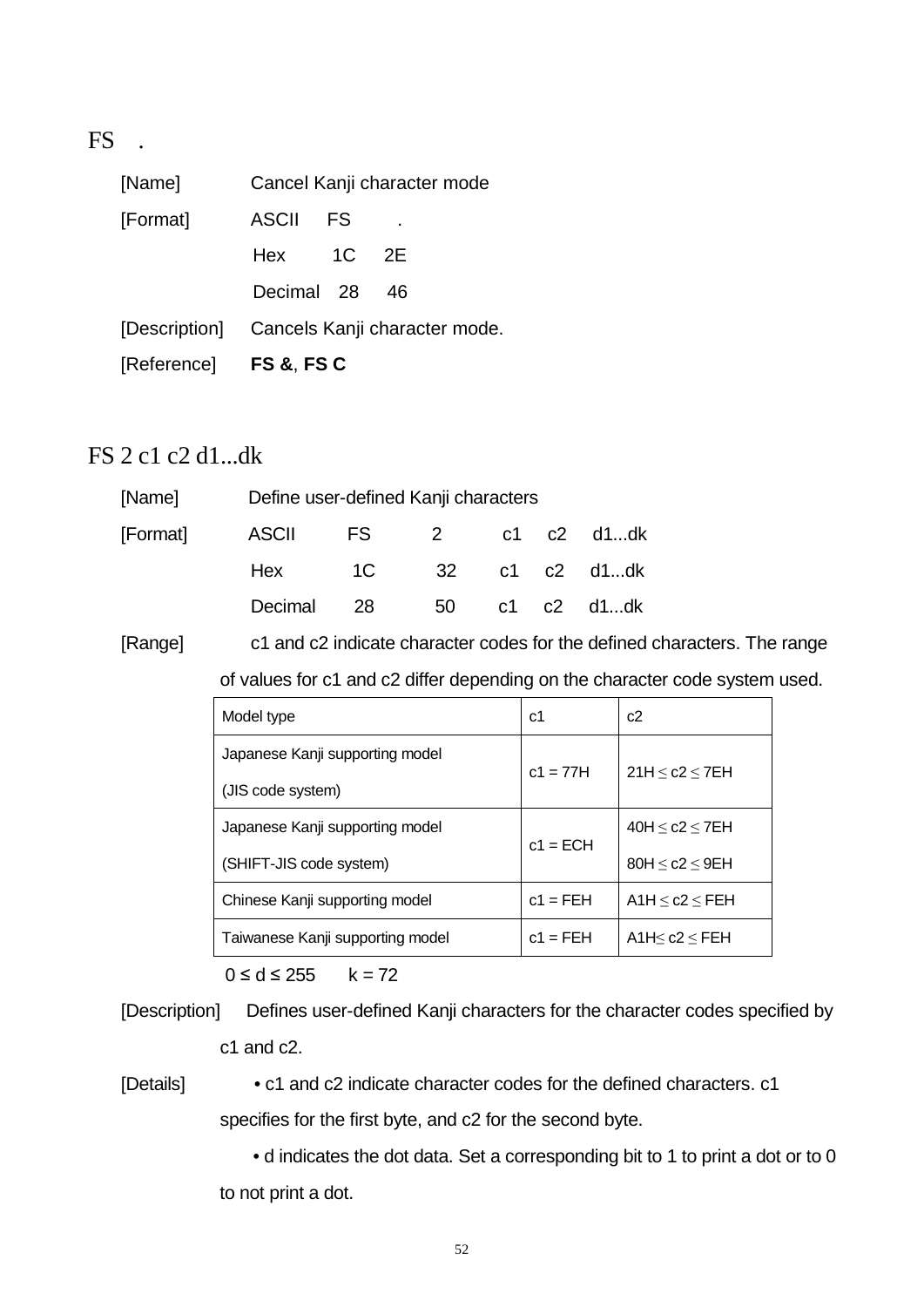

### FS S n1 n2

| [Name]                                                                           | Set left- and right-side Kanji character spacing                           |                    |    |           |         |  |  |  |
|----------------------------------------------------------------------------------|----------------------------------------------------------------------------|--------------------|----|-----------|---------|--|--|--|
| [Format]                                                                         | <b>ASCII</b>                                                               | FS.                | S  | $n1$ $n2$ |         |  |  |  |
|                                                                                  | Hex                                                                        | 1 <sup>C</sup>     | 53 |           | n 1 n 2 |  |  |  |
|                                                                                  | Decimal                                                                    | 28                 | 83 |           | n 1 n 2 |  |  |  |
| [Range]                                                                          | $0 \le n1 \le 255$                                                         | $0 \le n2 \le 255$ |    |           |         |  |  |  |
| [Description]                                                                    | Sets left- and right-side Kanji character spacing n1 and n2, respectively. |                    |    |           |         |  |  |  |
| . When the printer model used supports GS P, the left-side character             |                                                                            |                    |    |           |         |  |  |  |
| spacing is [n1 $\times$ horizontal or vertical motion units], and the right-side |                                                                            |                    |    |           |         |  |  |  |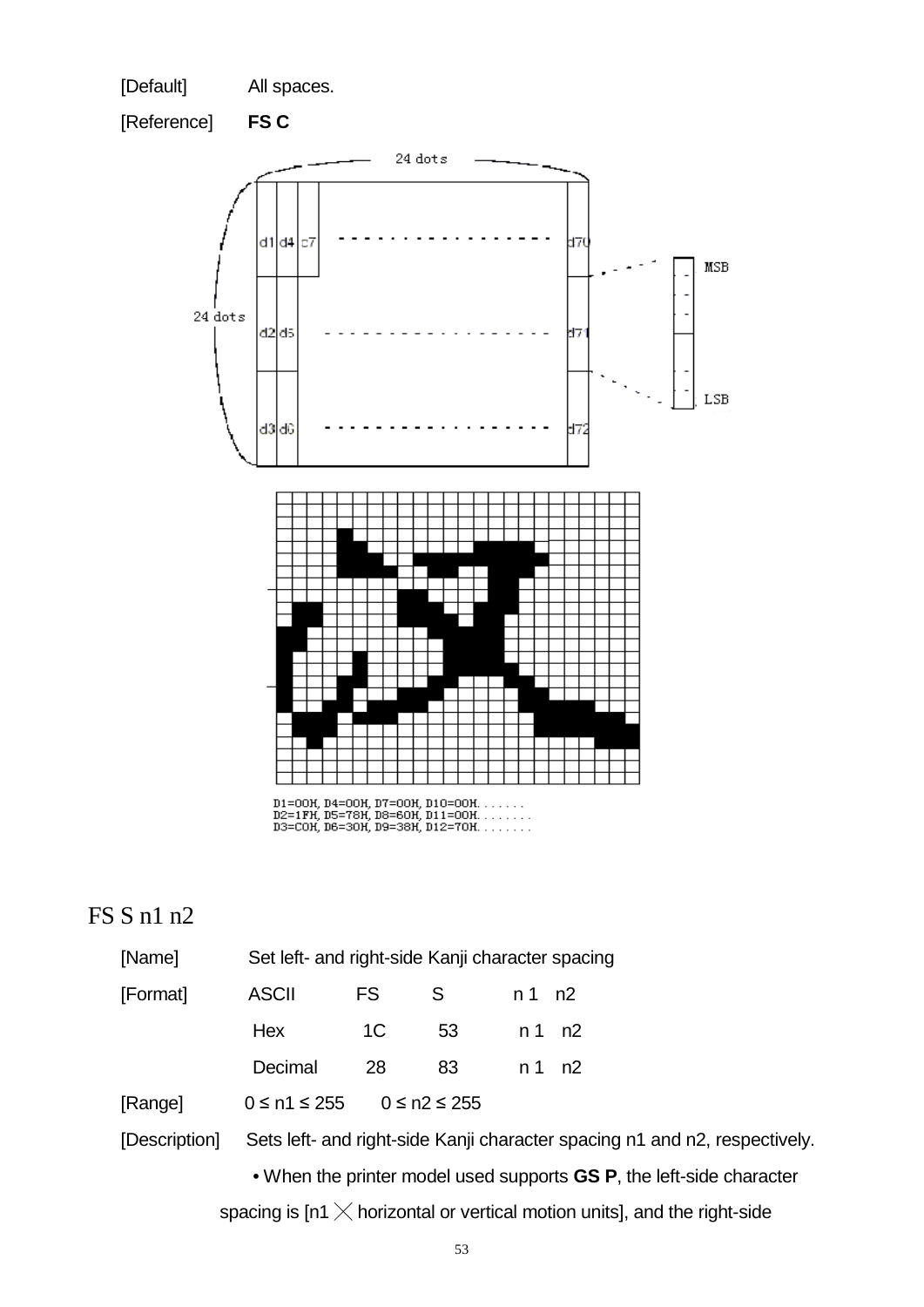character spacing is  $[ n2 \times h$ orizontal or vertical motion units].

[Details] • When double-width mode is set, the left- and right-side character spacing is twice the normal value.

> • The horizontal and vertical motion units are set by **GS P**. The previously specified character spacing does not change, even if the horizontal or vertical motion unit is changed using **GS P**.

• The value cannot be less than the minimum horizontal movement amount, and must be in even units of the minimum horizontal movement amount.

• In standard mode, the horizontal motion unit is used.

• In page mode, the horizontal or vertical motion unit differs in page mode, depending on starting position of the printable area as follows:

 $\Box$  When the starting position is set to the upper left or lower right of the printable area using **ESC T**, the horizontal motion unit ( x) is used.

 $\Box$  When the starting position is set to the upper right or lower left of the printable area using **ESC T**, the vertical motion unit ( y) is used.

 $\Box$  The maximum right-side spacing is 255/180 inches for the paper roll and is approximately 35.983 mm {255/150 inches}. Any setting exceeding the maximum is converted to the maximum automatically.

 $[Default]$   $n1 = 0, n2 = 0$ 

[Reference] **GS P**

#### FS W n

| [Name]        | Turn quadruple-size mode on/off for Kanji characters                  |                                                           |    |   |  |  |  |  |
|---------------|-----------------------------------------------------------------------|-----------------------------------------------------------|----|---|--|--|--|--|
| [Format]      | <b>ASCII</b>                                                          | <b>FS</b>                                                 | W  | n |  |  |  |  |
|               | Hex                                                                   | 1C                                                        | 57 | n |  |  |  |  |
|               | Decimal                                                               | 28                                                        | 87 | n |  |  |  |  |
| [Range]       | $0 \le n \le 255$                                                     |                                                           |    |   |  |  |  |  |
| [Description] |                                                                       | Turns quadruple-size mode on or off for Kanji characters. |    |   |  |  |  |  |
|               | • When the LSB of n is 0, quadruple-size mode for Kanji characters is |                                                           |    |   |  |  |  |  |
| turned off.   |                                                                       |                                                           |    |   |  |  |  |  |